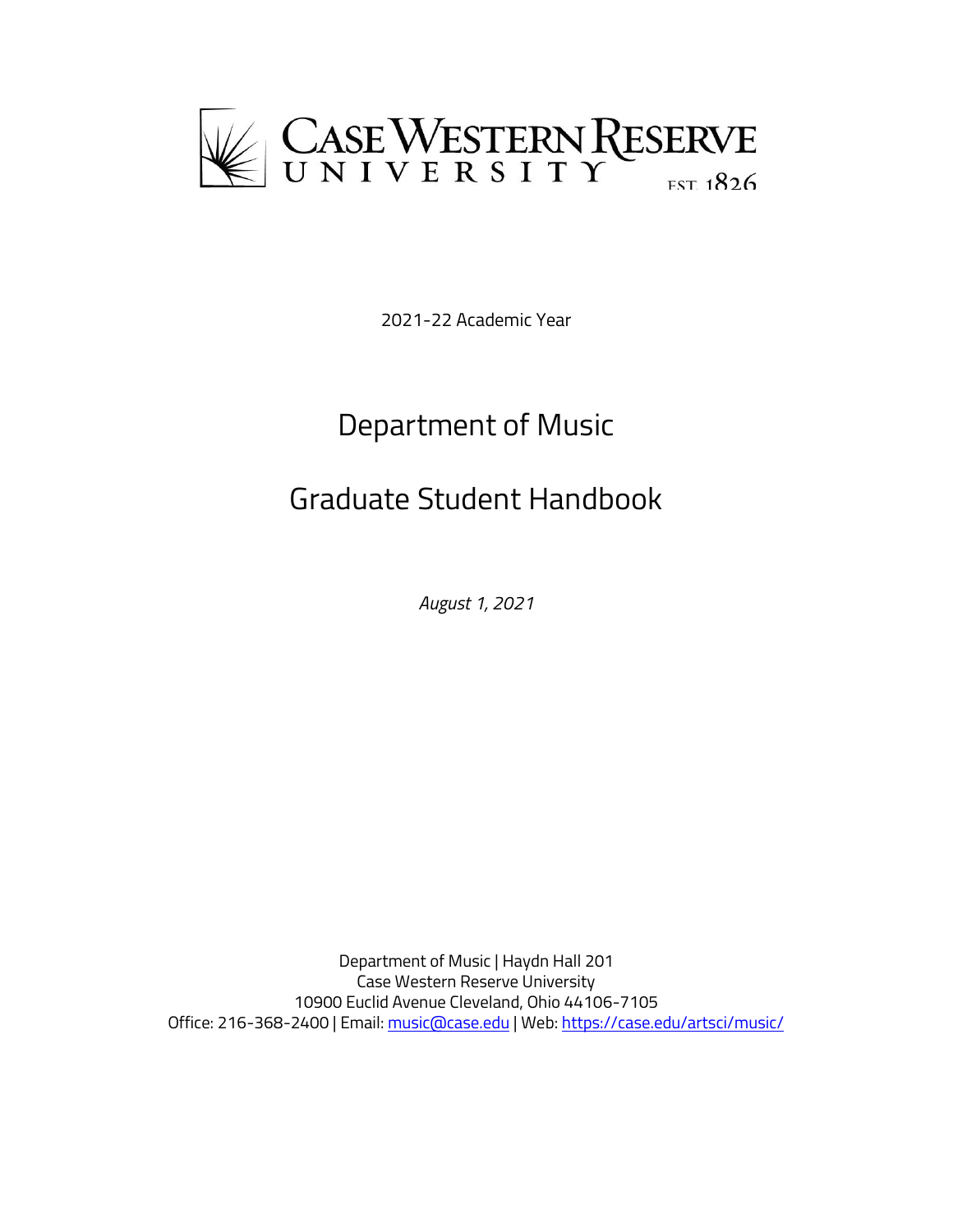## **CONTENTS**

| Welcome                                                                                                                                                                                                                                                                                                                                                                                                                                                                     | 3                   |
|-----------------------------------------------------------------------------------------------------------------------------------------------------------------------------------------------------------------------------------------------------------------------------------------------------------------------------------------------------------------------------------------------------------------------------------------------------------------------------|---------------------|
| PART I. PERSONNEL, FACILITIES, RESOURCES, AND PROCEDURES                                                                                                                                                                                                                                                                                                                                                                                                                    | 4                   |
| Resources<br><b>Information and Assistance</b><br>Program Advisors<br><b>Office Administration</b>                                                                                                                                                                                                                                                                                                                                                                          | 5                   |
| Mailboxes, Email, Offices, Supplies, Keys, Access, etc.<br>Practice Rooms, Lockers, Instrument Loans, Fellowship Courses<br>Procedures and Activities<br>CIM Study, Independent Study, Leave of Absence, Planned Program of Study (PPOS)<br>Academic Progress Report (APR), Performance and Lecture Opportunities<br><b>Graduate Assistantships</b><br>Petitions for Exceptional Treatment<br>Performance, Scholarly Activity, and Outside Work<br><b>Prizes and Awards</b> | 8<br>10<br>10<br>13 |
| <b>Calendar and Deadlines</b><br>General deadlines, Musicology/HPP, Dissertation Completion & Graduation                                                                                                                                                                                                                                                                                                                                                                    | 14                  |
| PART II. DEGREE REQUIREMENTS                                                                                                                                                                                                                                                                                                                                                                                                                                                | 18                  |
| Time Limitation; Musicology/HPP Diagnostic and Language Examinations<br>PhD in Musicology: Requirements<br>Degrees in Historical Performance Practice<br>MA in Historical Performance Practice<br>DMA in Historical Performance Practice                                                                                                                                                                                                                                    | 20<br>24            |
| <b>Music Education Degrees</b><br>General Expectations and Exam Preparation Guide<br>MA for Licensure in Music Education<br><b>MA</b> in Music Education<br>PhD in Music Education                                                                                                                                                                                                                                                                                          | 31                  |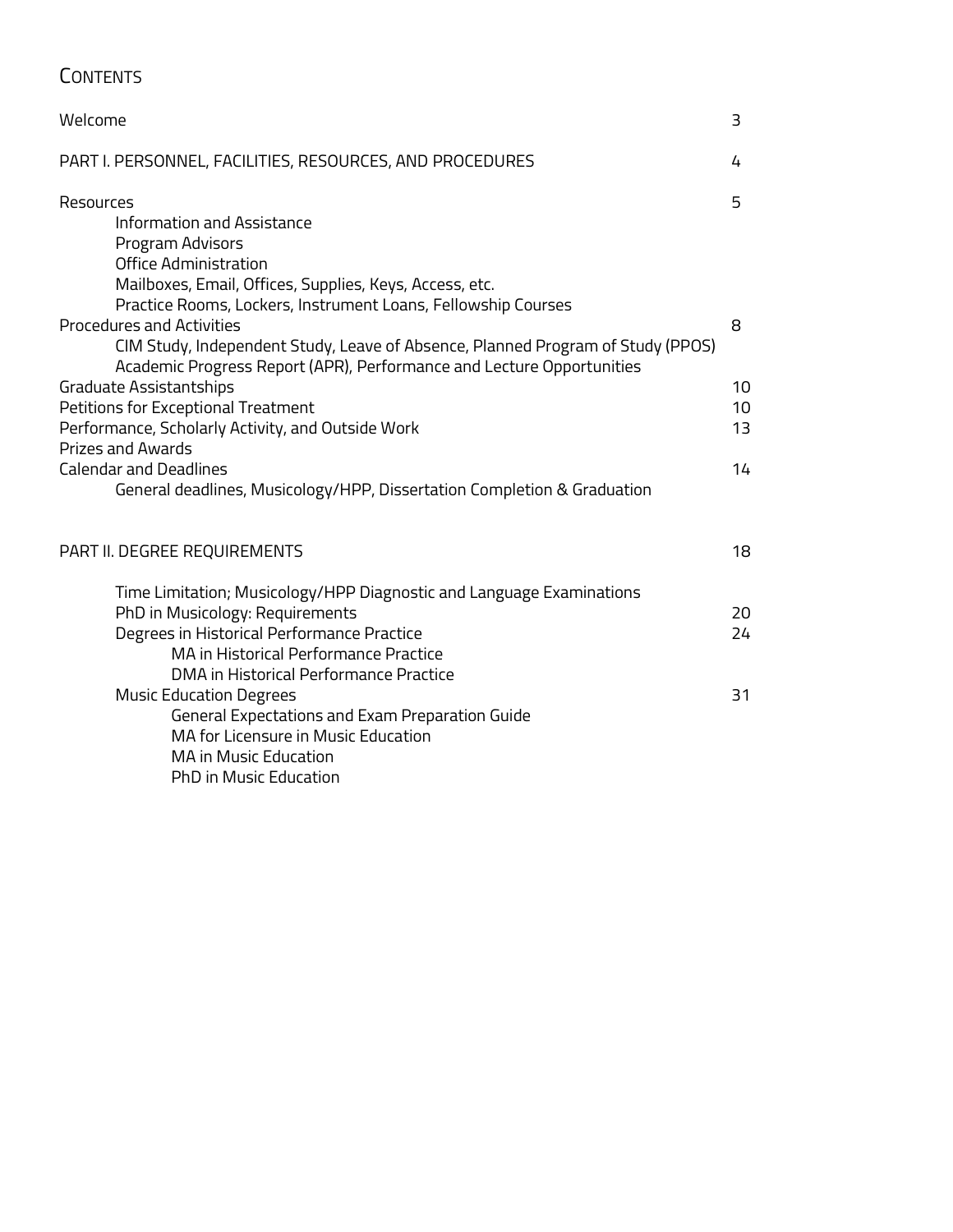#### Department of Music



Case Western Reserve University 10900 Euclid Avenue Cleveland, Ohio 44106-7105

> Phone 216-368-2400 Fax 216-368-6557 http://music.case.edu

Dear CWRU Music Students,

On behalf of our department, I'd like to welcome you to the 2021-22 academic year. And to those of you who are new students: welcome to the CWRU community! You often hear that CWRU is a special place, and it is. Its character, traditions, diversity, and academic and artistic excellence, as well as its beautiful surroundings in University Circle, make CWRU a truly remarkable place to study music.

Please check your resources pages for New Students (https://case.edu/artsci/music/academics/new-students) and Current Students (https://case.edu/artsci/music/academics/current-students) for our operational plans and other helpful information, including guidelines for maintaining campus safety during the COVID-19 pandemic, which may be subject to frequent change—keep checking back in and carefully read all university communications on the topic.

Our devoted faculty and staff (https://case.edu/artsci/music/about/people) work together to assist students to achieve their educational and career goals. You can contact us (https://case.edu/artsci/music/general/contact-us) or reach music office staff members during regular business hours (M-F, 8:30AM-5:00PM). We are here to help.

We begin this year with some on-campus connecting. For your convenience a calendar of upcoming events is included below:

- Graduate Orientation (https://case.edu/gradstudies/new-students/graduate-student-orientation)
- Music Graduate Orientation and Welcome Reception: August 19-20 (https://drive.google.com/file/d/12RzajPBc7yM8OpkWizA2xTVgHQSegcr8/view)
- Fall Semester Begins: Monday, August 23
- Drop/Add Period Ends: Friday, September 3
- Homecoming Weekend (Save the Date): October 21-24 (https://case.edu/events/featured-events/homecoming)

We are excited for your arrival (return) to campus and wish you a productive year ahead!

Sincerely,

wid J. Rothenberg

David J. Rothenberg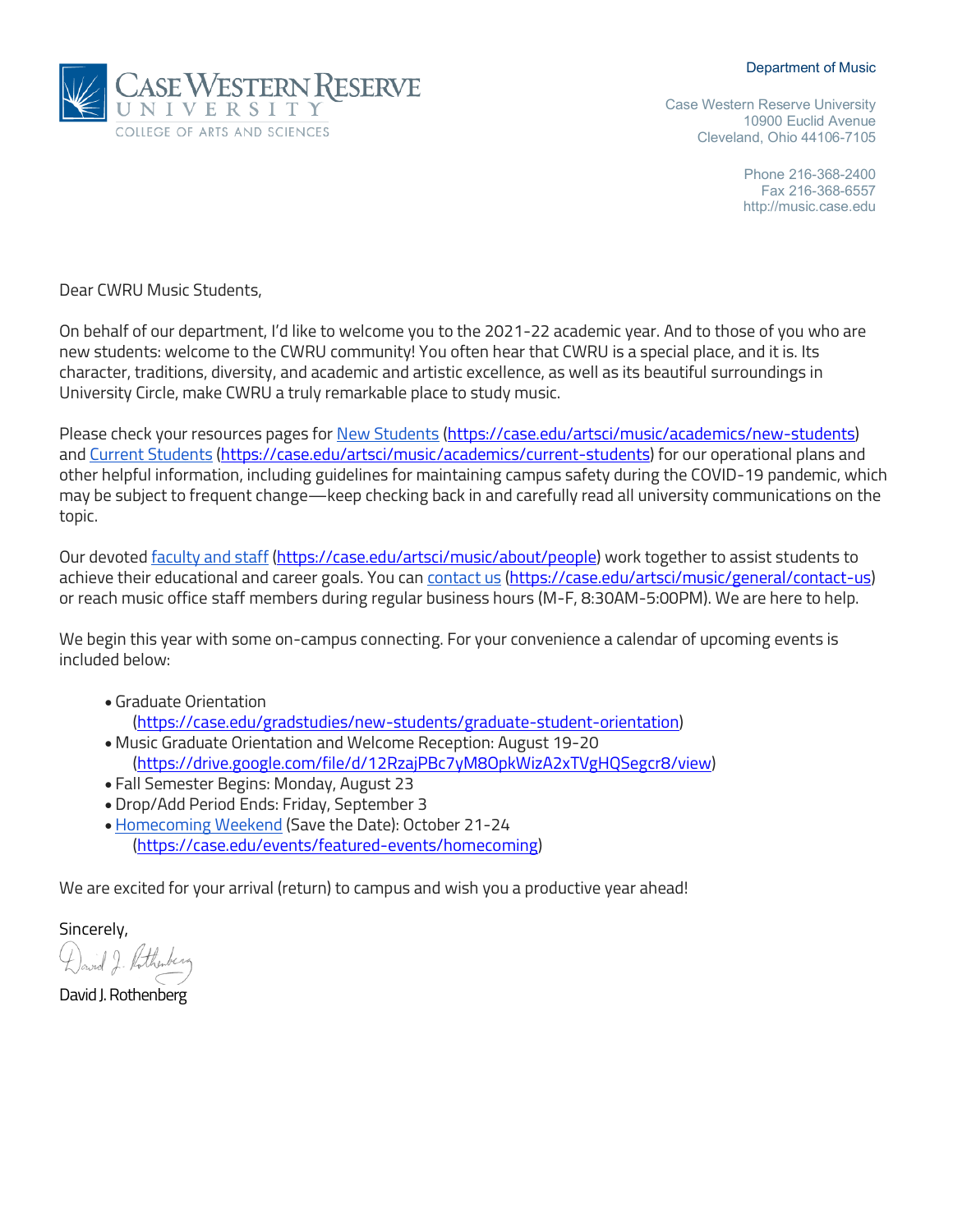## **PART I. PERSONNEL, FACILITIES, RESOURCES, and PROCEDURES**

Please note: Part I will be updated from year to year; students are responsible for staying current with any changes, which will be underlined when introduced.

## **General**

https://case.edu/artsci/music/general

The Department of Music is an academic department within the College of Arts and Sciences (https://artsci.case.edu/). Here you will find more information about our department including our mission statement, the faculty and staff directories, facilities policies, details about our active centers and collaborations, and who to contact or how to visit us.

- About the Department of Music: https://case.edu/artsci/music/general/about-department-music
- Joint Music Program with CIM: https://case.edu/artsci/music/general/joint-music-program
- People (Faculty + Staff): https://case.edu/artsci/music/about/people
- Graduate Student Directory: https://case.edu/artsci/music/general/people/graduate-student-directory
- Student Office Staff: https://case.edu/artsci/music/general/people/student-office-staff
- Joint Music Program Faculty: https://case.edu/artsci/music/general/people/joint-music-program-faculty
- Facilities, Center, and Partnerships: https://case.edu/artsci/music/about/facilities
- Visit Us (directions + parking): https://case.edu/artsci/music/general/visit-us
- Contact Us (who to contact): https://case.edu/artsci/music/general/contact-us

## **Department of Music Facilities Policies and Procedures**

https://case.edu/artsci/music/about/facilities/music-facilities-policies-and-procedures

The CWRU Department of Music strives to maintain a safe, secure and productive environment for musical creation by university groups and individuals. The following policies and procedures describe which spaces are accessible and for what purpose. Every effort is made to meet the needs of all parties as equitably as possible while preserving the integrity of our facilities.

Reservations are granted on a first come first served basis as often as needed and upon confirmation. Priority is given to music faculty and music majors. Every effort is made to match the first choice, but the Department of Music reserves the right to adjust space to accommodate as many requests as possible. We can provide space for activities to the extent that space is available. Classrooms are not to serve as public event spaces unless permission is given by the Department of Music.

Visit the Music Facilities Policies and Procedures webpage for:

- Operational Plans
- Building Hours, Card Swipe Access, University Keys
- Room Schedules and Reservations
- Events & Performances (Planning in Advance)
- Student Recitals and Graduate Degree Recitals
- Recording Services
- Practice Rooms
- Instrumental Lockers and Borrowing Instruments or Equipment
- General Housekeeping Rules and Year-End Closing Procedures
- Campus Security and Safe Ride Program

## **Resources for Current Graduate and Professional Students**

https://case.edu/artsci/music/academics/current-students/graduate-and-professional-students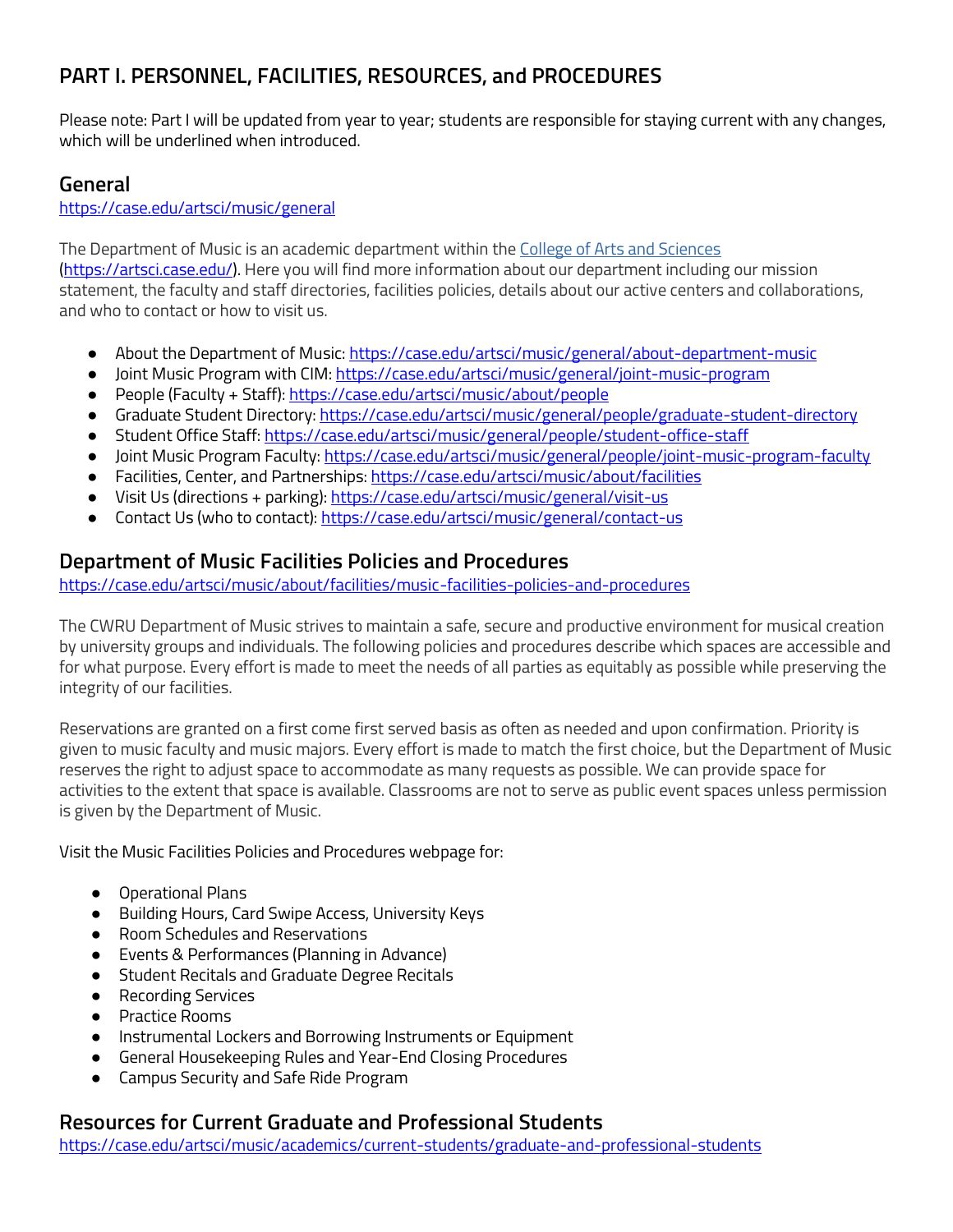This is a "central hub" of resources and materials for graduate and professional student enrolled in the Department of Music. This section of the website contains information about the following:

- Advising and Handbooks
- Ensembles and Lessons
- Forms
- Facilities
- Technology
- Library Resources
- Sample Documents
- Accreditation
- "Who should I contact?"
- Tutorials
- Announcements and Awards/Recognition
- Quick links to other departments and offices on campus (see below)

The **School of Graduate Studies** (https://case.edu/gradstudies/) oversees programs in the humanities and social sciences, biological and physical sciences, engineering, and selected professional fields. The SGS office is located in the 2nd floor of Tomlinson Hall, and office hours are 8:30 a.m. to 5:00 p.m., Monday through Thursday (3:00 p.m. Friday). The SGS maintains a career center and is a good source of information regarding fellowships, grants, and other funding opportunities.

Additionally, the **School of Graduate Studies** maintains its own section in the **General Bulletin** (https://bulletin.case.edu/schoolofgraduatestudies/) that contains important information for all graduate students, including academic policies, specific deadlines, graduation requirements, and many other topics. All graduate students should become familiar with the information contained therein as all students will be held responsible for the contents.

The **Center of International Affairs: Student Services** (https://case.edu/international/international-studentservices), located in the 1<sup>st</sup> floor of Tomlinson Hall, provides special assistance and services for international students. The office provides advice regarding academic concerns as well as immigration issues and other practical matters, and sponsors a range of special events.

**University Counseling Services** (https://case.edu/studentlife/healthcounseling/), a division of Student Affairs, is located in Sears 220. All enrolled graduate students are eligible to receive services. Get care anytime - a counselor is on call 24/7 at (216) 368.5872. Send a non-urgent message through **MyHealthConnect**  (https://case.edu/studentlife/healthcounseling/myhealthconnect).

**Student Success**: https://case.edu/studentsuccess/academic-resources

**Flora Stone Mather Center for Women**: https://case.edu/centerforwomen/

**LGBT Center**: https://case.edu/lgbt/

The **General Medical Clinic at University Health Service** is designed to help students with minor ailments and injuries (https://case.edu/studentlife/healthcounseling/health-services/general-clinic). There is no charge for visits for registered students at CWRU.

The **Baker-Nord Center for the Humanities** (https://case.edu/artsci/bakernord/) offers a lecture series and many opportunities for graduate students, including residencies and grants. Please bookmark its website and consult it regularly.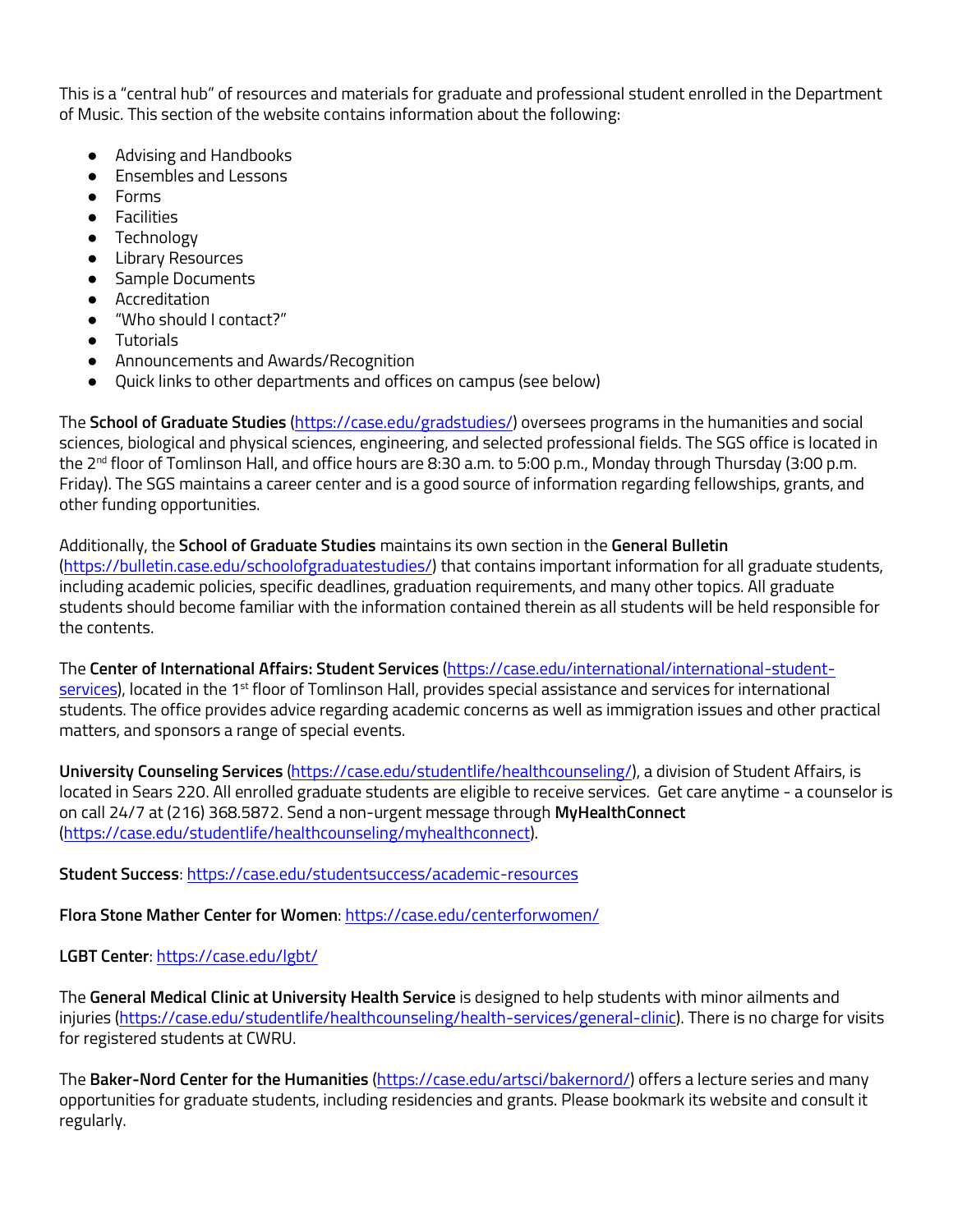**Post-Graduate Planning and Experiential Education** (https://case.edu/postgrad/) offers individualized services to students and alumni seeking career advice.

### **Program Advisors**

(https://case.edu/artsci/music/academics/areas-study)

The graduate programs in the Department of Music are headed by the Coordinator of Graduate Studies (CGS) for Musicology, the CGS for Music Education, and the Head of HPP. (The CGS for Musicology and the Head of HPP liaise over the shared areas of their respective programs.) The Coordinator of Graduate Studies for Music Education and the Head of HPP will advise all students in those respective programs. Musicology students, who initially are advised by the CGS in musicology, may choose a research advisor as soon as they wish upon entering the program, and should have a research advisor in place at least by the end of the third semester. During the 1<sup>st</sup> year of study all students should acquaint themselves with the research interests of the full-time musicology faculty so that they can identify a faculty member to serve as their research advisor. The research advisor will be listed along with the CGS on SIS, and musicology students should work with both to ensure that all requirements are fulfilled.

Students should meet regularly with their research advisors for advising regarding course work, thesis and/or dissertation topics, and all other matters touching on their program of study. During the formal advisement periods taking place in October and April they are responsible for scheduling an appointment with the advisor in order to receive clearance to register for the following semester. The Coordinator of Graduate Studies will also assist with advising, scheduling exams, and planning the program of study. If there are questions or concerns, the student should speak first with the advisor, then the CGS, then the department chair, and if questions or problems remain unresolved the CGS will contact SGS to resolve them.

### **Music Office Administration**

#### **Laura Stauffer, Department Administrator**

#### (https://case.edu/artsci/music/about/people/staff/laura-stauffer)

For personnel/HR, graduate admission, financial reporting, records/databases, travel, procurement, purchasing, payroll, memos of assistance, reimbursements, invoices/purchase orders, independent contractors, booth rentals, festivals or conferences (including reception catering), and subscription advertising.

#### **Jennifer Harmon, Coordinator of Department Operations & Undergraduate Recruitment**

#### (https://case.edu/artsci/music/about/people/staff/jennifer-wright)

For undergraduate admission, academic programs and recruitment, General Bulletin, student handbooks, schedule of classes (SIS), lesson registration, academic spaces and classroom scheduling, calendars, digital news/publicity or print materials, key orders, office operations, general office supplies, and student office staff.

#### **Summer Canter, Coordinator of Performance Facilities & Operations**

#### (https://case.edu/artsci/music/about/people/staff/summer-canter)

For facilities operations (performance, rehearsal rooms, studios, practice rooms/modules), instrument storage and maintenance, piano tuning, building access (card swipe or lockbox), event scheduling and logistics, weddings, program or poster templates, and student event staff.

#### **Ken Wendt, Information Technology Coordinator**

(https://case.edu/artsci/music/general/people/staff/ken-wendt) For *The Core* Mac Computer Lab (Haydn Hall, 16), AV equipment, audio recording services, and web updates.

## **Student Mailboxes**

Each graduate student is assigned a mailbox in Haydn Hall, 216. Graduate teaching or research assistants will receive periodic emails regarding the pickup of more sensitive communications and grades. Please check your mailboxes regularly for departmental mail and other materials.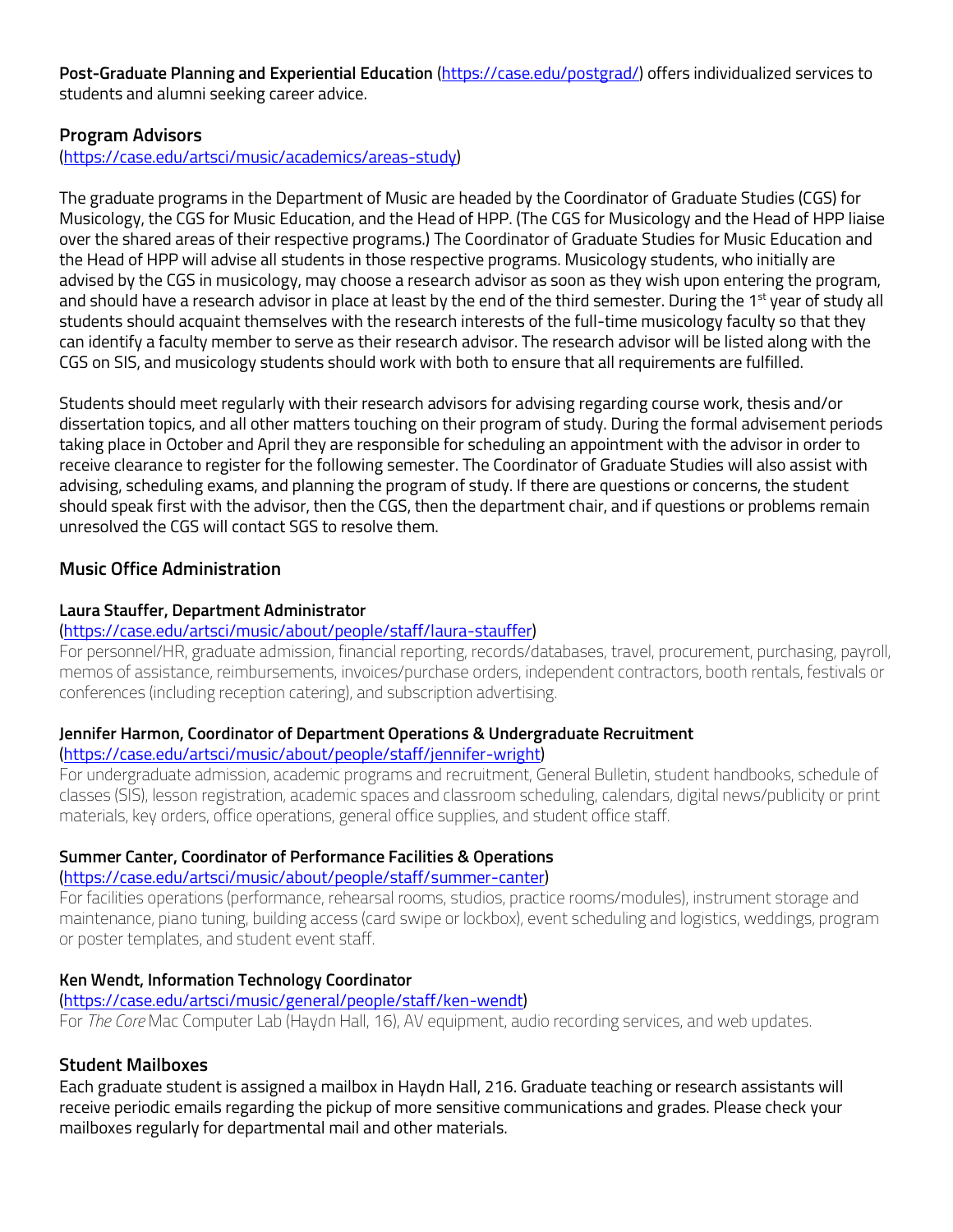## **CWRU Gmail**

(https://case.edu/utech/help/knowledge-base/g-suite-education/g-suite-education-information/cwru-gmail)

Each student is assigned a CWRU Gmail account and Network ID. CWRU Gmail is widely used by the Department and the University for important communications, and should be checked on a daily basis. Please reply to all department faculty and office queries within 24 hours. The Department will communicate via your CWRU Gmail address only, and asks that you use this address for all department communication. If you use another account for email, set up your CWRU account to forward all messages. You are responsible for all information sent from the Department; failure to set up your CWRU account does not excuse you from this responsibility.

## **Graduate Offices**

Communal spaces for graduate students may be used as needed and as available (Haydn Hall, 05 + 08). Doctoral students with teaching assignments have first consideration. When a student is assigned a departmental office space it is with the understanding that the space is to be used for University business including required duties and studying, etc. As such, the space should be treated as a professional space and kept orderly and clean. Access to office space is a privilege. Non-compliance with departmental requests to clear your space for cleaning or failure to keep this space in an acceptable condition (free of excessive trash, discarded food items, etc.) will result in the loss of your office privileges. There is also a public lounge located on the 1<sup>st</sup> floor of Haydn Hall in Room 103.

## **Photocopies and Office Supplies**

Printers are available in each of the graduate offices, and a photocopier is available in Haydn Hall, 216. Upon request, the Coordinator of Department Operations will supply each TA with copying responsibilities an individual copier code to facilitate official work for class. If a student requires office supplies to fulfill their TA responsibilities, they can make the proper arrangements with the faculty member supervising their work. The Department encourages scanning materials as much as possible (no charges applied). Graduate students are provided a general password to access the scanning feature of the copier, which sends PDF documents to their CWRU Gmail. Copy guidelines and charges are posted in Haydn Hall, 216. High-quality scanners may also be found in Kelvin Smith Library.

## **Specialized Access/Keys**

Students using office space or teaching a course will not need to obtain keys. Students should first obtain an ID card from CWRU Access Services (basement of Crawford Hall). Once a student has their physical ID, they can arrange for specialized room access through the Department of Music. Students will first be asked to fill out a request form.

If a University key must be ordered, the student should fill out the Key Request Form. Prior to requesting key(s), the student must first receive authorization from their supervisor, faculty advisor, or ensemble director. A lost key, duplicate key, or a key that is not picked up within the 45-day window, will result in a \$50.00 charge per key. Unreturned keys result in the same charge. Keys must be returned before graduating. Access Services issues a return receipt, which should then be submitted to the music office (Haydn Hall, 201).

## **Card Swipe/After-Hours Building Access**

All music majors are given after-hours card access to Haydn Hall and Denison Hall. Students can request access by submitting the Music Building Access Request located on the student resources page.

Note: According to University policy, students may not lend their keys or IDs to another student or borrow another key/ID for any reason. If the Department receives a report of any student misusing his/her access privileges, the student will be given one written warning via email. If the reports continue, key/access privileges will be revoked. Also, final transcripts may be withheld from students if keys are not returned before graduating. Lost keys must be reported to the Music Office and Access Services immediately.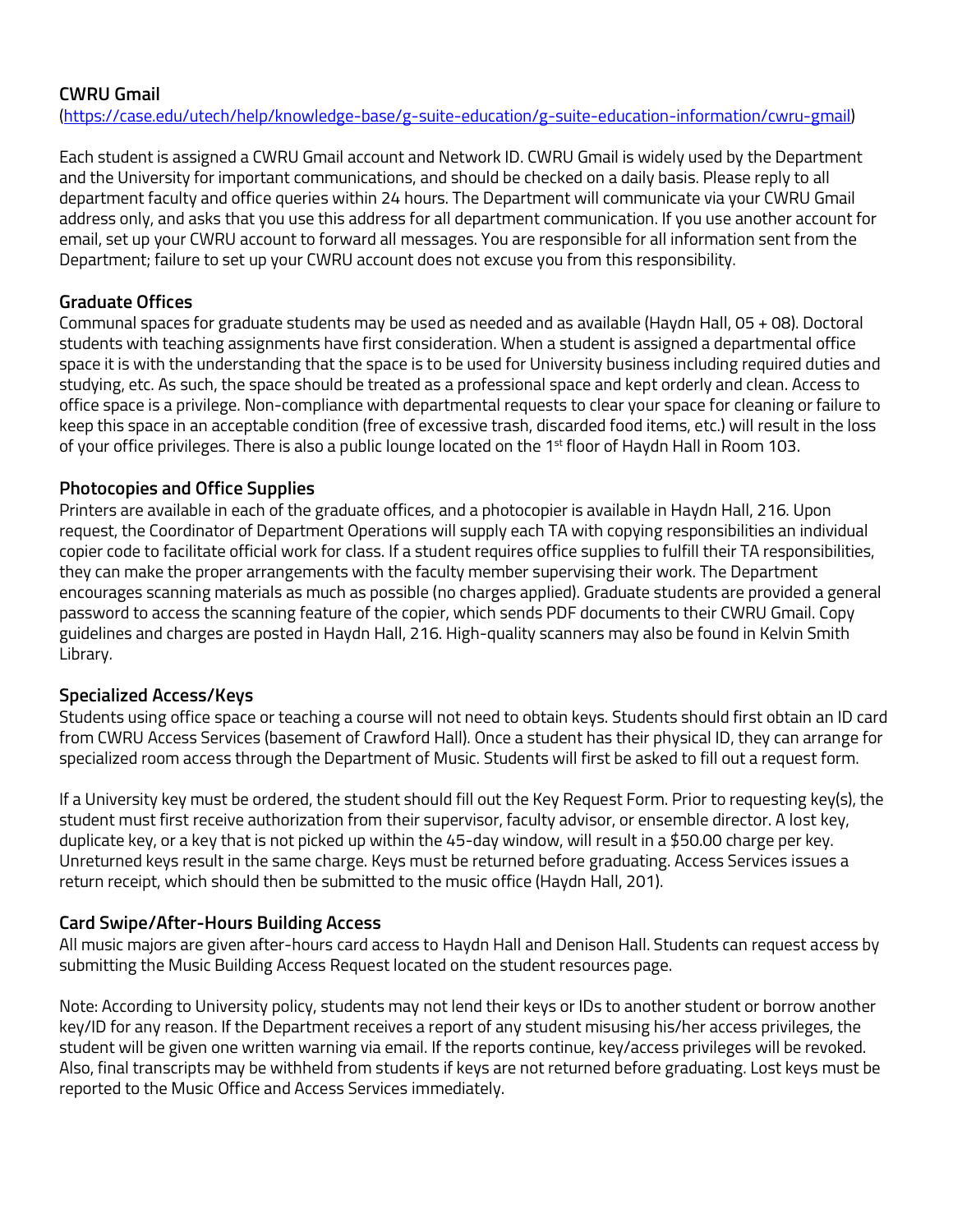## **Practice Rooms**

Practice rooms are located on the second floor of Haydn Hall and in Denison Hall. There are also two HPP studios located in the basement of Haydn Hall. Please be sure to review the guidelines for reserving and using these spaces. If you discover a problem with one of the pianos, please contact the Coordinator of Performance Facilities and Operations so a technician can be contacted.

## **Lockers**

A limited number of lockers in Haydn Hall will be assigned to HPP students (and others if available) on a first come, first-served basis; for a locker please see the Coordinator of Performance Facilities & Operations, and the HPP Instruments Assistant. Instrument lockers are available in the Denison Hall for ensemble members by assignment Please note that personal belongings, including instruments and laptops, are not covered by CWRU insurance in case of loss or damage.

## **Instrument Loans**

Any CWRU student enrolled in a class or ensemble that requires the use of a secondary instrument, or is assigned to a specialized instrument, is eligible to borrow a school instrument. Dr. Scherber rvs23@case.edu issues wind instruments, Dr. Horvath kah24@case.edu string instruments, and Dr. Andrijeski jxa4@case.edu period instruments.

It is expected that the student who signs out the musical instrument will be the only user of the instrument. All parts of the instrument outfit (instrument, case, accessories, etc.) should be returned in the best possible condition (normal wear and tear is to be expected) by the date specified. If the instrument is lost or stolen the student will bear total financial responsibility for replacing the instrument and accessories. Such loss may be covered by homeowner's insurance. Be sure to notify your insurance company when you are issued an instrument. Failure to return the instrument by the due date can result in the withholding of grades, blocking of registration, and the cost of a replacement instrument being billed to your student account.

## **Fellowship Courses**

(https://case.edu/gradstudies/student-resources/fellowships-and-travel-awards)

Through the School of Graduate Studies Fellowship Tuition program, graduate students are eligible to take courses beyond their degree requirements with no tuition cost. With advisor approval, graduate humanities courses may count as program electives. Students may take up to (8) courses, including language courses.

Fellowship courses cannot be audited. The grade that a student receives in the course will not count toward the degree program GPA or total hours.

## **Procedures and Activities**

## **Registration Procedures for Applied Lessons and CIM Courses**

Graduate students may register for applied music lessons (MUAP) at no cost, pending approval. All CWRU students are to obtain all permit releases in two stages: first, meeting with your CWRU Academic Advisor; second, meeting with the Coordinator of Department Operations (Haydn Hall, 201). The CDO releases permits (by appointment) for Applied Lessons. The CIM Registrar releases permits for all CIM classes (permits for these courses can be requested through SIS or by visiting the CIM Registrar).

Students must notify the CIM Registrar if they drop/withdraw from a CIM class, and/or the CWRU music office if they drop an applied lesson.

Students may take applied lessons at CIM at no cost for the duration of time they are receiving department funding in the form of fellowships or GAs. Non-HPP students who would like to take HPP lessons or participate in HPP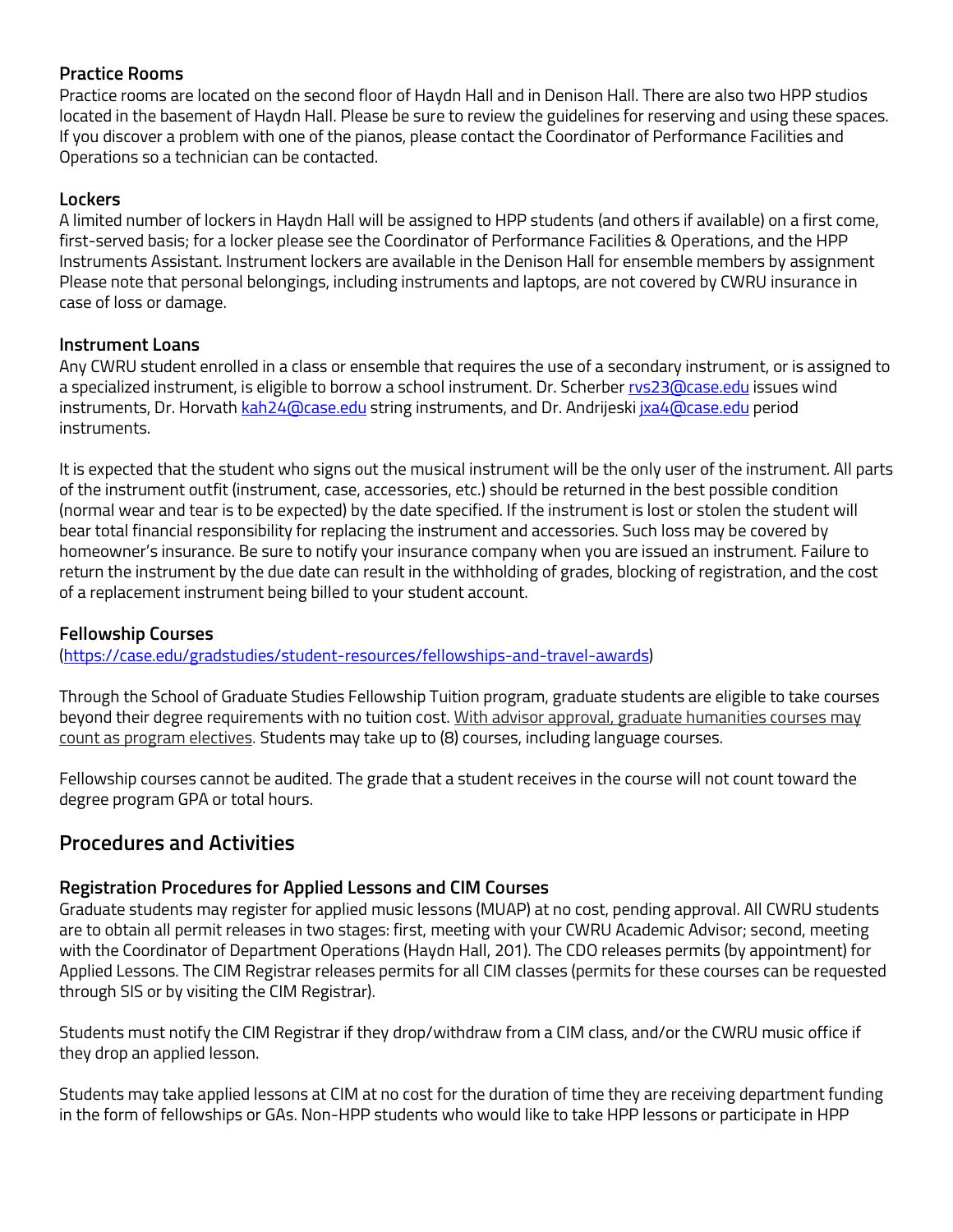ensembles are advised to meet with the Head of HPP in order to determine appropriate placement and navigate registration/audition procedures.

### **Independent Study Courses**

Students who wish to take an Independent Study Course should first consult with and receive approval from the faculty member who will supervise the project and the research advisor. Before registering in SIS, the student must complete the Independent Study Agreement. The completed Agreement should then be signed by your instructor and advisor and submitted to the Music Office. The form should be accompanied by 1) a course outline and 2) course learning objectives.

Students taking an Independent Study at the master's level should register for MUHI 501: Special Readings (MA and MM) and at the PhD level, MUHI 601: Special Readings PhD/DMA.

## **Leave of Absence**

Occasionally, for reasons of illness, special grants, employment at a different institution, etc., students will need to take an unpaid Leave of Absence (LOA). Students taking a LOA will not register for credits, and will need to complete paperwork with the School of Graduate Studies.

For most fellowships supporting work towards the degree, such as the Fulbright, it is probably to the student's advantage to remain registered rather than taking a LOA, but this varies according to individual circumstances. LOAs do not stop the clock on the timeline for degree completion, nor is stipend funding guaranteed upon return. For these reasons, students should thoroughly discuss the logistics (including financial logistics) with their advisor and/or CGS before embarking on a LOA.

### **Paid Leave**

In a number of situations, including for extended illnesses and new parents, students who receive fellowship support may be eligible to take paid leave instead of a LOA. Students taking paid leave will remain registered and will need to make appropriate arrangements with the department as soon as possible.

The minimum required length of this leave is set by policies from the School of Graduate Studies, but the department is permitted to extend the leave period. Students anticipating the need for paid leave should discuss logistics with their advisor and/or CGS as soon as they can. They should also consult the policies on the School of Graduate Studies website.

## **Planned Program of Study**

(https://case.edu/gradstudies/current-students/planned-program-study)

All students enrolled in the School of Graduate Studies must have a Planned Program of Study (PPOS) on file. This document, planned in collaboration with and certified by the research advisor, should list all coursework required for the student's degree program. At the latest, this form must be completed and submitted to Graduate Studies by the end of the second semester of study (end of 1<sup>st</sup> year). It should only include coursework hours, not research courses (level 601, 651, 701). Only include courses that are required for graduation. It will be assumed that the courses listed on the form will have a passing grade.

## **Registration Guidelines for Music Education**

All music education graduate students will meet with their academic advisor to plan out their courses. Once students have confirmed their classes with their academic advisor, the SIS registration hold will be released so students can register for those courses. When students log into SIS, they should look under "Academics" in the upper-left side. In the drop-down window, select "Academic Requirements" and click the arrows to the right. The classes students need to complete for your degree program will appear. These classes are already pre-loaded and sorted into the various banks of classes that correspond to the music department's graduate handbook: required MUED courses, graduate music core, electives, cognate courses, thesis/dissertation credits, etc. It lists these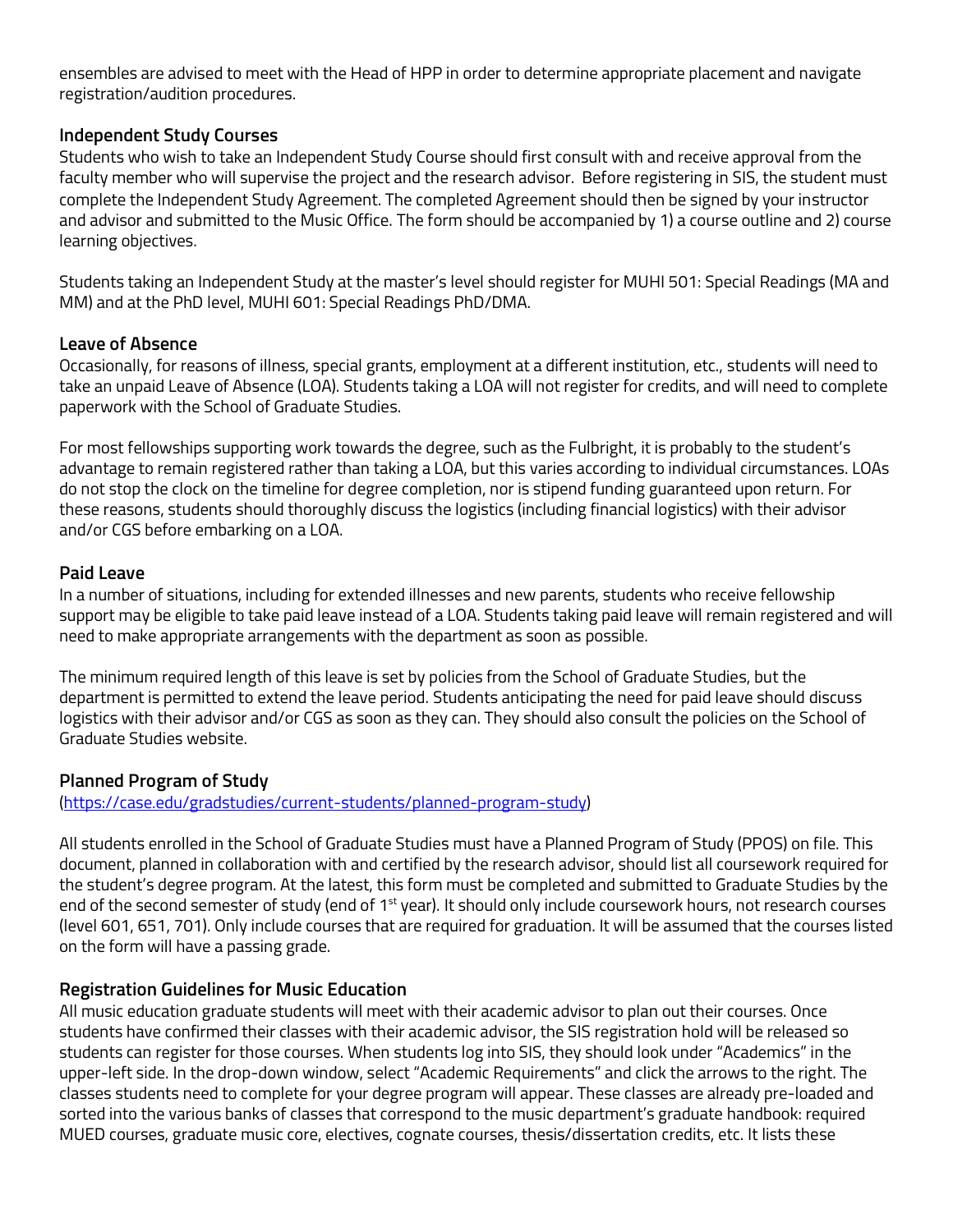courses and whether students have taken them (green) or not (yellow). Any category that is unfolded (downward facing carrots) indicates that particular bank of classes is unfulfilled (classes that have yet to be taken). Any categories that are folded up (sideways facing carrots) indicates that those particular courses or prerequisites already have been fulfilled. However, students can click on the carrots at any time to reveal what is underneath them. The goal will be to "fill in" each section over time, so that all of the course requirements for a student's degree are accounted for. If students need to substitute a course along the way, or place a course under a different category, their academic advisor can simply email the graduate school, request the switch, and provide a reason. Once moved, that course would count toward that particular bank of classes, and the rest of the page would update accordingly. The system also will keep track of why a class was switched (a reason code), so that students and faculty have a record that can be reconciled prior to graduation. 

## **Academic Progress Report (APR)**

Students in all areas are responsible for submitting the "Academic Progress Report for Graduate Students" (found on the department website under Resources for Current Students) summarizing their academic progress over the past semester. These are due on Dec. 1 of each academic year. After consulting with the advisor, the CGS in each area of study will meet with all students individually to review these forms and their advisor's assessment early in the spring semester.

## **Ensemble Performance Opportunities**

(https://case.edu/artsci/music/ensembles-lessons/general-information)

All graduate students are welcome to participate in performance groups. Information about our many academic ensembles may be found on the Department website; additional informational is available by contacting individual ensemble directors.

## **Lecture/Colloquium Opportunities**

(https://case.edu/artsci/music/news-events/music-colloquium-series)

The Department of Music Colloquium Series takes place on Fridays at 4:00 p.m. in Harkness Classroom. All graduate students in residence are expected to attend. PhD students are given the opportunity to present on this series; students interested in presenting should contact their advisor and the coordinators well in advance during the spring semester for the following year.

## **Petitions for Exceptional Treatment**

Students in exceptional circumstances of any kind may submit a petition to the music faculty, via an email addressed to the CGS in their area, to waive or modify policies or procedures. The petition should include an explanation/justification of why the exception is necessary. It will be considered at the next faculty meeting and students will be informed of the outcome in a timely manner.

## **Graduate Assistantships (GAs)**

For those students receiving financial assistance, assignments will be made upon recommendation of the Department Chair or faculty representative from each program. Toward the end of each semester, students will be informed by email of their assignments for the following semester. They will also receive a "Memo of Assistance" (MOA) in the summer by the end of July; this serves as the official contract for the year (subject to revision in December should the assignment change). The GA assignment entails an average number of hours required, depending on the degree program and funding level. (An average of 10 hours per week is required by Musicology and HPP; MuEd hours vary according to the type of assistantship.) Students are asked to keep careful track of their hours and to inform their supervisor, CGS, or department chair if their responsibilities seem excessive. The Assignment categories are listed below, with a brief summary of duties. Students should touch base with their supervisors at the end of the semester preceding duties and should arrive on campus ready to assume duties in the week before classes begin. At the end of each GA assignments, supervisors will provide a GA Feedback document reviewing students' activities, noting areas of strength, and making suggestions for improvement.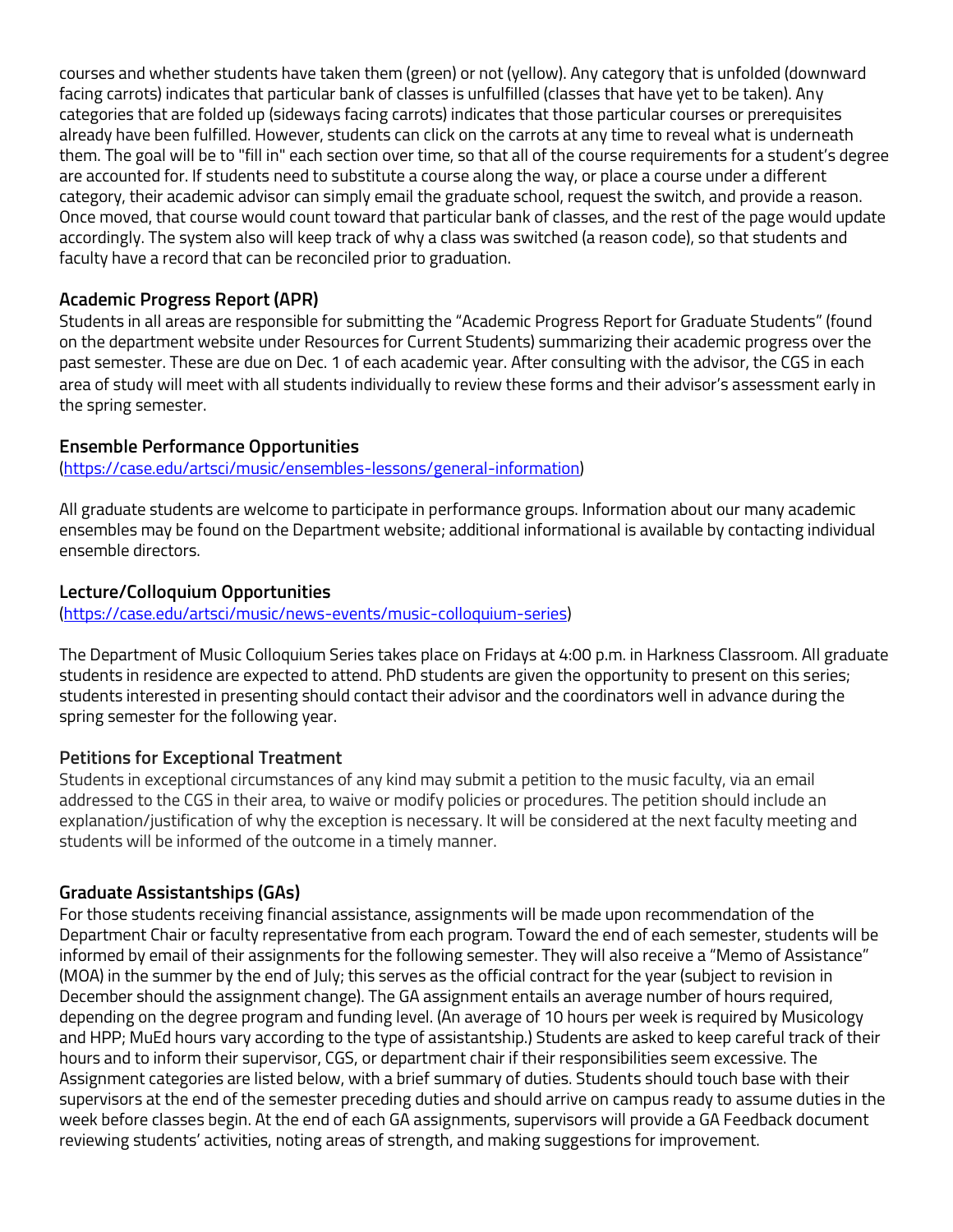## **Teaching and Research Assistantships**

(https://case.edu/ucite/ta-training)

All new graduate students who have or will have instructional responsibilities must enroll in the non-credit course UNIV 400A (Professional Development for Graduate Teaching Assistants), or UNIV 400C ("Future Professor Track"). International students can also enroll in UNIV 400C; UNIV 400B is for international students who need support with mastering spoken English. This required course consists of seminars, led primarily by faculty, that focus on effective professional communication skills and that provide teaching assistants with opportunities to discuss and reflect upon their instructional roles. New graduate students with TA responsibilities are also expected to attend the campus-wide TA orientation in August, and to be aware of the policies and guidelines presented in the TA Manual, which is available online.

Students who at any time have difficulty fulfilling their responsibilities as a TA must contact the Department Chair and CGS. Also, they must consult with the advisor, the Department Chair, and the Department Administrator prior to altering the number of credits for which they are registered in a given semester, as financial aid and/or teaching assignment may be affected by the change. Assignments are made after careful consideration, and must be fulfilled unless a formal justification can be provided.

In the Music Department, TA/RA responsibilities typically fall into one of several categories:

- **Reader/Grader.** Graders work closely with a professor, either individually or with other graders, to evaluate quizzes, examinations, final papers, and other assignments. Although formal structured contact with students may be minimal, graders meet informally with students who may have questions about grades. Maintaining consistent grading procedures within the course is imperative.
- **Instructor of Record.** An Instructor TA works under the supervision of a faculty member but holds the major responsibility for a class section. This responsibility may include setting the syllabus, choosing texts, and determining final grades for each student. Working with supervising faculty, Instructor TAs determine the content of each class session, teach these sessions, evaluate all student work and encourage communication through individual conferences with their students. If you are assigned primary teaching responsibility for a course, you must be appointed as an Instructor of Record. Please see the Coordinator of Department Operations to expedite this process. All Instructor TAs should be observed by a faculty member during each semester of teaching, after which feedback will be given; the Instructor TA is responsible for arranging a course observation with your teaching mentor/s before the last week of class. The mentor will meet with the student to offer specific feedback and will write up an evaluation memo for the student's file.

Timeline as follows:

- $\circ$  Before the semester, a faculty mentor is assigned, either the advisor or another faculty member with expertise, or both. The mentor/s meet with students to review syllabi, answer questions and offer guidance.
- $\circ$  During the semester, the mentor observes a class and meets with student to debrief. The mentor and student share the responsibility of scheduling a class time before the last week of the semester.
- $\circ$  Before the end of the semester, the mentor/s write up a brief evaluation of the course, which they share with the student, with the advisor (if not self), and with the CGS for musicology. The CGS posts this eval on Box to be used by other faculty who are writing recommendations of the student for jobs, etc.
- **Assistant Conductor/Ensemble TA.** A Graduate Assistant serves in the capacity of an assistant to one of the CWRU Music Department ensemble conductors. This individual will have responsibility for such things as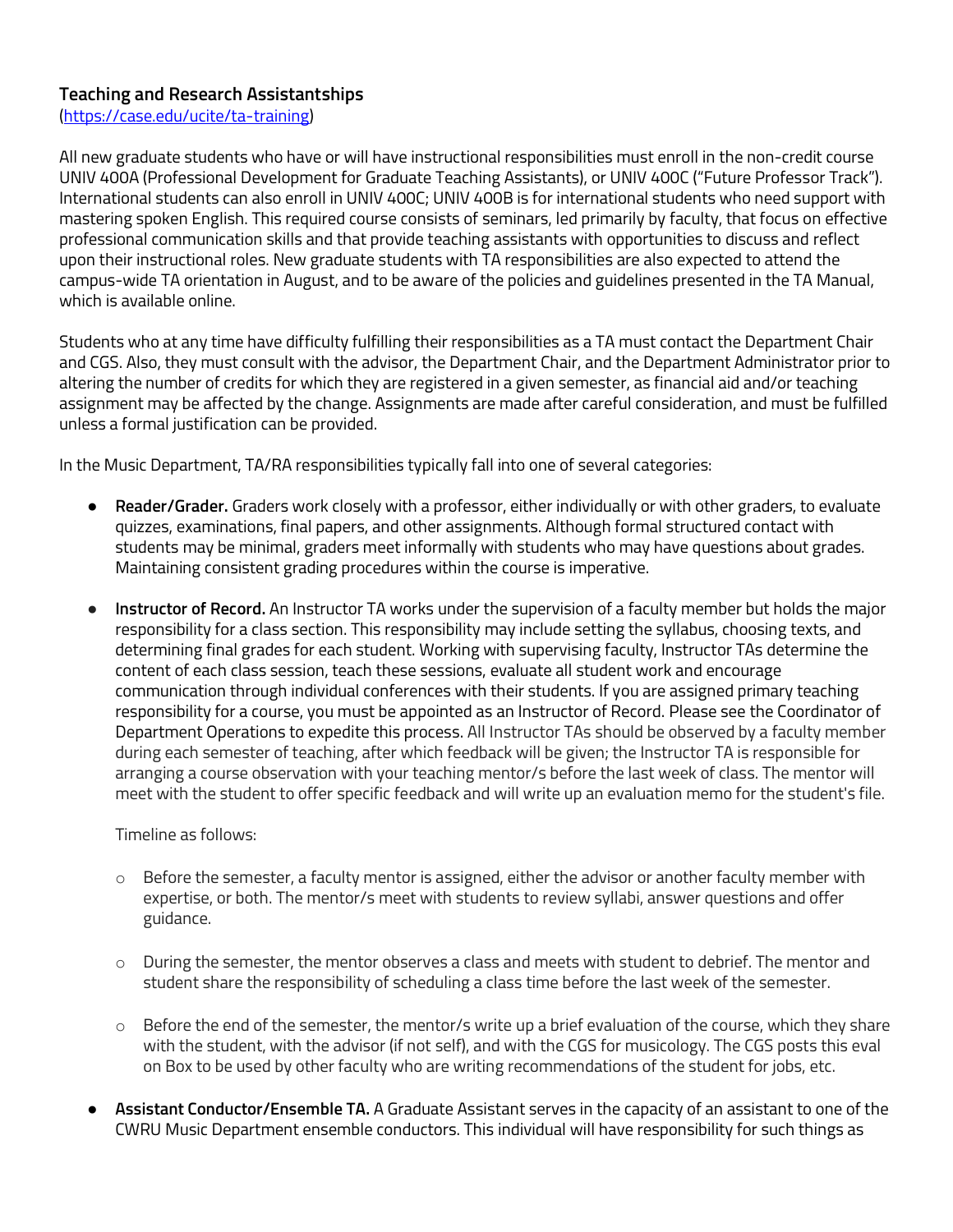administrative support such as scheduling rehearsals and filing music, leading the rehearsal, score study, running sectionals as needed, taking attendance, setup and teardown, and other duties that facilitate the running of effective and efficient rehearsals.

- **Section Leader.** Section TAs lead class sessions that provide opportunities for students to ask questions about lectures or homework or to review for tests. Section leaders may have prepared lesson plans for these sessions, but usually the discussion centers on student-generated questions. As a result, TA's must be ready for any question; usually dealing with material the students have difficulty understanding.
- **Tutor.** Tutors generally work with students on a one-to-one basis. During regular office hours and extra help sessions, these TAs are sought for their expertise in the subject matter. Their true value, however, lies in encouraging students to explore approaches to solving problems rather than answering questions directly.
- **Research Assistant.** Research Assistantships in the Music Department take a variety of forms: RAs may assist faculty with specific research projects, or work in one of several archives or facilities outside the department, which in the past has included the Cleveland Orchestra Archives (in Severance Hall), the Rock and Roll Hall of Fame and Museum, and the Rock Hall Library & Archives (on the campus of Cuyahoga Community College). If you have questions about available assistantships, you should consult the Coordinator of Graduate Studies in your area.
- **Colloquium and Marketing (HPP and/or Musicology).** These assistants will coordinate activities surrounding the Colloquium Series, and will announce musicology and HPP events and student achievements by email and social media.
- **Editorial.** The Editorial Assistant will assist with editing CIM DMA documents and ESL papers.

## **Department Regulations Regarding Graduate Assistantships**

An appointment as a Graduate Assistant is based on our review of students' qualifications and on the needs of the student and the Department of Music. Students will be provided support for unfamiliar assignments and are welcome to ask for guidance when needed. Unless noted otherwise, the default supervisor is the faculty member the student is assisting as a GA, and otherwise their research advisor (Head of HPP for HPP students). The amount of the award, the duties of the Assistantship, and the number of hours required will be conveyed to students by the Department of Music. Financial aid is divided into two categories: 1) tuition waiver and 2) monetary stipend (usually in addition to tuition waiver). If a student is granted a tuition waiver, it is their responsibility to know how many tuition hours are granted. It is imperative that students register for the hours that are awarded (stated in the MOA, the letter that serves as a contract). Usually this will be 9 hours per semester, except for dissertation writers for whom it is 3 per semester until 18 are reached, then 1 per semester. (Though less than 9, this is considered full time). Students must obtain permission from their advisor, the Department Chair, the CGS, and the Department Administrator if they wish to register for a different number of credit hours. Students who receive a stipend, MUST complete the FAFSA online at the time they are recommended for the award. This is a necessary, one-time final step before students receive the award.

Graduate awards are conditional and require that students maintain good standing in the School of Graduate Studies and Department of Music. If students fail to register before the last day of the late registration period for the session in which their award is valid, they will incur any late fees. The appointment does not exempt them from adherence to the School of Graduate Studies and departmental degree requirements for research and/or teaching experience.

Continued financial assistance is based on performance in three areas:

- 1. Satisfactory and timely completion of service expectations, completing the hours required within each semester time frame.
- 2. Meeting high academic expectations, including successful completion of coursework with no grade lower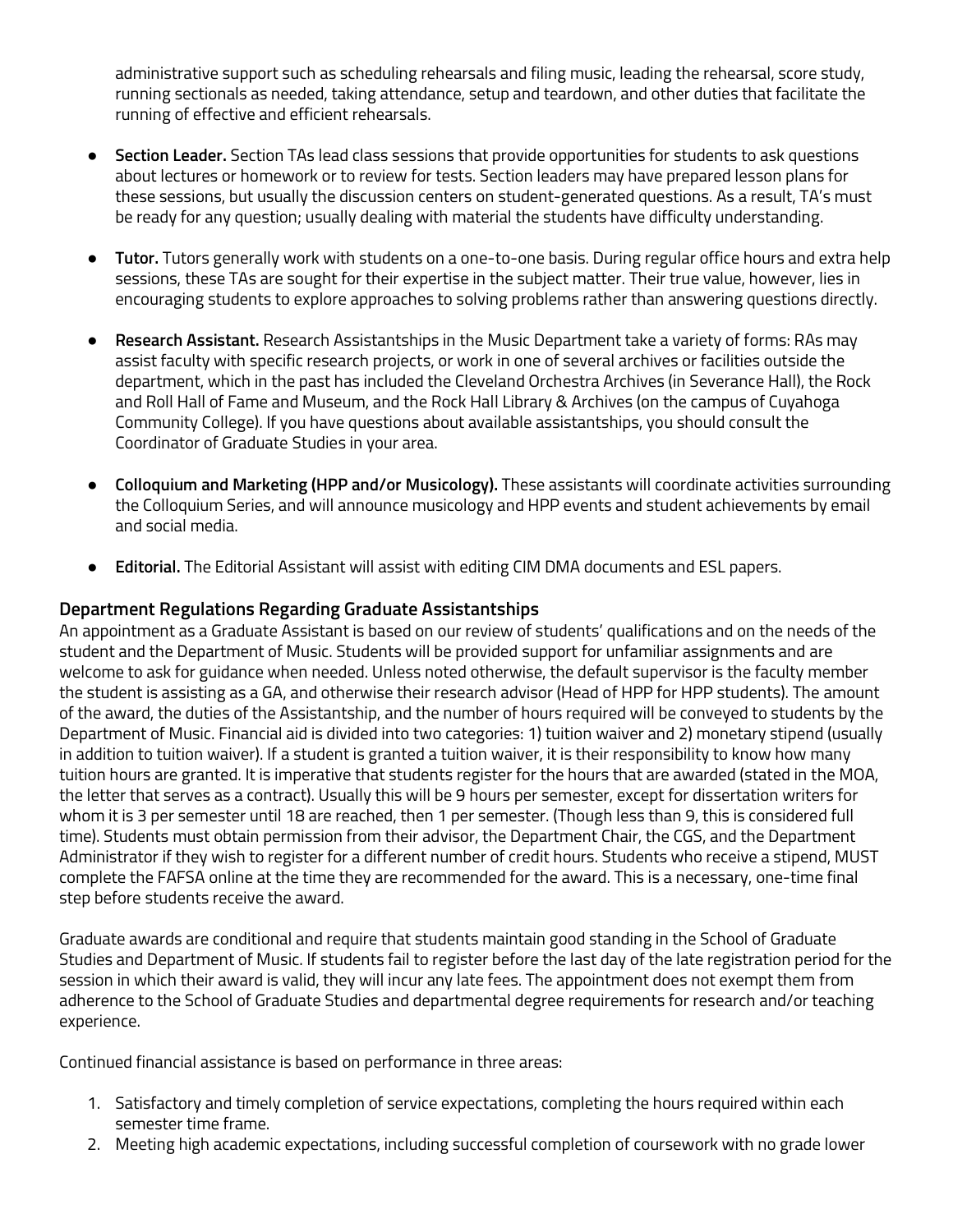than a B-. (The School of Graduate Studies requires a cumulative GPA of 3.0 to qualify for graduation.)

3. Meeting a high level of professionalism with faculty, staff, and students, in and out of coursework.

If performance in any one of these three areas is deemed unsatisfactory by the faculty, students will be given a warning. If at that point correction is not made, the student faces withdrawal of financial aid and the eventual possibility of probation, suspension and ultimately expulsion from the program.

## **Performance, Scholarly Activity, and Outside Work**

Students are encouraged to cultivate opportunities for teaching, performing and scholarship. We wish to work with students to find a balance between these commitments and the requirements of their class schedules. Please consider thoughtfully any additional commitments (teaching private lessons, professional playing, substitute teaching, conference presentations, excessive elective courses, etc.) that you engage in as they may interfere with your work on campus and in some cases can elongate your degree program. Choose these outside commitments carefully and weigh their impact on your program. These outside commitments are important but not if they interfere with your success in the program. In general, and above all, you must abide by the University attendance requirements, as stipulated in the CWRU Graduate Handbook and according to the attendance policies of individual instructors. If you have out-of-town engagements, you must clear these at the beginning of the semester with your program advisor, prospective instructors, and the faculty member you are assisting.

If you are the instructor of a course, you must take responsibility for regular attendance. If you expect to have out of town engagements, you must make these known to your program advisor/s at the time the class is assigned. It is vital that you are available to students if they need assistance. You are required to adhere to all of the articulated requirements of the Undergraduate Instructors Manual. During the course of the semester, if you must be absent for any reason, you must inform the department chair and the Coordinator of Graduate and Undergraduate Studies of your absences in advance, with an explanation of how the course will be conducted in your absence.

## **Prizes, Awards, and Grants**

## **Department Awards**

The Department of Music awards the annual Heinrich Award for Outstanding Academic Achievement by a Graduate Student in Musicology. The prize includes a small stipend, which varies slightly from year to year. The faculty in musicology chooses the awardee in the spring semester of each academic year.

## **Graduate Dean's Awards**

The Award for Instructional Excellence is available to graduate student instructors who demonstrate outstanding achievement in teaching. These awards present academic departments with an annual opportunity to honor graduate students who have shown exceptional skill and dedication in their work. All graduate students who teach or assist with a course, a lab, or a recitation, or who assist with grading or tutoring are eligible for the award, but candidates for nomination must have completed, or be currently enrolled in, the non-credit course UNIV 400, which is a course required of graduate students who provide instruction for undergraduate courses.

The department faculty also has the prerogative of nominating students for other dean's awards for academic excellence, creativity, service to the community, etc. Receiving a department nomination is an honor in itself, and students will be informed when they are nominated.

## **Funding for Conference Presentations and Research-Related Travel**

A limited amount of funding is available through the Music Department. All students in the regular cycle of matriculation who are delivering papers at professional meetings and graduate student symposia, or performers who have been selected to participate in summer workshops, festivals, or equivalent unremunerated activities will be given priority. Requests for travel during a given semester must be submitted by September 15 for Fall semester or January 15 for Spring semester (or as soon as your paper is accepted at a conference, workshop, etc., if that date falls later and if funds remain; please do not apply if you have not been accepted). Requests should be submitted via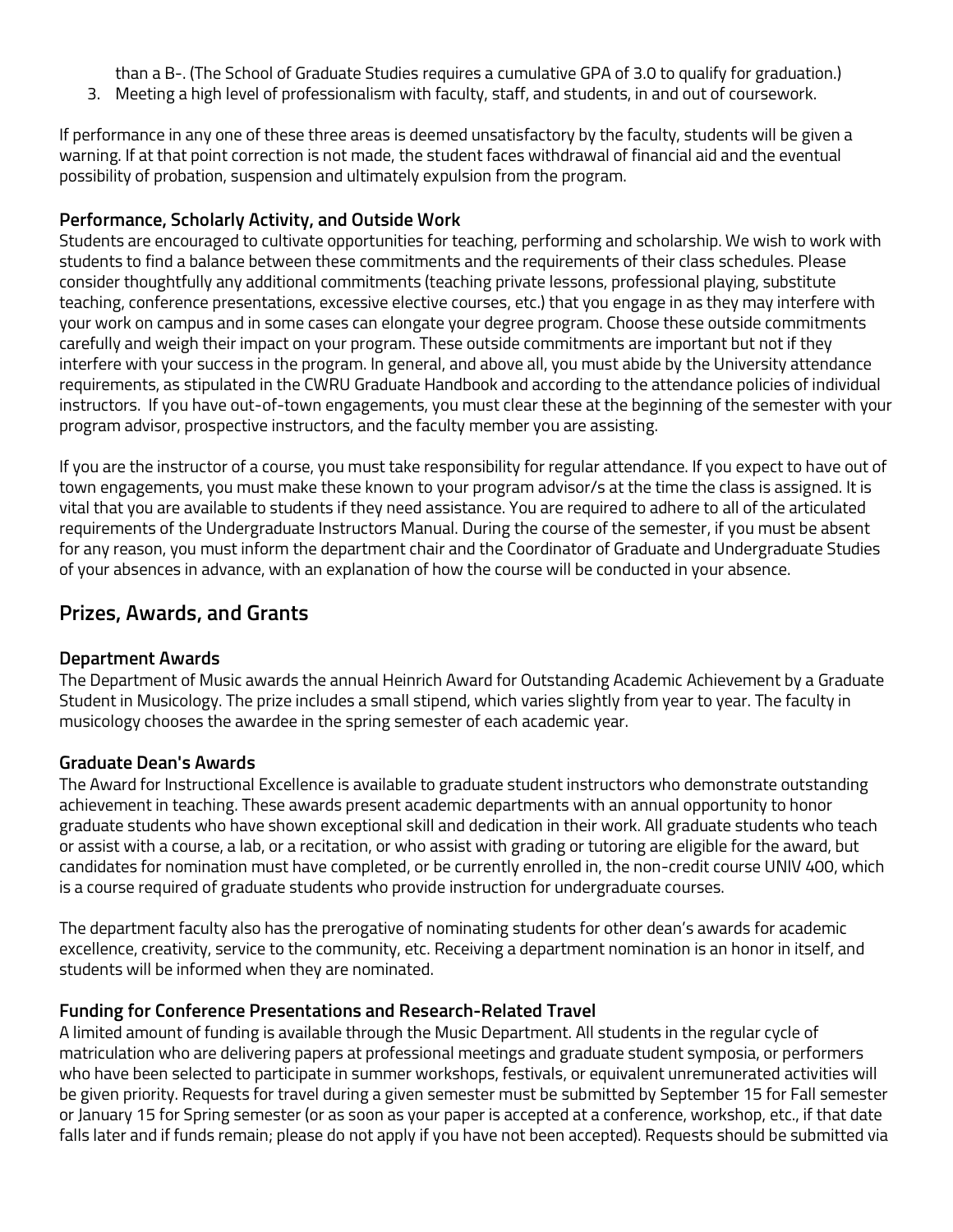the "Request for Travel Funding" form, <u>on</u> the forms page of the music website at Academics/Resources/Graduate Students.

## **Outside Funding Opportunities**

(https://case.edu/gradstudies/student-resources/outside-funding-opportunities)

Support is available through the School of Graduate Studies to help defray the expenses of dissertation-level research:

- SGS grants a maximum of \$500 on a one-time basis, dependent on a department match; therefore, these requests should be reserved for major funding needs, usually international travel, for \$1000 or more.
- The Baker-Nord Center for the Humanities also grants \$500 travel/research awards on a merit basis.

Information on student loans and work study programs is available from the Office of University Financial Aid, Yost Hall, Room 435, CWRU Western Reserve University, Cleveland, Ohio 44106-7049, phone: 216-368-5054.

## **Calendar and Deadlines**

(https://case.edu/gradstudies/current-students/dates-deadlines)

The following is a partial list in progress; please check the SGS site as well. If you run across further deadlines not listed here, please inform the CGS as we continue to complete the list. (Dissertation deadlines are listed in a separate section below.)

## **All Students:**

Sep. 15 and Jan. 15

o Apply for departmental travel funding

Dec. 1

o Submit APR to research advisor

## **Musicology and HPP Students:**

Penultimate week before Fall classes begin

- o Qualifying Exam, written portion
- Week before Fall classes begin
- o Qualifying Exam orals, August language exams

Thursday before classes begin

- o Department Orientation and advising for new students
- o Register for classes before classes begin
- Before the end of the 2<sup>nd</sup> week of Fall term
- $\circ$  3<sup>rd</sup>-year Musicology students and 4<sup>th</sup>-year HPP students: submit "Advancement to Candidacy" form as soon as all requirements are met (all coursework and exams excepting dissertation defense)

Sep. 15

o Application for departmental travel/research funding for Fall

Nov. 1

- o Submission of "Statement of Interest" form for Spring, regarding GA and IOR assignments
- o Submission of HPP Lecture-Recital proposals for Spring semester registration Dec. 1
- o Submit APR to advisor (Dec. 15 for advisors to forward to CGS)
- o Submission of Quals topics to committee via CGS (must be pre-approved by advisor) Dec. 15
- o Deadline for meeting with advisor regarding/registering for Spring classes
- Week before Spring classes begin (typically on the Friday)
- o January language exams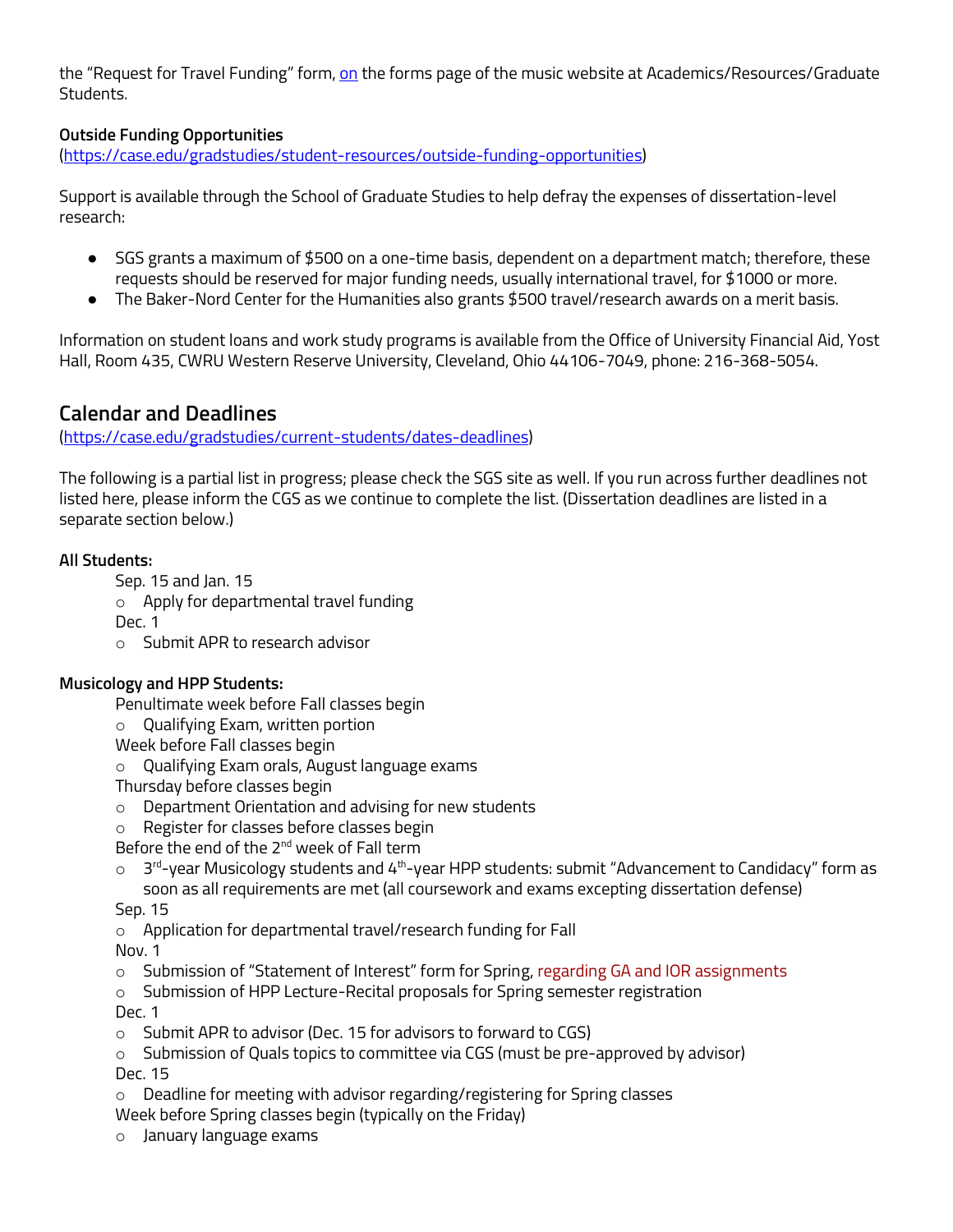Jan. 15

o Application for travel/research funding for Spring

Before the end of the 2<sup>nd</sup> week of Spring term

o Faculty responds to Quals topics

April 1

- o Submission of Quals bibliography
- o Defense of dissertation prospectus
- o Apply to walk in Commencement
- o Submit HPP Lecture-Recital proposals for Fall semester registration

April 15

o Faculty responds to Quals bibliography

April 30

- o Deadline for meeting with advisor regarding/registering for Fall classes May 1
- $\circ$  Deadline for 2<sup>nd</sup>-year PhD students to apply for Pre-Doctoral Standing
- o Submission of final Quals bibliography/repertoire list after faculty review
- o Deadline for 1<sup>st-</sup>year students to complete Planned Program of Study (PPOS)
- o Deadline to submit form for final HPP Lecture-Recital

During Spring final exams (typically the first Friday)

o May language exams

May 15

- o Submission of revised prospectus (if necessary) and all other documents and materials to the CGS, who places them in the student's permanent file
- o 2<sup>nd</sup>-year Musicology students apply for Pre-Doctoral Standing (form on SGS website), once approved, then register for Dissertation credit (3.00 units of MUHI 701)
- o Deadline for registering for Fall semester classes

## **Dissertation Completion and Graduation**

(https://case.edu/gradstudies/current-students/dates-deadlines)

Students are responsible for completing all required forms and meeting deadlines. Please visit the School of Graduate Studies page for a graduation overview packet (https://case.edu/gradstudies/currentstudents/graduation). Students who plan to graduate should meet with their advisor and the CGS in their area at least a year before graduation, in order to discuss requirements and deadlines. Before doing so, please study carefully the general summary of deadlines below (subject to change from year to year; check SGS/Deadlines for exact dates).

At least 3 weeks before your defense (SGS) -- the form "Notification for Scheduling the Final Oral Exam" is due in the SGS Office (signed by your advisor and department chair -- do not wait till the last minute for these signatures), and you must have scheduled a time and place (usually Haydn 311) with the department and your committee. The defense must be publicly announced via the CDO and the department calendar; members of the University Community may attend, as well as others by invitation. Check the SGS website (Forms; Dissertation Packet) for forms that must be brought to the defense and signed by the committee and/or your advisor.

\*Important: the below dates reflect best information at the time the Handbook was reviewed. Changes may occur; therefore, ALL DATES should be verified with SGS.

For those planning to graduate in January:

Sep. 1

- $\circ$  Final date for submission of all materials, including approved dissertation, if you plan to apply for waiver of registration (in which case please contact your advisor and CGS to let them know).
- o This allows students to avoid paying tuition in the last semester.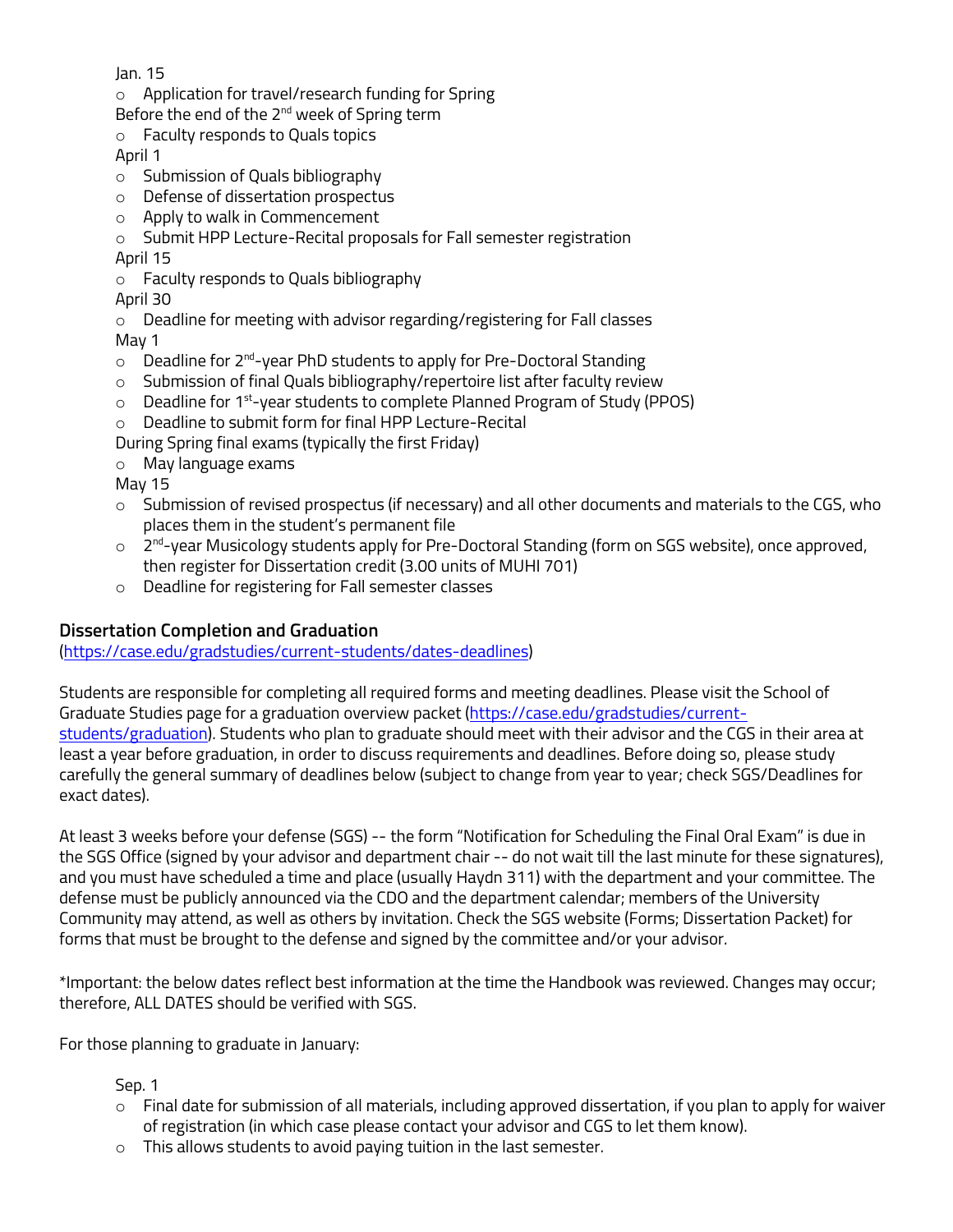Oct. 1

- o Deadline to submit dissertation to committee
- $\circ$  Ideally you should submit the final diss. to your committee at least one month before the defense, leaving a month after the defense to incorporate changes called for by the committee. If necessary, this window can be narrowed, but by NO MORE THAN 2 weeks.

Oct. 1

o Submit Defense notification form to SGS, after you have secured a room (preferably Haydn 311) for the defense and confirmed committee availability.

Oct. 1

o Deadline to submit application for graduation to SGS via SIS

Nov. 1

o Defense should occur by this date. Have all committee members sign the two Final Certification for the PhD degree forms at the conclusion of your successful defense.

Dec. 1

o Deadline to submit all materials, including approved dissertation & all forms to SGS

Feb. 1

o Deadline to submit application for graduation via SIS

Feb. 15

o Arrange for a cap and gown for Commencement

mid-May

o Commencement Ceremony

For those planning to graduate in May:

 $\circ$  Final date for submission of all materials, including approved dissertation, if you plan to apply for waiver of registration (in which case please let your advisor and CGS know). This allows graduation in May without tuition in spring semester.

Feb. 1 (SGS)

- o Deadline to submit application for graduation. Submit via SIS
- o Deadline to submit Form "Notification of defense" to SGS, schedule defense through department office Feb. 1 (Department of Music)
- o Deadline to submit diss. to committee
- $\circ$  Ideally you should submit the final diss. to your committee at least one month before the defense, leaving a month after the defense to incorporate changes called for by the committee. If necessary this window can be narrowed, but by NO MORE THAN 2 weeks

Feb. 15

o Deadline to rent cap and gown

March 1 (Department of Music)

 $\circ$  Defense should occur by this date. Have all committee members sign the two Final Certification for the PhD degree forms at the conclusion of your successful defense.

Apr. 1 (SGS)

o Deadline to submit all materials to Grad Studies. You should have any necessary permissions for examples and illustrations in hand.

For those planning to graduate in August:

The Department does not hold dissertation defenses over the summer. However, graduate students who do not meet the submission deadlines for May graduation but have successfully defended their dissertation before Apr. 30 will be eligible to participate in Commencement. These students will receive their degrees in August and must comply with all August procedures and deadlines.

Jan. 15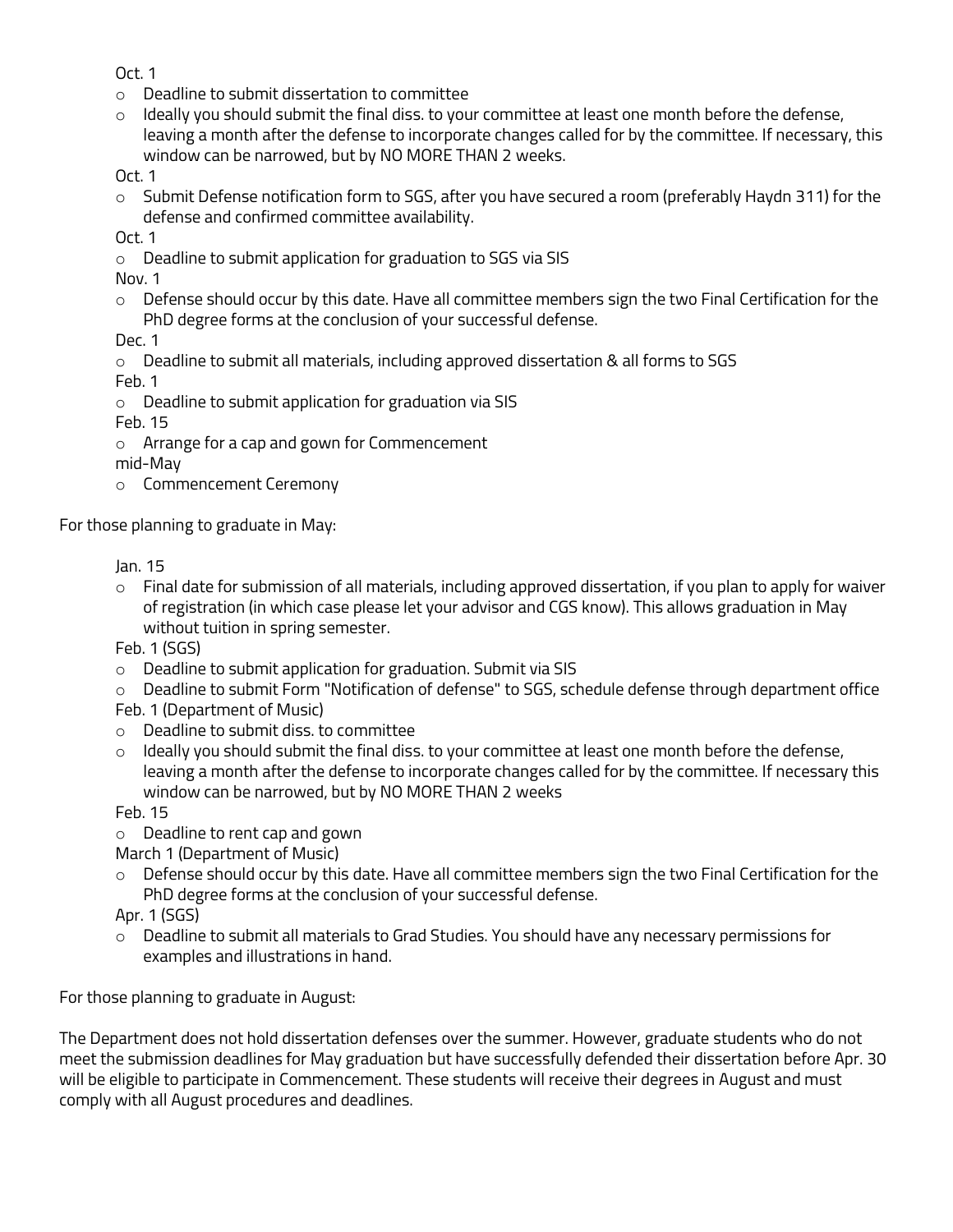To walk in May Commencement, students graduating in August must contact the Commencement Office (https://case.edu/commencement/) by March 20 to ensure that they can be entered into the Commencement database, can register online for the ceremony (a separate process that must be completed by the student by April 1), and will be able to purchase regalia and receive Commencement tickets. PhD students are also required to submit the Notification for scheduling the final defense/oral exam with this petition. Names of students who participate in Commencement through this petition will not appear in the current year's Commencement book and will instead appear in the following year's publication.

The department acknowledges their expectation that the student will successfully defend before April 30<sup>th</sup> and agrees to notify the School of Graduate Studies if this does not occur.

March 20 (SGS)

o Deadline to petition SGS to participate in Commencement.

April 1 (SGS)

o Deadline to register online for Commencement

April 1 (Department of Music)

- o Deadline to submit dissertation to committee. =
- $\circ$  Ideally you should submit the final diss. to your committee at least one month before the defense, leaving a month after the defense to incorporate changes called for by the committee. If necessary, this window can be narrowed, but by NO MORE THAN 2 weeks.

April 1 (SGS)

o Deadline to submit Notification of Defense to SGS, schedule defense through the music office. April 30 (Department of Music)

o Defense must occur by this date. Have all committee members sign the two Final Certification for the PhD Degree forms at the conclusion of your successful defense.

June 1 (SGS)

o Deadline to apply for graduation in SIS

July 7 (SGS)

o Deadline to submit all final materials (including final dissertation)

mid-August (SGS)

o Awarding of Degrees

## **HPP DMA Completion Calendar**

By March 1

o Submit complete draft of document and lecture to advisor

By Feb. 1

o File for May graduation

By March 20

o Submit completed document to committee

By Apr. 1

o File to walk in Commencement

Apr. 20

o Receive document back from committee, make final changes.

By May 5

o Receive final approval from advisor and committee

mid-May

o Commencement Ceremony

June 1

o Deadline to submit application for August graduation and all materials

HPP students may also take advantage of the August option; see above.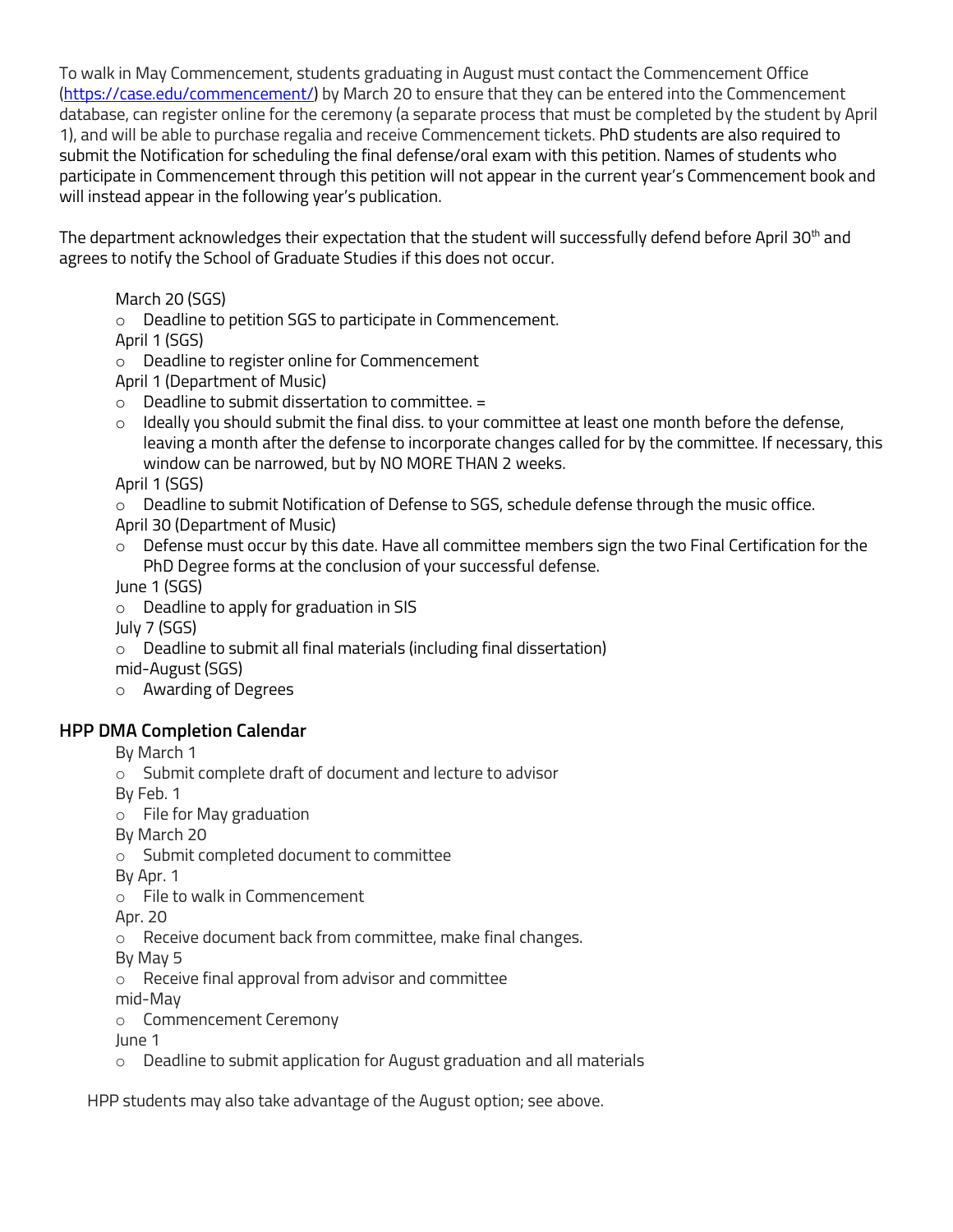## **PART II. ACADEMIC REQUIREMENTS FOR DEGREES in Musicology, Historical Performance Practice, and Music Education**

Complete information regarding degree requirements and curriculum may be found in the General Bulletin of the University, which is available online at the Department website. The following is intended as a summary of the graduate degrees offered by the Department of Music, including degrees in Musicology, Historical Performance Practice, and Music Education. (In some cases, this Handbook may be more current than the General Bulletin; when in doubt please consult your advisor and the CGS in your area.)

Please note: The University has a strict policy that students fall under the program requirements of their entry year, unless they officially opt to fall under the updated requirements of a later year. Should choose the latter option, they must make their decision known to their advisor, who will work with the CGS to ensure a smooth transition. It behooves all students to discuss any changes in program requirements with the advisor and CGS, in order to make an informed decision as to what is best for them as individuals.

## **Time Limitation**

All the requirements for the master's degree must be completed within five consecutive calendar years after matriculation as a graduate student, including any leaves of absence. Doctoral students have five consecutive calendar years from the semester of the first credited 701 registration (or for DMA students, two years from their 753 registration), including leaves of absence, to complete all requirements for the doctorate. Any graduate student who fails to complete the requirements within the five-year limit for his or her degree program will be subject to separation from further study unless granted an extension by the dean of graduate studies with the recommendation of the faculty advisor or advisory committee and approval by the department chair. An extension may be granted if the student and his or her advisor work out a plan of action for degree completion within a specified time frame which must be endorsed by the department chair. Students will be expected to meet all the specified deadlines outlined in the plan of action. The minimum acceptable registration during this extended period for each semester until graduation is one credit hour of 651,701, or 753.

## **Musicology and HPP Examinations**

## **Language Examinations**

Departmental language examinations are given three times during the academic year: usually the Friday afternoon preceding the Fall and Spring terms and the Friday morning of the first week of exams in May; precise times will be announced in advance. Students should register for an examination by emailing the Coordinator of Graduate Studies in Musicology in response to the call for registration.

A graduate student may retake an examination but only during the scheduled exam times. Students who fail a language exam are entitled to feedback from the examining committee. Examples of past exams may be found on the Department website.

Language examinations (musicology and HPP) must be taken by the end of the  $2^{nd}$  year, unless a successful petition allows for extension of the deadline. Students should consult with the Advisor regarding language requirements at the beginning of their first semester on campus. At that time, they should agree upon a tentative schedule by which they will satisfy the language requirement.

Candidates for the MA must demonstrate the ability to read German, French, or a language relevant to the student's research project.

Candidates for the PhD must demonstrate the ability to read German or French plus one other language, usually drawn from German, French, Italian, Latin, and Spanish, with other languages possible by petition.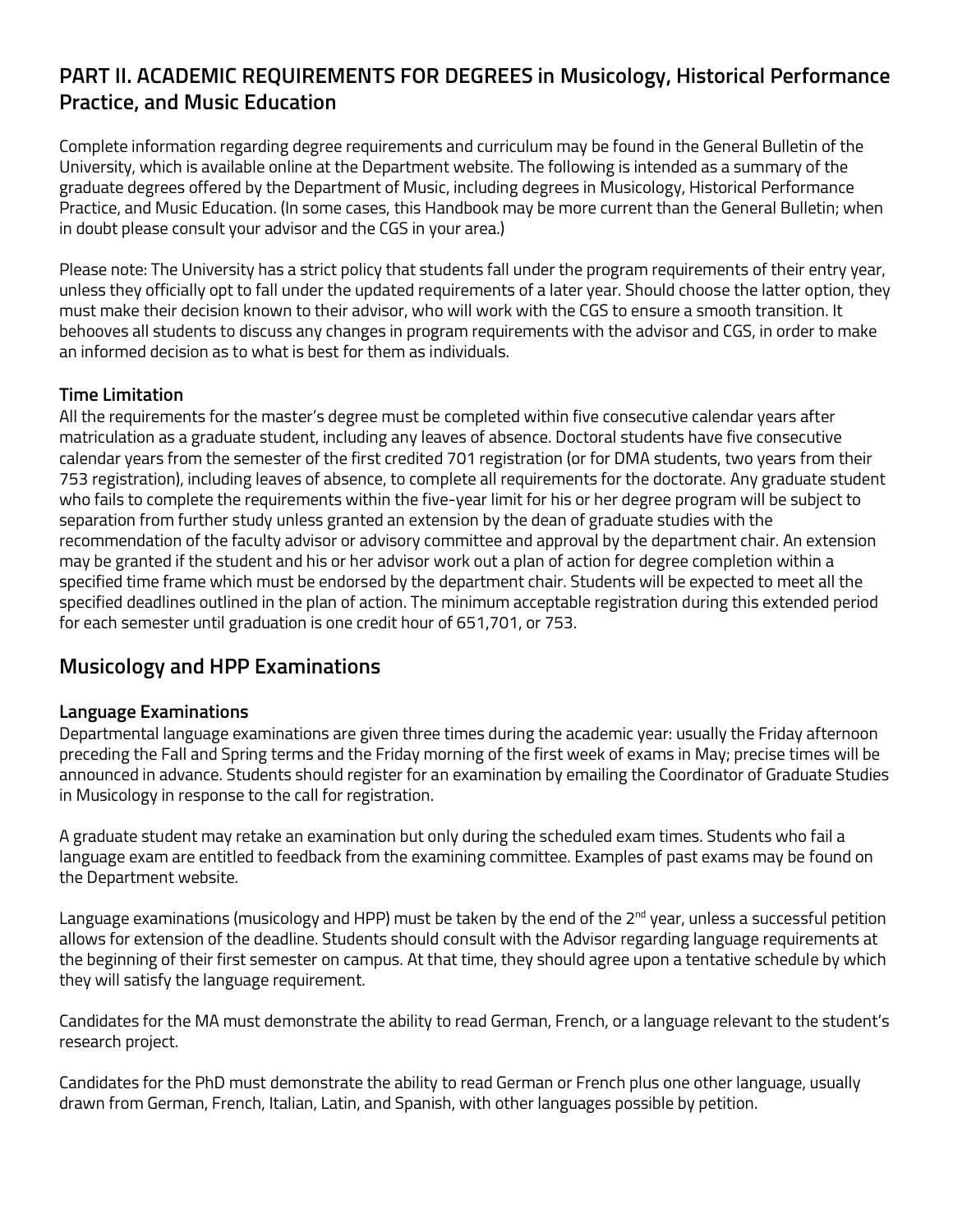Candidates for the DMA must demonstrate the ability to read two languages, usually drawn from German, French, Italian, and Latin, with other languages possible by petition.

Each examination (the same for PhD and DMA students) consists of two excerpts (maximum 300 words in length), one in academic prose, the other poetry (such as a song text); both may be translated with the aid of one or more print dictionaries, to be provided by the students themselves. No other resources (print or digital) are allowed. Two hours are permitted for the examination. The minimum required level of reading ability is usually attained by the equivalent of two years of college-level study of the language plus further reading in musical and musicological writings in the language. See "Fellowship Courses" under Funding in regard to funding for optional language courses (although please be aware that CWRU does not offer reading-only language courses).

It is a university policy that students cannot pass to candidacy (ABD status) until all exams, including language exams, are passed. They also cannot take more than two predoctoral semesters of MUHI 701 (dissertation research) before passing to candidacy. This means that students may run into difficulties registering for dissertation credit if they have not passed their language exams. The department allows students to petition to postpone language exams, but students should be aware that even with a successful petition, the University has the right to deny students the privilege of taking doctoral credits of MUHI 701 if they have not passed to candidacy.

## **Student Record-Keeping (Musicology and HPP)**

Please make sure to submit all official documents to the department for your permanent file as soon as they are completed (and at the latest by the end of the semester they are completed). Dissertation prospecti, completed dissertations, and all other official documents in musicology should be submitted to the CGS. Course syllabi of Instructors of Record should be submitted to the Coordinator of Department Operations (CDO). Lecture-recital documents, programs, and digital recordings (when available) should be submitted to the Head of HPP.

## **Residency Requirements (Musicology and HPP)**

The formal fulfillment of residency requires continuous registration in at least six consecutive academic terms (fall, spring and/or summer). The period in which students are on a leave of absence does not count toward fulfilling the residency requirement. Students must be in residence to receive fellowship funding.

## **Requirements for the PhD in Musicology**

(https://case.edu/artsci/music/academics/graduate-degree-programs/phd-musicology)

The PhD in Musicology is granted in recognition of superior scholarly ability and attainment. Award of the degree is based not only on computation of time or enumeration of courses, but also upon distinguished work.

All programs are formulated to suit the individual needs of the student and require the consent of the research advisor and Coordinator of Graduate Studies. The Ph.D. in Historical Musicology requires 36 credit hours of coursework and an additional 18 hours of dissertation research (MUHI 701) credit. Students must submit the "Predoctoral Standing" form in the spring of the 2<sup>nd</sup> year in order to register for 6 credits (3 credits per semester) of predoctoral dissertation research (MUHI 701). Required coursework includes MUHI 610 (Bibliography), and MUHI 612 (Analysis for Music Historians). Students must also complete three seminars at the MUHI 590 (doctoral) level. In the first two years students will be expected to take three seminars (or 9 credits) per semester, for a total of 36 hours.

## A sample sequence follows:

Disclaimer: Courses in this program are carefully tailored to student needs; therefore, the following model should not be followed literally or rigidly. Students are encouraged to take courses outside the department, in other Humanities areas.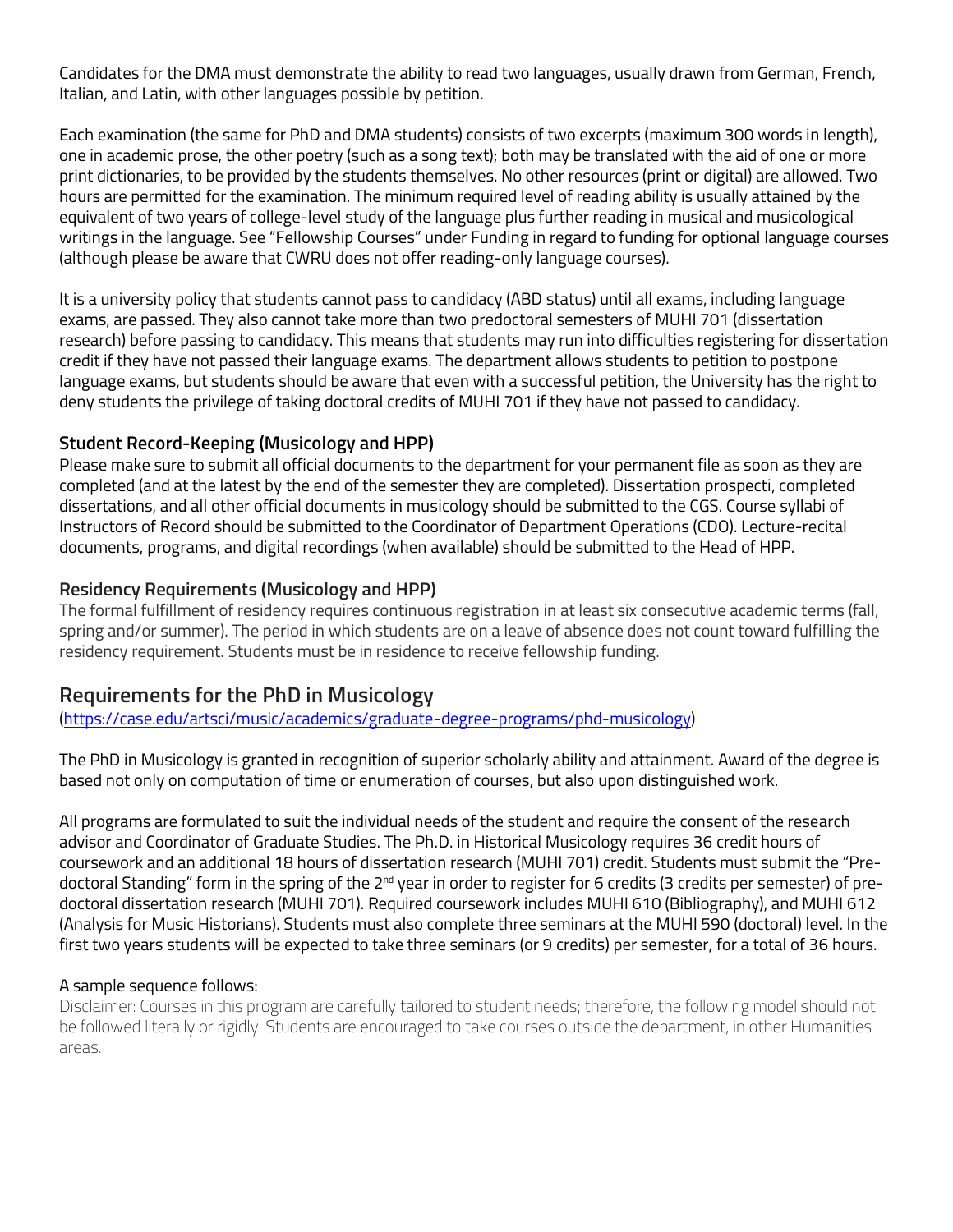|      | <b>Sample Course Sequence for Musicology PhD</b>                                                                                                                                         |                                                                                                                                            |  |  |  |  |
|------|------------------------------------------------------------------------------------------------------------------------------------------------------------------------------------------|--------------------------------------------------------------------------------------------------------------------------------------------|--|--|--|--|
| Year | Fall                                                                                                                                                                                     | <b>Spring</b>                                                                                                                              |  |  |  |  |
| 1    | MUHI 434: Viennese Classicism<br>MUHI 450: Topics in Music History<br>MUHI 610: Bib/Research Methods<br>UNIV 400C: TA Training (Professor Track)<br>- Take First Foreign Language Exam - | MUHI 450: Topics in Music History<br>MUHI 590: Seminar in Musicology<br>MUHI 612: Analysis for Historians                                  |  |  |  |  |
| 2    | MUHI 431: Medieval Music<br>MUHI 450: Topics in Music History<br>MUHI 590: Seminar in Musicology<br>- Take Second Foreign Language Exam -                                                | MUHI 450: Topics in Music History<br>MUHI 590: Seminar in Musicology<br>MUHI 601: Independent Study<br>MUHI 699: Qualifying Exam Practicum |  |  |  |  |
|      |                                                                                                                                                                                          |                                                                                                                                            |  |  |  |  |
|      | - Take Qualifying Exams in August of 3rd Year -                                                                                                                                          |                                                                                                                                            |  |  |  |  |
| 3    | MUHI 701: Dissertation Ph.D.<br>3 Credits<br>0 Credits<br>MUHI 710: Dissertation Sem.<br>- Write and Defend Dissertation Prospectus by APR. 1 of 3rd Year-                               | MUHI 701: Dissertation Ph.D.<br>3 Credits<br>MUHI 710: Dissertation Sem.<br>0 Credits                                                      |  |  |  |  |
| 4    | MUHI 701: Dissertation Ph.D.<br>3 Credits<br>MUHI 710: Dissertation Sem.<br><b>O</b> Credits                                                                                             | 3 Credits<br>MUHI 701: Dissertation Ph.D.<br>MUHI 710: Dissertation Sem.<br><b>O</b> Credits                                               |  |  |  |  |
| 5    | MUHI 701: Dissertation Ph.D.<br>3 Credits<br>MUHL710: Dissertation Sem.<br>0 Credits                                                                                                     | MUHI 701: Dissertation Ph.D.<br>3 Credits<br>MUHL710: Dissertation Sem.<br>0 Credits                                                       |  |  |  |  |

#### **Required Coursework**

- o 9 Credits MUHI 590: Seminar in Musicology (at least three courses)
- $\circ$  3 Credits MUHI 610: Bibliography and Research Methods (fall of 1<sup>st</sup> year)
- o 3 Credits MUHI 612: Analysis for Historians (offered alternate years)
- $\circ$  0 Credits MUHI 699: Qualifying Exam Practicum (spring of 2<sup>nd</sup> year)
- $\circ$  0 Credits UNIV 400A–C: Teaching Assistant Training (fall of 1<sup>st</sup> year)
- o 0 Credits MUHI 710: Dissertation Seminar

#### **Optional Coursework\* (MUHI 450 and above should take priority)**

- MUHI 442: Seminar in Historical Performance Practice
- MUHI 443: Medieval/Renaissance Notation
- MUHI 450: Topics in Music History
- MUHI 590: Seminar in Musicology (3 courses required for degree)
- MUHI 601: Special Readings PhD/DMA (Independent Study)

\*NB: Students are encouraged to take courses outside the department with advisor's approval.

#### **Optional Masters-Level Surveys in Musicology (may be taken for credit by PhD students)**

● MUHI 431: Medieval Music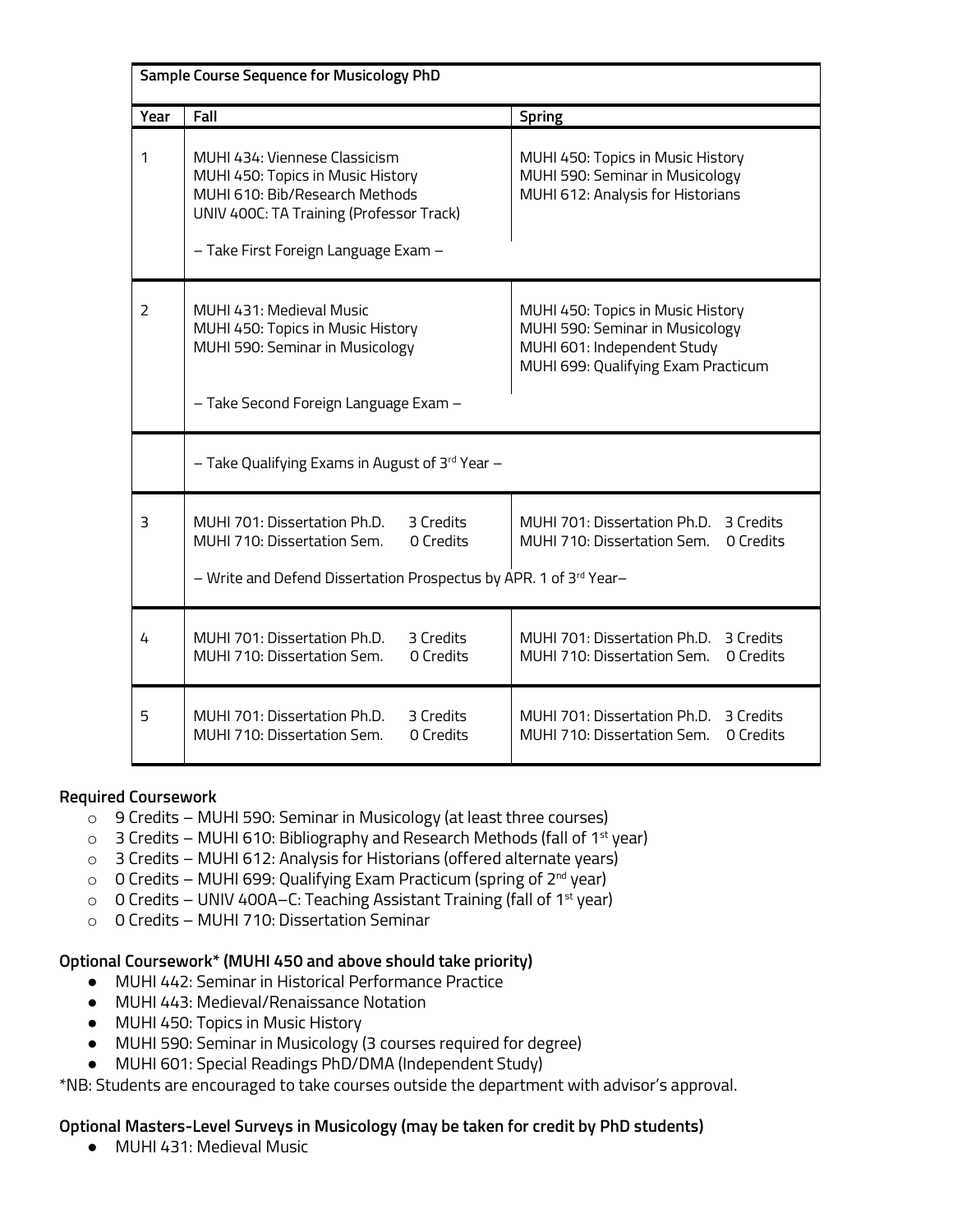- MUHI 432: Music of the Renaissance
- MUHI 433: Music of the Baroque
- MUHI 434: Viennese Classicism
- MUHI 437: Popular Music Studies

NB: MUHI 435: Nineteenth Century Music and MUHI 436: Twentieth Century Music may not be taken for credit by PhD students.

### **Dissertation Credits Required**

- 18 Credits MUHI 701: Dissertation PhD (3 credits every semester, years 3 through 5)
- 0 Credits MUHI 710: Dissertation Seminar (every semester, years 3 through 5)

## **Qualifying (Comprehensive) Examinations**

At the beginning of the 3<sup>rd</sup> year of study, students will take comprehensive examinations assessing their knowledge and skills across a broad range of subject matter, and which will also function as qualifying exams for advancement to the Ph.D. program. These examinations will consist of written and oral sections, and will be conducted and evaluated by the musicology faculty. Students who do not advance but who have done satisfactory work will be eligible to receive the MA in Music History at this juncture. (See description of Qualifying Exams.)

#### Dissertation prospectus, defense, and Candidacy/Pre-Doctoral Standing

Students who pass their qualifying exams will register for dissertation research credits and begin research work for the dissertation. Working with his or her research advisor, the student will develop a prospectus for the dissertation, which will be presented in writing to the committee at least two weeks before the prospectus defense.

The prospectus must be a substantially researched overview of the proposed dissertation demonstrating that the student is prepared to undertake the dissertation project. The prospectus should be 10 to 12 pages in addition to a bibliography. It should follow Chicago Manual of Style, and should include a title page with all relevant information, including date, etc. Your Advisor can provide models of successful past prospecti.

The prospectus defense must take place before Apr. 1 of the 3<sup>rd</sup> year. All other requirements, including language exams, must be satisfied before this defense can be scheduled. The examining committee must include three members of the musicology faculty and may include the outside faculty member who is required by the Graduate School for the final Dissertation Defense. This committee must be constituted by the candidate at least a month before the scheduled defense, in consultation with the research advisor who, as described by the Graduate Studies Handbook, "assists with the selection of at least two other faculty to serve as members of the dissertation advisory committee." Students are strongly encouraged to consult with the members of their committee before the defense, which concentrates on the feasibility and significance of the project and the student's preparation for it. The prospectus, along with the list of committee members, is submitted to the Coordinator of Graduate Studies and to the committee only after the student's dissertation advisor has determined it is ready and no later than two weeks before the scheduled defense. The dissertation advisor schedules the time and place for the defense, which will not exceed two hours in duration.

If the defense is unsatisfactory, the candidate may repeat the examination once, at the discretion of the faculty; a revised prospectus must be submitted to the committee in a timely fashion before the second defense. If the defense is satisfactory with significant qualifications, a revised document (pre-approved by the Advisor) must be submitted for committee approval. In either of these cases, the revised document must be submitted to the Coordinator of Graduate Studies as soon as it is approved, and no later than May 15. After passing this examination, assuming other requirements have been met, the student is advanced to candidacy and begins to write the dissertation.

Once students have completed their Qualifying exams, and assuming all other exams (including language exams but not the dissertation prospectus defense), course work, Incompletes, etc., have been passed and/or resolved, they should submit the "Advancement to Candidacy" form to SGS. They may then register for MUHI 701 (dissertation research). If at the end of the 2<sup>nd</sup> year all exams have not been passed, they must submit a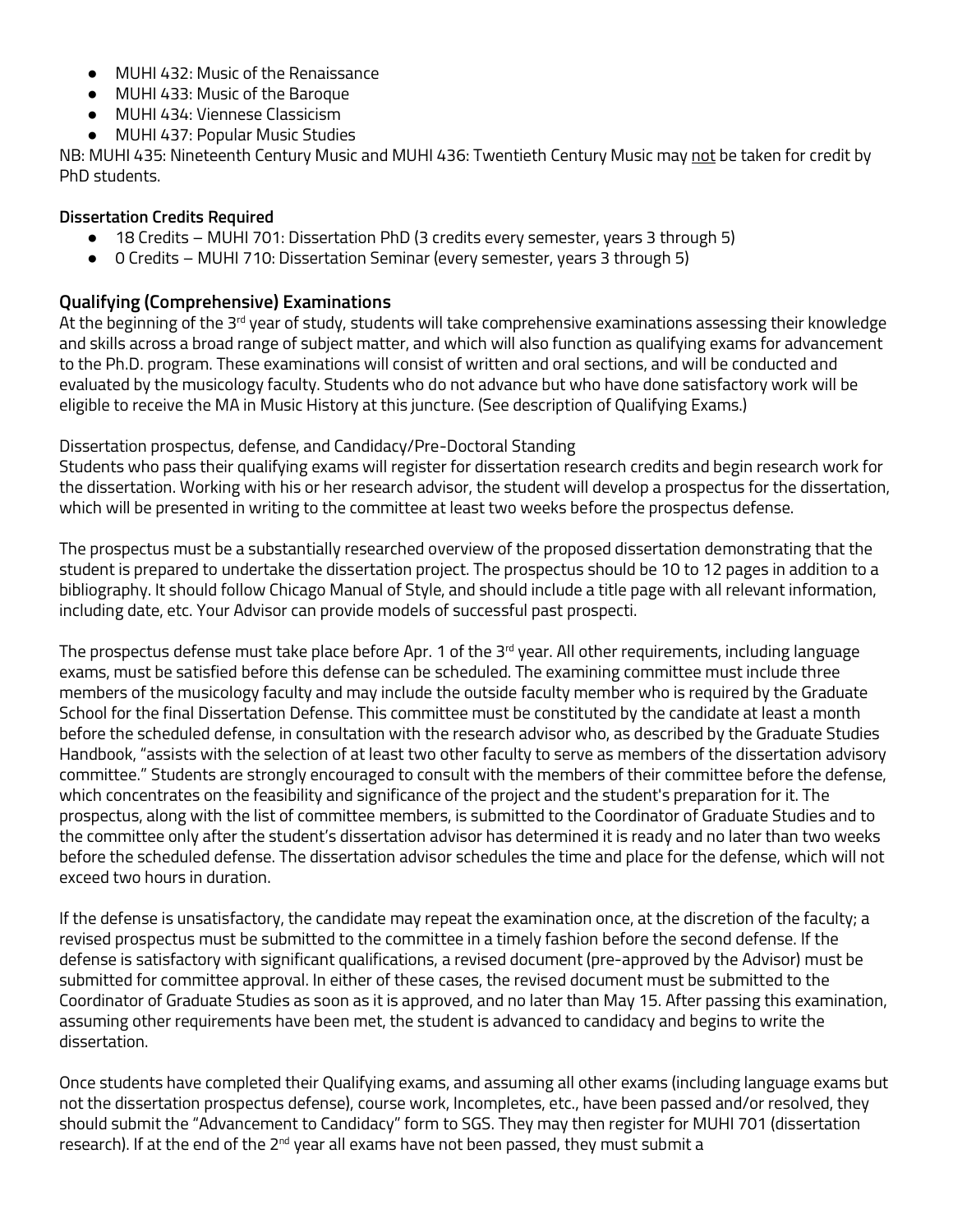"Pre-Doctoral Standing" form, which will allow them to register for MUHI 701 (dissertation research) for two semesters. They should then proceed as above with Advancement to Candidacy.

Please note: In recent years health insurance has been extended over the summer only if students are registered for fall courses. This means that in the spring of the 2<sup>nd</sup> year, musicology students should automatically apply for predoctoral standing in order to register for MUHI 701. This should be approved and registration completed by May 15. Once qualifying exams and all other requirements have been met, students should then apply for Candidacy, using the form on the Forms page on the SGS website.

It is expected that the 4<sup>th</sup> and 5<sup>th</sup> years of study will be devoted to work on the dissertation. Beginning in the 3<sup>rd</sup> year, the prospectus year, and until the dissertation is completed, the student should enroll in MUHI 710 for 3 credits per semester until a total of 18 is reached; thereafter (if necessary) 1 credit per semester. S/he should also register for MUHI 710: Dissertation Seminar for 0 credit. The seminar provides a mutually supportive and communal opportunity to share chapter drafts and to discuss the writing process. After Year 5, this requirement may be waived when appropriate by permission of the advisor. During the advising period in the previous semester an email, signed by the student and forwarded by the advisor, should be conveyed to the leader of the seminar.

Upon completion of the dissertation, each student will present a formal defense to the dissertation committee and members of the public. See the timeline above (Dissertation Completion and Graduation) for protocols and deadlines for scheduling this defense. Also see SGS for submission of final electronic document (https://case.edu/gradstudies/current-students/electronic-theses-and-dissertation-guidelines).

Under the rules of the School of Graduate Studies, a student must complete the dissertation no later than five years after registering for the first dissertation research (701) credits. If there have been extenuating circumstances the student may petition to extend this deadline, but should be aware that dissertation credits can no longer be covered by the College at this point. If the petition is granted, he or she is required to register for 3 credit hours per semester during the period of extension (the petition may also include a request to waive 2 of these 3 hours).

## **PhD Qualifying Exams**

Qualifying exams are taken at the beginning of the 3<sup>rd</sup> year and involve 4 sections based on chronological periods:

- 1. Up to 1600
- 2. 1600-1750
- 3. 1750-1900
- 4. 1900-onward

For each period, the student must develop a topic that falls into one of the following categories (each category may only be used once):

- 1. a work, broadly conceived
- 2. a person (composer, performer, writer)
- 3. a genre
- 4. an original topic (examples might include a methodology, an instrument, a place, a technology)

Students will work with the research advisor and the Coordinator for Graduate Studies in the fall semester of the 2<sup>nd</sup> year of the PhD program to discuss the constitution of their examination committee and to develop a plan for devising topics of appropriate breadth and focus in consultation with the appropriate committee members (four members of the Musicology faculty). The proposed topics and committee members will be submitted to the Coordinator of Graduate Study, who will then present them to the musicology faculty for approval. The topics chosen will be formally proposed to the Faculty by the first week of the spring semester; the faculty will provide approval and/or requests for revision within one week. The topics are meant both to coordinate with and complement material students have covered in seminars. For each of the topics the student will produce a bibliography and repertory list (scores and/or recordings, as applicable), due by April 1. The student's examination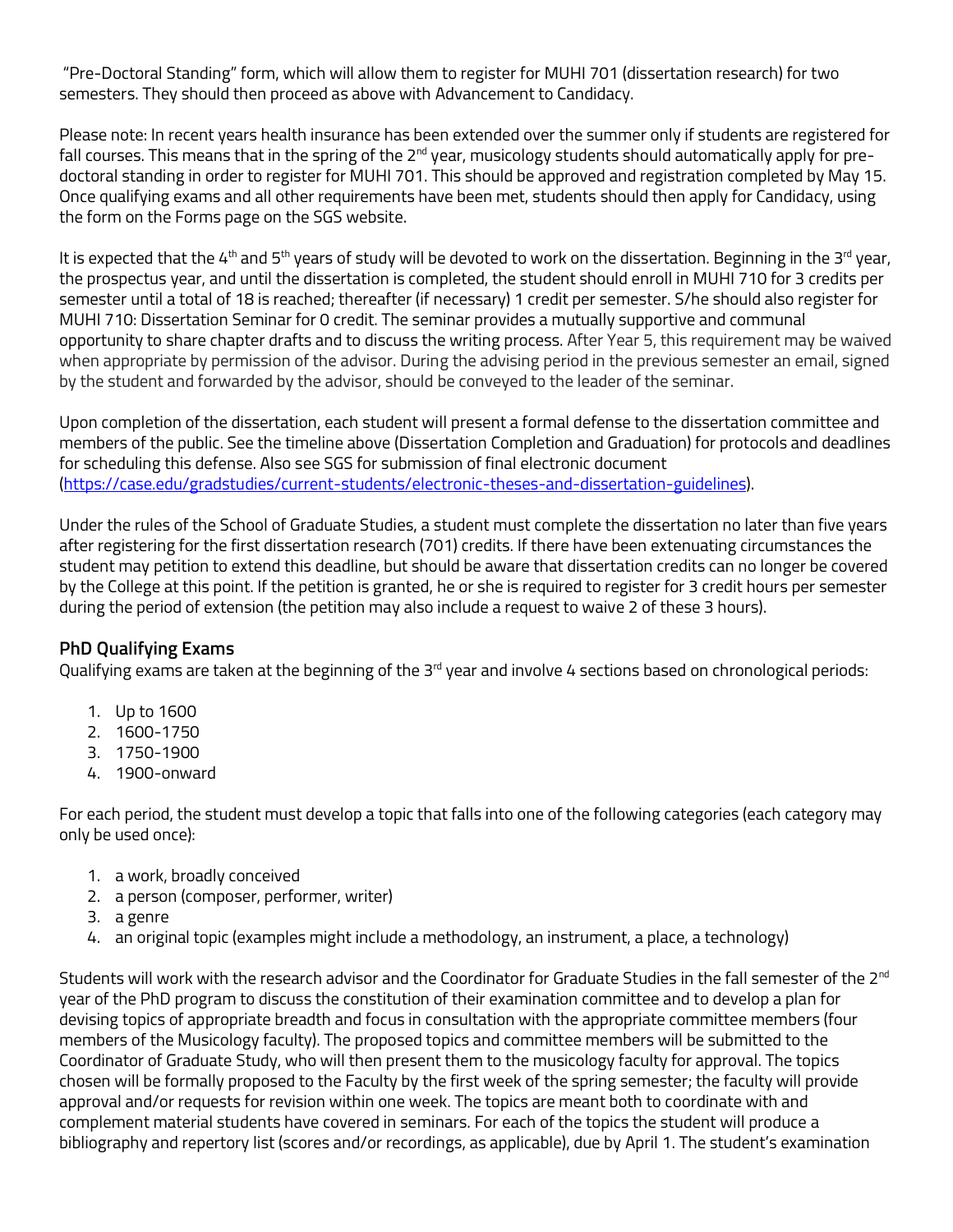committee will vet bibliographies and repertory lists by April 15 and the student will receive feedback and suggestions. Final revised bibliographies and repertory lists are due by May 1.

A required Exam Preparation class (MUHI 699) will be offered for zero credit in the spring semester. Students should bring any questions and concerns to the instructor and individual members of their committee over the course of the spring.

The examination, consisting of four essay questions (one for each topic), will take place over the course of two days in the week preceding the first week of classes. The student will answer two questions each day, with three hours provided for each question. The questions, made up by the exam committee, are meant to the give students the opportunity to indicate both comprehensive and specific knowledge of the topics chosen from a number of different perspectives, including historical, analytical, methodological, etc. Effective and persuasive responses will demonstrate numerous points of view and approaches to the given subject. Scores and/or recordings may be provided as part of the question, usually drawn from the repertory list. The examinee will be provided solely with a laptop; no additional materials or Internet access is allowed.

After distribution of the exam and answers to the examinee and the members of the committee, the Coordinator of Graduate Studies will schedule a time for the oral examination, which will last no more than two hours. Examinees may bring only a copy of the exam, their answers, and any additional notes meant to direct their comments in the orals.

Exam results will fall into one of the following categories: pass with honors; pass; partial pass; or fail. If the student fails the exam or only passes some sections, she or he may retake the pertinent sections of the exam the following semester. If all sections of the exam are not passed after the second attempt, the student will be released from the program. Students who have done satisfactory coursework will be eligible to receive MA in Music History at this juncture.

## Schedule:

By Nov. 30 – discuss committee and topics with research advisor and Coordinator of Graduate Studies; submit proposed topics and committee to CGS; consult with committee members to develop topics:

- 1<sup>st</sup> week of Spring semester
	- o topics formally proposed to committee via CGS
- 2<sup>nd</sup> week of Spring semester
	- o faculty responds to topics
- April 1
	- o submission of bibliographies/repertoire lists
- April 15
	- o faculty responds to bibliographies/repertoire lists
- May 1
	- o submission of final revised bibliographies/repertoire lists

## **Requirements for the MA in HPP**

(https://case.edu/artsci/music/academics/graduate-degree-programs/ma-historical-performance-practice-hpp)

This program in early music (up to 1850) combines advanced study in performance, music history, and performance practices. Students should expect to spend two years in full-time study in Cleveland.

## **Admission Information**

Admission to the program is granted to those who demonstrate a high level of early music performance skill and good scholarly potential. An audition is required.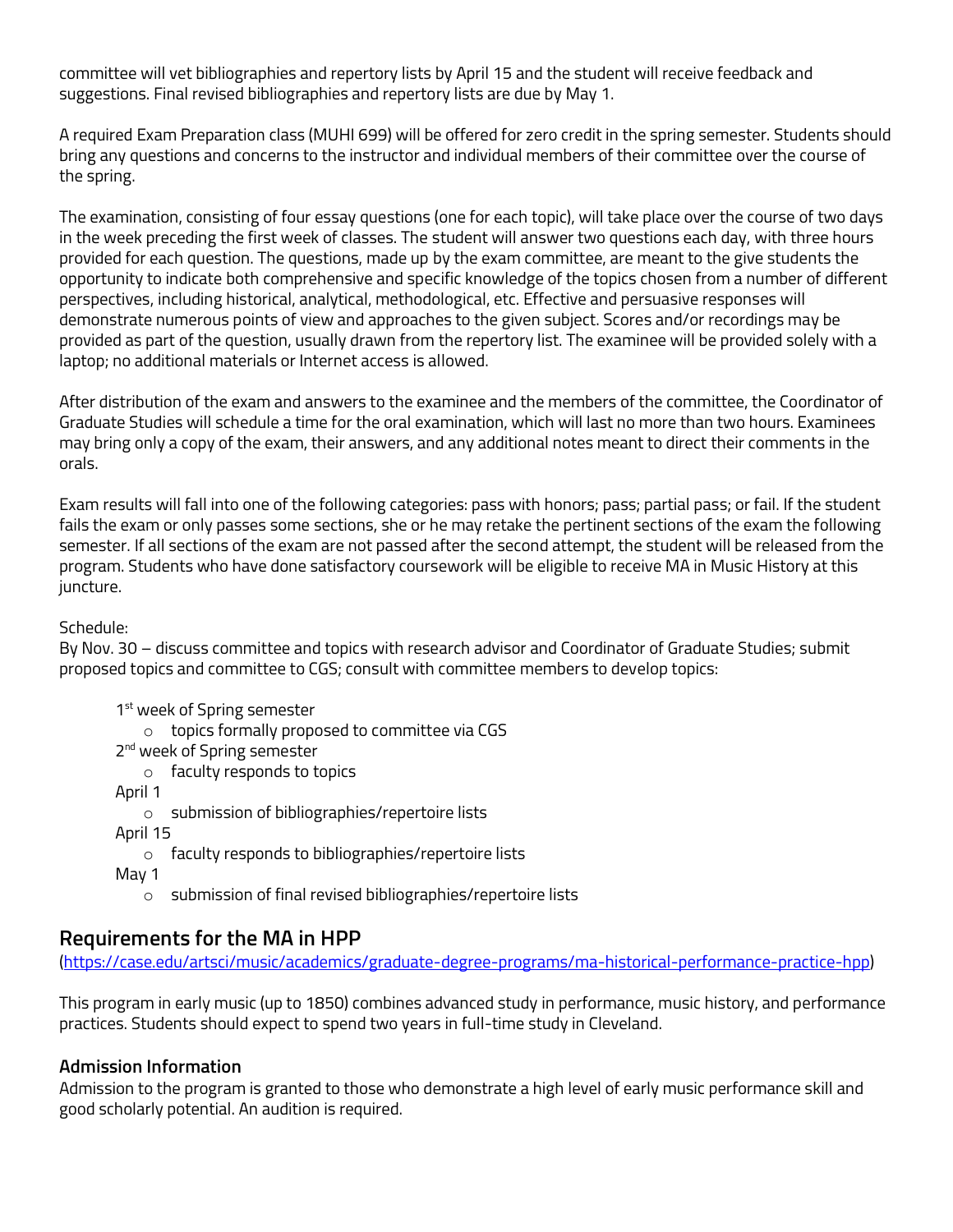Students in this program who demonstrate exceptional accomplishment may petition to enter either the DMA in Historical Performance Practice or the PhD in Musicology program before the completion of the MA degree. On this possibility, see the Degree Overlap section below.

## **Audition Information**

Along with their application, candidates should submit pre-screening videos of performances of three pieces differing in style and character. (See the Prospective Students page of the department website for more details.) From these submissions, the HPP admissions committee will invite selected candidates to Cleveland for a live audition and short interview. (A harpsichord/organ accompanist is available for those who need it, though applicants are also welcome to bring their own accompanist.)

For the live audition three contrasting pieces are also required, with a total length of 15-20 minutes: the candidate may perform some works that were submitted on video, but are encouraged to include others. The committee will evaluate the candidates' suitability based on their command of various national idioms, ornamentation styles, and other aspects of historical performance, as well as the overall level of artistry and academic potential.

## **Degree Overview**

All programs are formulated to suit the needs of the individual student (based in part on a diagnostic examination taken upon entering the program) and require the consent of the Head of HPP. A minimum of 21 hours of course work is required, together with 12 hours of applied music, proficiency in one relevant language, and a lecture-recital (3 hours).

## **Coursework and Applied Music**

Coursework must include Bibliography and Research (MUHI 610), Introduction to Historical Performance Practice (MUHI 441), Medieval/Renaissance Notation (MUHI 443) or Pre-Tonal Theory and Analysis (MUTH 416), and at least two Seminars in Historical Performance Practice (MUHI 442) (all for 3 credit hours each). Students are also expected to attend HPP Studio Class (MUHI 698) (0 credit hours).

Applied music (including individual lessons (2 credit hours), ensembles (0 credit hours) and MUAP 500 (1 credit hour to reflect participation in multiple ensembles) will be taken every semester that the student is on campus. Applied faculty will be chosen in consultation with the student.

| Year          | Fall                                                                                                                          | Spring                                                                                                                                          |
|---------------|-------------------------------------------------------------------------------------------------------------------------------|-------------------------------------------------------------------------------------------------------------------------------------------------|
|               | MUHI 610 Bibliography (3)<br>MUHI 441 HPP Intro (3)<br>Applied Lessons and Ensembles (3)                                      | MUHI 442 HPP Seminar (3)<br>MUHI 431-6/450/590 (3)<br>Applied Lessons and Ensembles (3)                                                         |
| $\mathcal{L}$ | MUHI 442 HPP Seminar (3)<br>Lecture Recital MUAP 651 (for<br>presentation in Spring) (3)<br>Applied Lessons and Ensembles (3) | Jury MUAP 600 (0)<br>MUHI 443 or MUTH 416 (3)<br>MUHI 431-6/450/590 (3)<br>Applied Lessons and Ensembles (3)<br>Lecture Recital Performance (0) |

A typical trajectory is shown below :

## **Ensemble Participation and Outside Engagements**

All students in this program will participate in two or more of the CWRU early music ensembles during each semester in which they are on campus.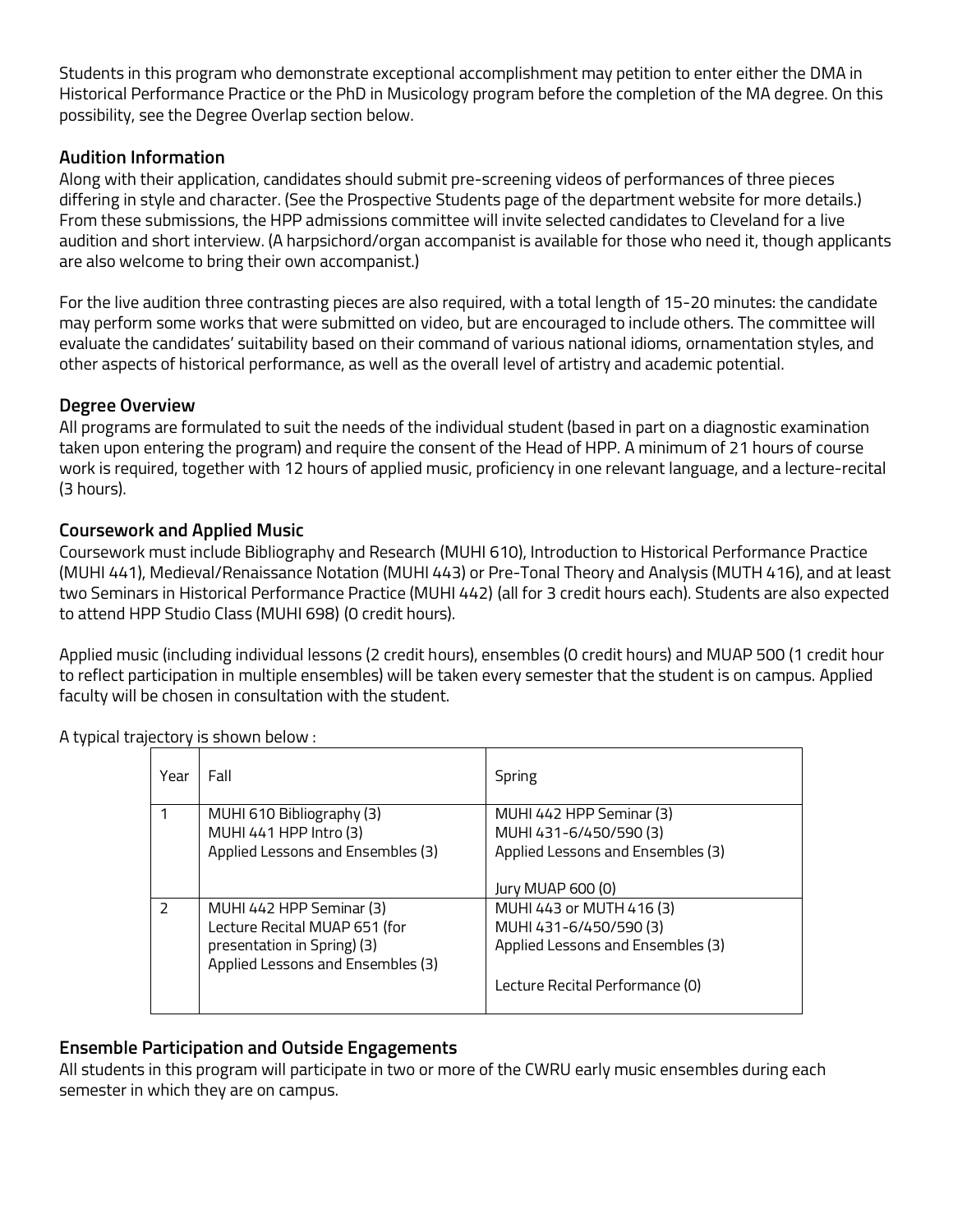Students are encouraged to take outside engagements that will contribute to their professional development, but any engagements that might have a significant impact on class attendance, TA/RA duties, or ensemble participation must be cleared by the HPP committee; to request an absence for an outside engagement, students should submit an HPP Absence Request form (available on the department website) to the Head of HPP as soon as possible, and at the latest by the end of the previous semester. (See also Performances, Scholarly Activities, and Outside Work section above.)

## **Jury**

A jury is required in the Spring of the 1st year (MUAP 600, 0 credit hours). The program should be decided in consultation with the student's applied teacher and should consist of approximately 15 minutes of music. The jury will consist of the student's applied teacher together with at least two other HPP faculty. If the performance is unsatisfactory, the student will have the opportunity to repeat the jury the following semester. If the second attempt is also unsatisfactory, the student will not be allowed to continue in the degree program.

## **Foreign Languages**

Students must demonstrate the ability to read one language approved by the HPP committee as relevant to the student's research. (These are generally drawn from German, French, Italian, and Latin, though exceptions can be made.) For more details, see "Language Examinations" above, under Musicology and HPP Examinations.

The minimum required level of reading ability is usually attained by the equivalent of two years of college-level study of the language plus further reading in musical and musicological writings in the language.

## **Lecture-Recital and Document**

One juried lecture-recital is required, taken in the Spring of the 2nd year (MUAP 651, 3 credit hours). The lecturerecital consists of a 45-minute performance generally preceded by a research-based lecture (30-45 minutes in length) dealing with the musical, historical and performance practice issues relevant to the chosen repertoire. The entire lecture recital should not exceed 90 minutes.

The lecture recital-performance is given in the Spring of the 2<sup>nd</sup> year, but students may register for the lecture preparation in either the Fall or Spring semester. In either case, in the spring of the 1<sup>st</sup> year of study, the student should approach a member of the faculty to act as their advisor and should then work with that advisor on a proposal to be submitted to the HPP committee before April 1 (for lecture recital in the following fall) or November 1 (for lecture recital in the following spring). The proposal should be accompanied by the Lecture-Recital Proposal form, available on the department website at https://case.edu/artsci/music/academics/currentstudents/graduate-and-professional-students. If the proposal is approved, the HPP committee will decide (in consultation with both student and the advisor) which other faculty members are to act as jurors (at least two Musicology/HPP faculty, together with the appropriate applied faculty if possible). After securing a date acceptable to the jury and available on the Department calendar, the student will then work with the advisor to prepare a lecture draft, which will be distributed to the entire jury no less than one month before the performance. The final version of the lecture will incorporate changes mandated by the jury. In addition, the advisor, along with the applied teacher, will monitor the preparation of the recital portion, a substantial portion of which will be previewed for the jury approximately one month before the public presentation. Inadequate preparation or failure to comply with the hearing schedule will result in cancellation or postponement of the lecture-recital. The successful completion of the lecture-recital will be certified by a majority of the jury.

An accompanying document (15-25 pages) will be finalized after the lecture-recital performance with the further advice and ultimate approval of the advisor. The document, program, and audio/video tape (if there is one) should be submitted to the Head of HPP by the end of the semester.

Students are expected to publicize the lecture-recital by all appropriate means, in addition to its listing on the Department concert calendar.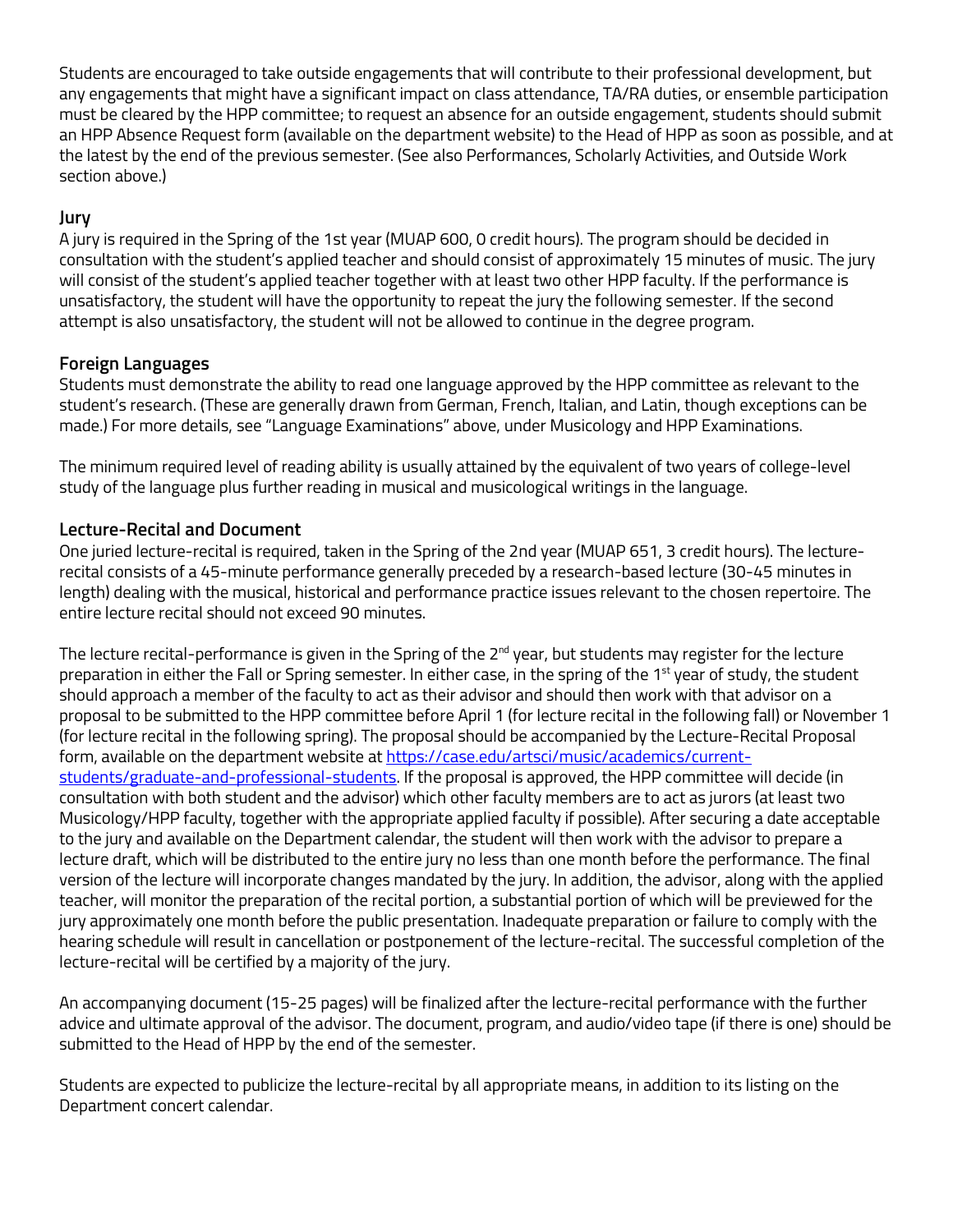## **Degree Overlap**

Students in the CWRU MA in HPP program who wish to continue on to the DMA may audition after three semesters of study. If successful, coursework already completed will count towards the DMA requirements.

A student who graduates with an MA in HPP, but who subsequently wishes to return to the program, may, if readmitted, continue on to the DMA by completing the remaining DMA requirements (typically the final two years of the degree).

## **Requirements for the DMA in HPP**

(https://case.edu/artsci/music/academics/graduate-degree-programs/dma-historical-performance-practice-hpp)

This program in early music (up to 1850) combines advanced study in performance, music history, and performance practices. Students should expect to spend four years in full-time study in Cleveland.

## **Admission Information**

Admission to the program is granted to those who demonstrate the potential to be leaders in the field of early music: candidates are expected to show excellent scholarly potential in music history and performance practices, and to demonstrate a high level of performance skill. An audition is required.

## **Audition Information**

Along with their application, candidates should submit pre-screening videos of performances of three pieces differing in style and character. (See the Prospective Students page of the department website for more details.) From these submissions, the HPP admissions committee will invite selected candidates to Cleveland for a live audition and short interview. (A harpsichord/organ accompanist is available for those who need it, though applicants are also welcome to bring their own accompanist.)

For the live audition three contrasting pieces are also required, with a total length of 15-20 minutes: the candidate may perform some works that were submitted on video, but are encouraged to include others. The committee will evaluate the candidates' suitability based on their command of various national idioms, ornamentation styles, and other aspects of historical performance, as well as the overall level of artistry and academic potential.

## **Degree Overview**

All programs are formulated to suit the needs of the individual student (based in part on a diagnostic examination taken upon entering the program) and require the consent of the Head of HPP. A minimum of 36 hours of coursework is required (which includes the first lecture-recital and the recital - see below), together with a minimum of 18 hours of applied music, two foreign languages, and qualifying examinations (to be taken in Fall of the 4th year). After successful completion of qualifying examinations, the student will advance to candidacy and undertake the second lecture-recital (6 hours)

## **Coursework and Applied Music**

Coursework must include Bibliography and Research (MUHI 610), Introduction to Historical Performance Practice (MUHI 441), Medieval/Renaissance Notation (MUHI 443), Pre-Tonal Theory and Analysis (MUTH 416), and at least three seminars in Historical Performance Practice (MUHI 442) (all for 3 credit hours each). Electives may include topics courses (MUHI 450), musicology seminars (MUHI 590), or Independent Study (MUHI 601, by special arrangement). Students are also expected to attend HPP Studio Class (MUHI 698) (0 credit hours).

Applied music (including individual lessons (2 credit hours), ensembles (0 credit hours) and MUAP 500 (1 credit hour to reflect participation in multiple ensembles)) will be taken every semester that the student is on campus. Applied faculty will be chosen in consultation with the student.

A typical trajectory is shown below: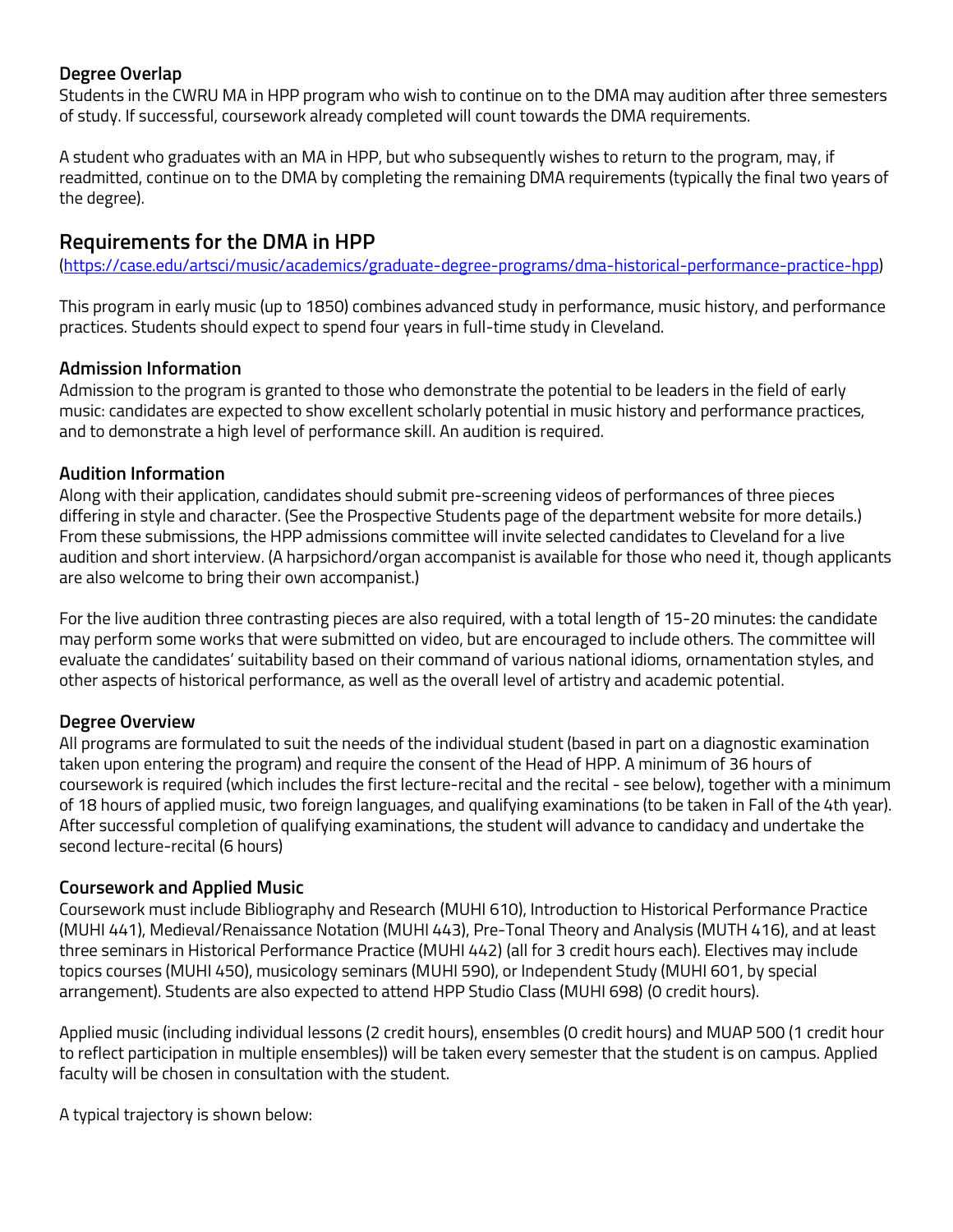| Year | Fall                                                                                                                                                | Spring                                                                                                                                                                                              |
|------|-----------------------------------------------------------------------------------------------------------------------------------------------------|-----------------------------------------------------------------------------------------------------------------------------------------------------------------------------------------------------|
| 1    | MUHI 610 Bibliography (3)<br>MUHI 441 HPP Intro (3)<br>Applied Lessons and Ensembles (3)                                                            | MUHI 442 HPP Seminar (3)<br>MUHI 431-6/450/590 (3)<br>Applied Lessons and Ensembles (3)<br>Jury MUAP 600 (0)                                                                                        |
| 2    | MUHI 442 HPP Seminar (3)<br>MUHI 431-6/450/590 (3)<br>Applied Lessons and Ensembles (3)                                                             | MUHI 443 or MUTH 416 (3)<br>Lecture-Recital 1 MUHI 751 (3)<br>Applied Lessons and Ensembles (3)<br>Lecture-Recital 1 Performance (0) or<br>Recital MUAP 700 (0)                                     |
| 3    | MUHI 442 HPP Seminar (3)<br>MUHI 431-6/450/590 (3)<br>Applied Lessons and Ensembles (3)<br>Lecture-Recital 1 Performance or<br>Recital MUAP 700 (0) | MUHI 442 HPP Seminar or 431-<br>6/450/590(3)<br>MUHI 443 or MUTH 416 (3)<br>Applied Lessons and Ensembles (3)<br>Quals Prep Seminar (0)<br>Lecture-Recital 1 Performance or<br>Recital MUAP 700 (0) |
| 4    | Lecture-Recital 2 MUHI 753 (3)<br>Applied Lessons and Ensembles (3)<br>[Possible MUHI 442 or MUHI 431-<br>6/450/590]<br><b>Qualifying Exams</b>     | Lecture-Recital 2 MUHI 753 (3)<br>Applied Lessons and Ensembles (3)<br>[Possible MUHI 442 or MUHI 431-<br>6/450/590]<br>Lecture-Recital 2 Performance (0)                                           |

## **Ensemble Participation**

All students in this program will participate in two or more of the CWRU early music ensembles during each semester.

## **Jury**

A jury is required in the Spring of the 1st year (MUAP 600, 0 credit hours). The program should be decided in consultation with the student's applied teacher and should consist of approximately 15 minutes of music. The jury will consist of the student's applied teacher together with at least two other HPP faculty. If the performance is unsatisfactory, the student will have the opportunity to repeat the jury the following semester. If the second attempt is also unsatisfactory, the student will not be allowed to continue in the degree program.

## **Lecture-Recitals and Documents**

Two juried lecture-recitals are required - MUHI 751, taken no earlier than the Spring of the 2nd year (3 credit hours), and MUHI 753, taken in the Spring of the 4th year (6 credit hours, 3 each in the Fall and Spring semesters). Each lecture-recital consists of a 45-minute performance generally preceded by a research-based lecture (30-45 minutes in length) dealing with the musical, historical and performance practice issues relevant to the chosen repertoire. The entire lecture recital should not exceed 90 minutes.

For the first lecture-recital, the student should approach a member of the faculty in the semester before registering for lecture-recital credit to act as their advisor, and should then work with that advisor on a proposal to be submitted to the HPP committee before November 1 (for a lecture-recital the following spring) or April 1 (for a lecture-recital the following fall). For the second lecture-recital, the student should approach a member of the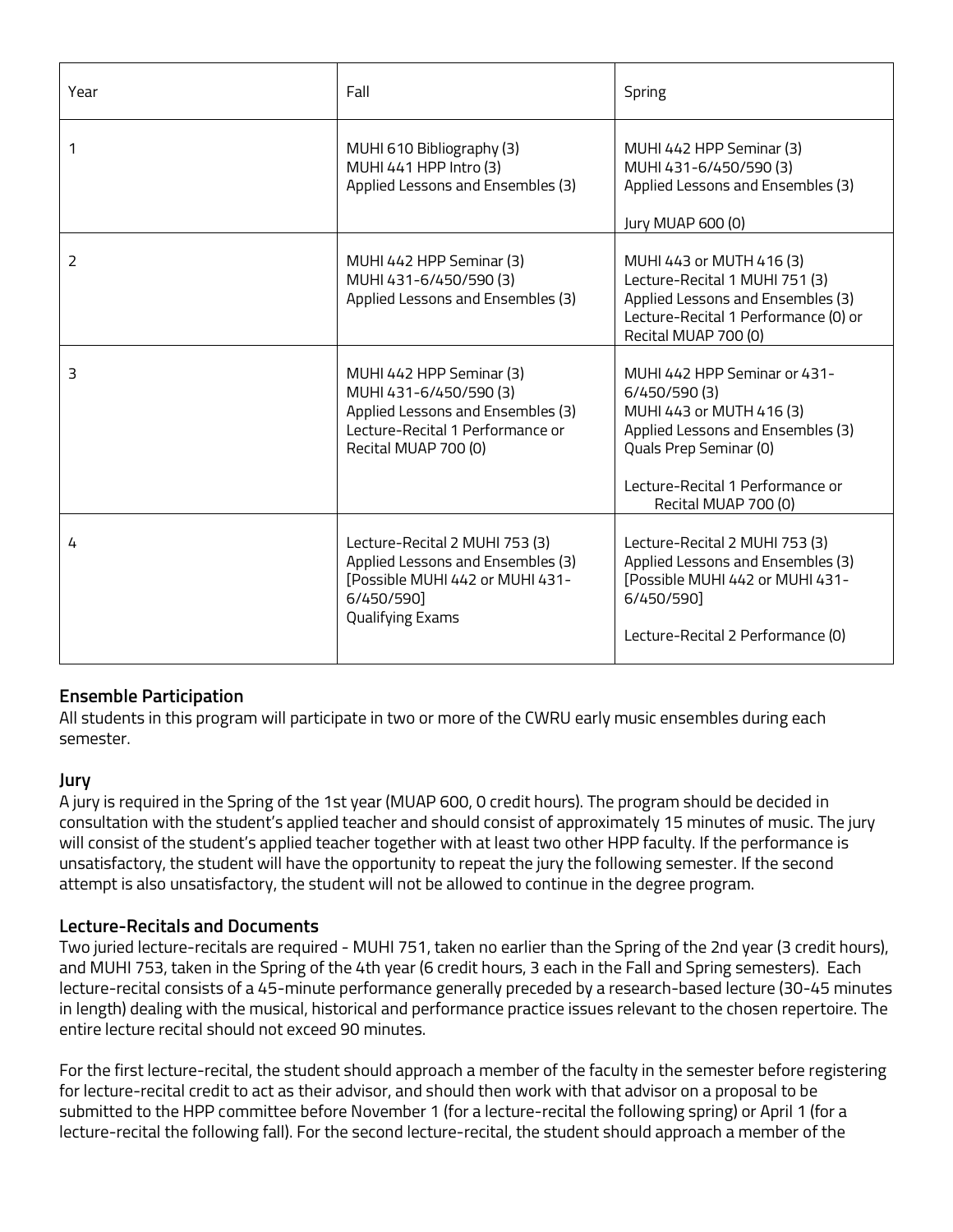faculty during the spring of their  $3^{rd}$  year to act as their advisor. During the fall of their  $4^{th}$  year they should work with that advisor on a proposal to be submitted before November 1. In both cases, the proposal should be submitted using the Lecture-Recital Proposal form, available on the department website at

https://case.edu/artsci/music/academics/current-students/graduate-and-professional-students. If the proposal is approved, the HPP committee will decide (in consultation with both student and the advisor) which other faculty members are to act as jurors (at least two Musicology/HPP faculty, together with the appropriate applied faculty if possible). After securing a date acceptable to the jury and available on the Department calendar, the student will then work with the advisor to prepare a lecture draft, which will be distributed to the entire jury no less than one month before the performance. The final version of the lecture will incorporate changes mandated by the jury. In addition, the advisor, along with the applied teacher, will monitor the preparation of the recital portion, and this will be previewed for the jury approximately one month before the public presentation. Inadequate preparation may result in postponement of the lecture-recital. The successful completion of the lecture-recital will be certified by a majority of the jury. The jury will also provide written feedback to the student.

For lecture-recital 1, an accompanying document (15-25 pages, based primarily on the lecture) will be finalized after the lecture-recital performance with the further advice and ultimate approval of the advisor, and submitted by the end of the semester. For lecture-recital 2, a substantial piece of research (50-100 pages) is expected: the final document, incorporating suggestions from the jury and the advisor following the performance/presentation, will also be submitted by the end of the semester. The whole jury will evaluate this final document.

Students are expected to publicize the lecture-recital by all appropriate means, in addition to its listing on the Department concert calendar.

## **Recital**

A juried recital is required by the end of the 3rd year (MUAP 700, 0 credit hours). The recital (50-60 minutes) should feature works from variety of national schools and periods, and should showcase the student's solo performing abilities: the program will be decided in consultation with the student's applied teacher and the Head of HPP, and must be approved by the HPP committee. The student should also provide appropriate program notes, to be prepared in consultation with a faculty member to be determined by the HPP committee. The student should submit a proposal to the committee by November 1 using the Recital Proposal Form, available on the department website at https://case.edu/artsci/music/academics/current-students/graduate-and-professional-students. The performance will be evaluated by the applied teacher and a committee consisting of at least two other HPP faculty. If the performance is unsatisfactory, the student will have the opportunity to repeat the recital the following semester. If the second attempt is also unsatisfactory, the student will not be allowed to continue in the degree program.

## **Languages**

Prior to the qualifying examination, students must demonstrate ability to read in two languages approved by the HPP committee as relevant to the student's research. (These are generally drawn from German, French, Italian, and Latin, though exceptions can be made by petition.) For more details see Language Examinations above, under Musicology and HPP Examinations.

## **Qualifying Examination**

Qualifying exams are taken at the beginning of the 4th year and involve 4 sections based on chronological periods:

- 1. Up to 1450
- 2. 1450 1650
- 3. 1650 1800
- 4. 1800 onward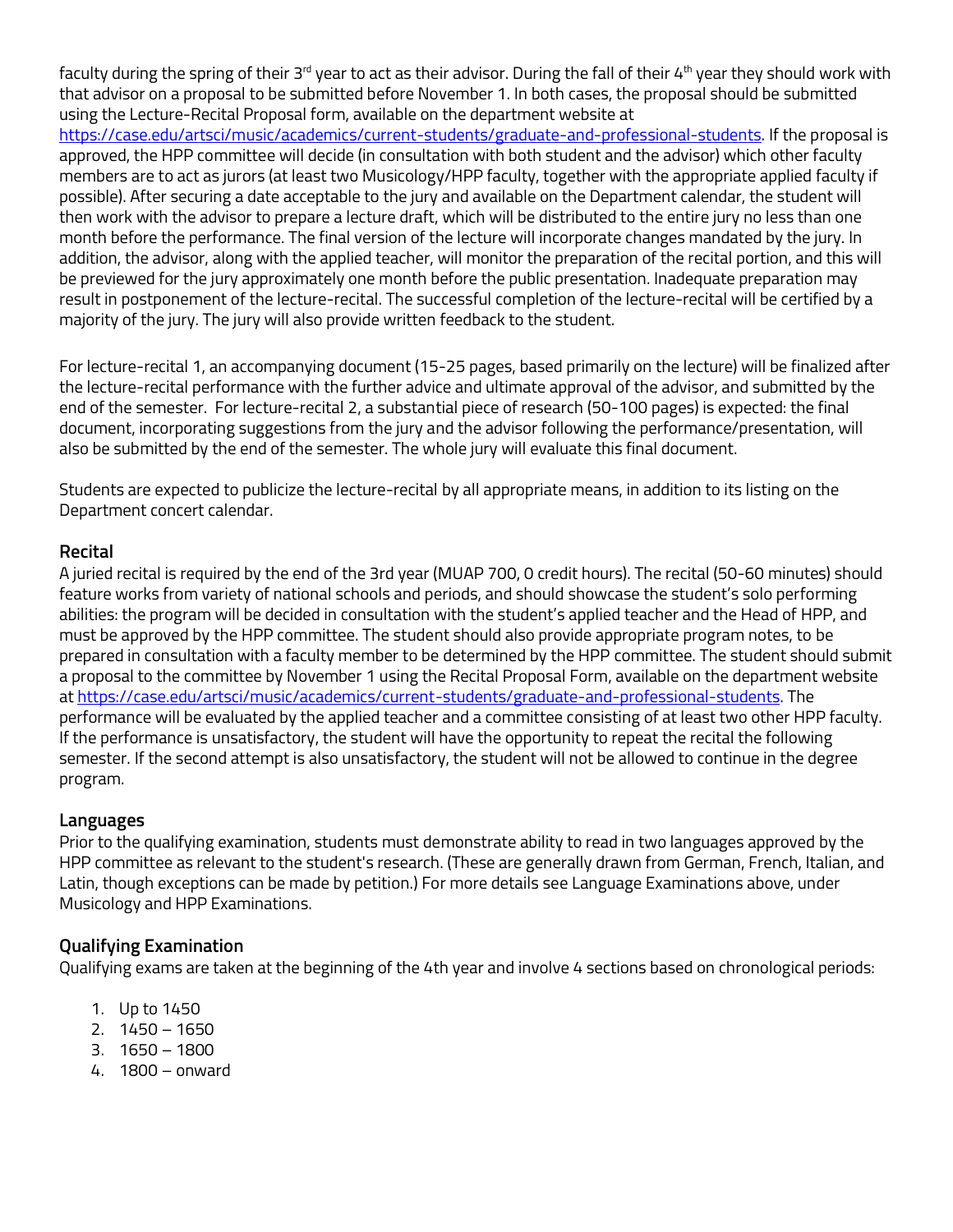For each period, the student must a) develop a topic that falls into one of the following categories (each category may only be used once) and b) make themselves familiar with the historical performance practice issues pertaining to that period, as well as those that relate specifically to their chosen topic:

- 1. a work, broadly conceived
- 2. a person (composer, performer, writer)
- 3. a genre
- 4. an original topic (examples might include a methodology, an instrument, a place, a technology)

Students will meet with the Head of HPP by the end of the fall semester of their  $3^{rd}$  year in the DMA program to discuss the constitution of their examination committee, as well as to devise topics of appropriate breadth and focus. The committee of four members will consist of faculty members from the Musicology faculty. The topics chosen will be formally proposed to the faculty by the first week of the spring semester; the faculty will provide approval and/or requests for revision within one week. The topics are meant both to coordinate with and complement material students have covered in seminars. For each of the topics the student will produce a bibliography (of both historical and performance-practice related literature) and a repertory list (scores and/or recordings, as applicable), due by April 1. The student's examination committee will vet bibliographies and repertory lists by April 15 and the student will receive feedback and suggestions. Final revised bibliographies and repertory lists are due by May 1.

The examination, consisting of four essay questions (one for each topic), will take place over the course of two days in the week preceding the first week of fall classes. The student will answer two questions each day, with three hours provided for each question. The questions, made up by the exam committee, are meant to the give students the opportunity to indicate both comprehensive and specific knowledge of the chosen topics from a number of different perspectives, including historical, analytical, methodological, etc., and to demonstrate their command of the relevant performance practice issues. Effective and persuasive responses will demonstrate numerous points of view and approaches to the given subject. Scores and/or recordings may be provided as part of the question, usually drawn from the repertory list. The examinee will be provided solely with a laptop; no additional materials or Internet access will be allowed.

After distribution of the exam and answers to the examinee and the members of the committee, the Coordinator of Graduate Studies will schedule a time for the oral examination, which will last no more than two hours. The examinee may bring only a copy of the exam, their answers, and any notes meant to direct their comments in the orals.

Exam results can be: pass with honors; pass; partial pass; or fail. If the student fails the exam or only passes some sections, they may retake the pertinent sections of the exam the following semester. If all sections of the exam are not passed after the second attempt, the student will be released from the program. Students who have done satisfactory coursework will be eligible to receive the MA in HPP at this juncture.

## Schedule:

By Nov. 30 – meet with Head of HPP to discuss committee topics; consult with committee to develop topics:

- 1<sup>st</sup> week of Spring semester
	- o Topics proposed to committee
- 2<sup>nd</sup> week of Spring semester
	- o Faculty responds to topics

April 1

o Submission of bibliographies/repertoire lists

April 15

o Faculty responds to bibs/rep lists

May 1

o Submission of final revised bibliographies/repertoire lists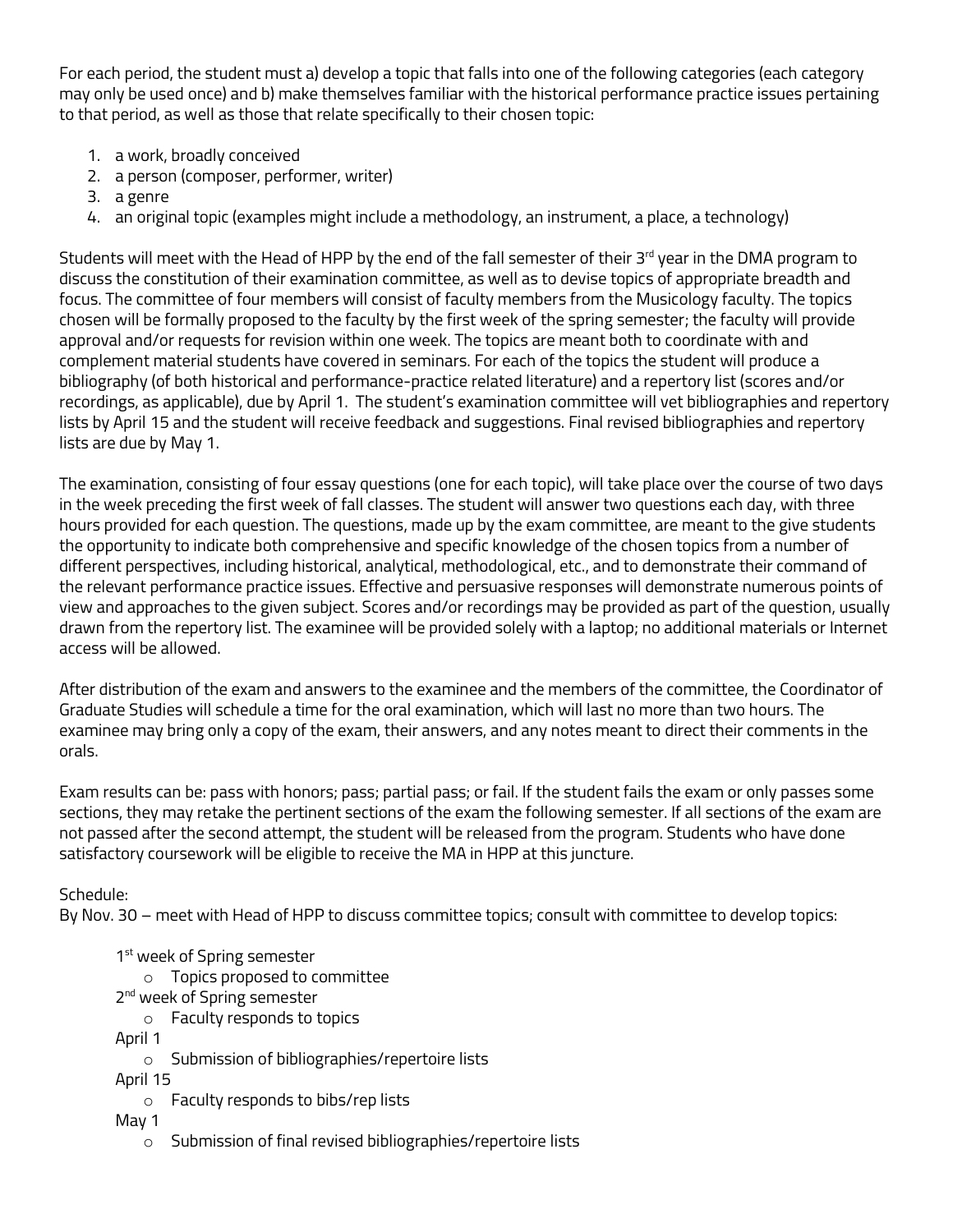## **Degree Overlap**

Students in the DMA program who have demonstrated exceptional academic performance and who wish to transfer into the PhD program may petition to do so during their 3<sup>rd</sup> year of study. If the petition is granted, after successfully passing their qualifying exams such students would advance to candidacy and begin dissertation work in their 4th year. Petitions should be sent to the Head of Musicology and the Head of HPP by November 30. 

## **Music Education Degrees**

(https://case.edu/artsci/music/academics/areas-study/music-education)

## **General expectations for all Music Education Graduate Students**

- 1. Graduate students are strongly encouraged to participate in MuEd professional organizations and invited to join the National Association for Music Education (NAfME)/Ohio Music Education Association (OMEA) as an active member (full cost of membership) or a student member (reduced cost of membership). For information about becoming a member, speak to your advisor or Dr. Helton, OCMEA Advisor.
- 2. All part-time and full-time students are expected to exhibit professional behaviors including being responsible for meeting all deadlines and completing required paperwork. Poor performance in this area could result in loss of funding or dismissal from the program.
- 3. All full-time music education graduate students are expected to participate in the Graduate Research Seminars that are held during school hours, and all part-time students will be required to join in for the evening seminars. The schedule of seminars will be distributed no later than the beginning of each semester. Students may count the time spent in the seminar toward their required assistantship hours.
- 4. Each semester, all full-time students who have a graduate assistantship will receive written feedback from their assistantship supervisor(s) evaluating the performance of assistantship duties. Poor evaluations will result a reduction in funding or removal of all funding.
- 5. All Music Education students will be required to have a cumulative GPA of 3.0. The University will not confer a degree without this. A grade of C or below could result in the loss of funding.
- 6. Each Music Education student will be held accountable for all of School of Graduate Studies articulated policies, procedures, and deadlines.

## **Graduate Music Education Exam Preparation Guidelines**

Each of the graduate programs in Music Education requires some form of a written and oral exam to complete degree requirements. Preparation for this exam begins with the first class and extends through the entire course sequence. A topic that you encountered in your first music education course could provide the impetus for more research and become one of your paper topics. Additionally, you might believe that a topic covered in one class could be applicable to the content of another class, and you decide to explore this relationship and propose that as a possible research question. Classes offer you background in many topics as they relate to Music, Education and other disciplines, and the graduate exam is designed to give you the opportunity to explore a topic more fully, and connect and transfer it to other areas.

Each of the programs (Master of Arts with Licensure, Master of Arts, and PhD has slightly different exam requirements and procedures that are tied to the content of their curriculum. (See specific exam guidelines and procedures for your program). The design of any exam at the end of coursework allows each student to show mastery of the degree content by applying this cumulative knowledge to various music education and/or research environments. Then, the accompanying presentation and oral examination allows the student the opportunity to think on the spot and transfer that information to other areas by responding to questions and new scenarios posed by the committee. This usually serves as the end of the degree for the Masters level and the beginning of the dissertation process for Doctoral students.

The exam process is rigorous and requires much advance preparation. The first aspect of the exam is that it is cumulative and includes all of the material covered in each class. In effect, this means that you are never done with the content of any single course. Second, it presumes that you have taken time to link together the different course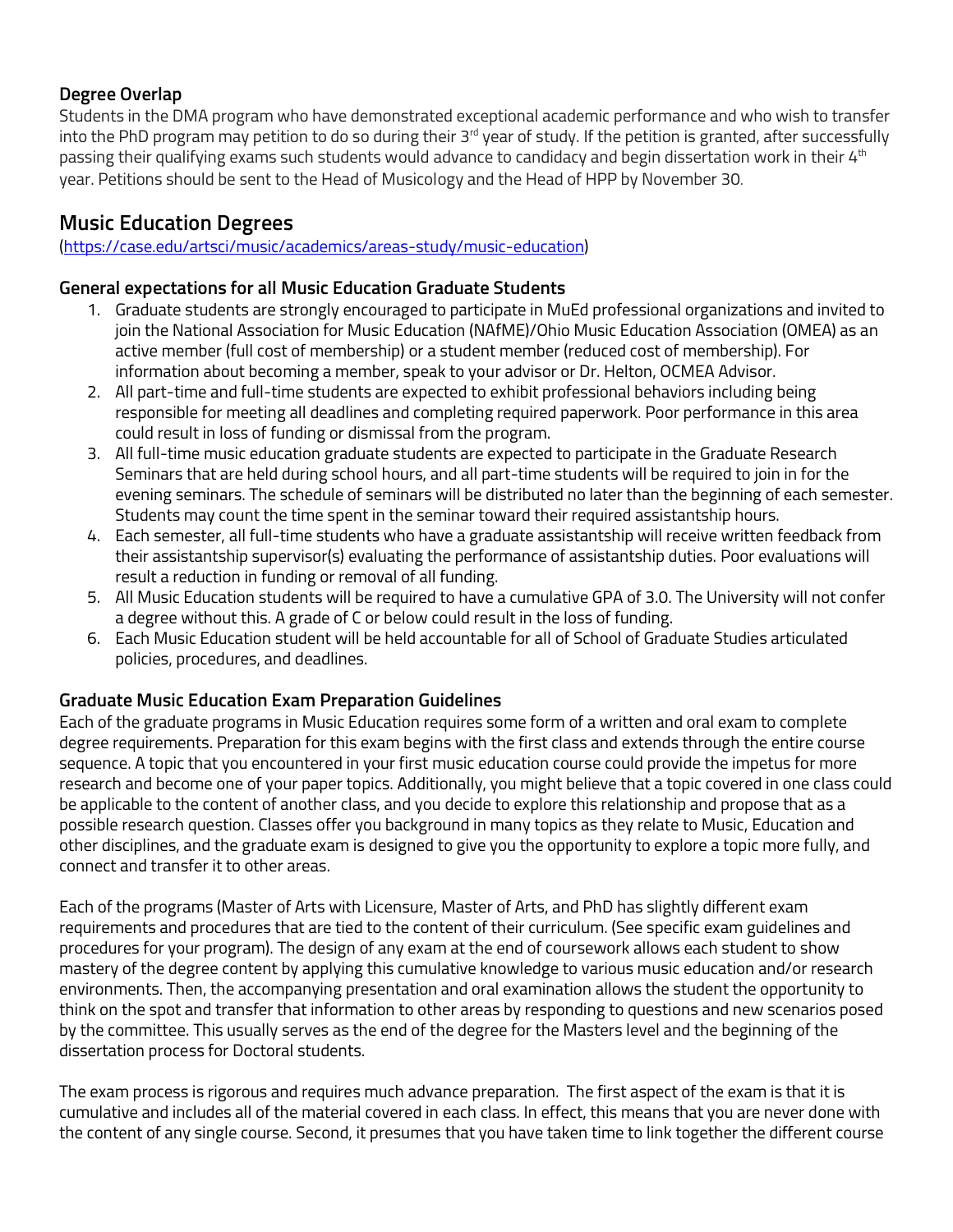content areas and have explored how these topics, concepts, and other information are connected. Third, it requires clear and concise oral communication skills that you work on in a number of classes. Oral presentations are a critical skill that educators need in today's workplace. Your job here is to bring these ideas forward, and discuss intersections with music, education, and other disciplines as well as answer questions posed by the committee. You should be prepared to dialogue, defend your thought process, and substantiate your conclusions. Anything that is written down or expressed verbally can be questioned. Therefore, careful attention to the clarity of your expression, both written and oral, is necessary when preparing for your exam. This is also true of the thought process behind the questions you pose. The clearer the questions, the easier the paper or presentation is to write.

While courses are unique and separate in their content, they are related in an overarching way. As with all curricula, each separate course brings a piece of the larger picture to light, and once completed, the full picture is realized. It is your job to examine these pieces collectively and look for that connectivity and intersection that brings these separate strands together.

Recommended timelines for exam preparation:

MAL in Music Education:

- Semester 4, work with your faculty advisor to develop comprehensive exam questions.
- Summer between Semester 4 and 5, write your exam papers.
- By Week 4 of Semester 5, submit your exam papers.
- By Week 7 of Semester 5, defend your exams papers.

MA in Music Education:

- The semester before you intend to complete your in-house comprehensive exams and exam defense, work with your faculty advisor to discuss potential topics.
- By Week 8 of your penultimate semester, submit your questions to the faculty for approval.
- By Week 12 of your penultimate semester, complete any edits to the exam questions per faculty feedback.
- In your final semester, set your in-house exam date with the Coordinator of Graduate Studies, no later than Week 8 of the semester. At this time, complete the in-house portion and turn in your take-home portion. Work with your advisor to schedule the exam defense.
- No later than Week 10, complete the comprehensive exam defense.

PhD in Music Education

- The semester before you intend to complete your in-house qualifying exams and exam defense, work with your faculty advisor to discuss potential topics.
- By Week 8 of the semester before the exam defense, submit your questions to the faculty for approval.
- By Week 12 of that semester, complete any edits to the exam questions per faculty feedback.
- In your exam semester, set your in-house exam date with the Coordinator of Graduate Studies, no later than Week 8 of the semester. At this time, complete the in-house portion and turn in your take-home portion. Work with your advisor to schedule the exam defense.
- No later than Week 10, complete the qualifying exam defense.

Finally, the exam is designed for each student to show his or her level of professional preparation and scholarship. It is meant to be the culmination of the degree that shows mastery and competence.

## **Master of Arts with Licensure**

(https://case.edu/artsci/music/academics/graduate-degree-programs/ma-music-education-teacher-licensure)

The MA for Licensure (MAL) option is for persons with an undergraduate degree in music who wish to obtain a license to teach music in the public schools while simultaneously pursuing the study of music education at the graduate level. Course requirements span 6 semesters and combine music education licensure courses (approximately 23 hours) and student teaching (12 hours) with graduate music and music education courses (30 hours). Graduates of the program are eligible to apply for an Ohio teacher license for Music P-12. Licensure may be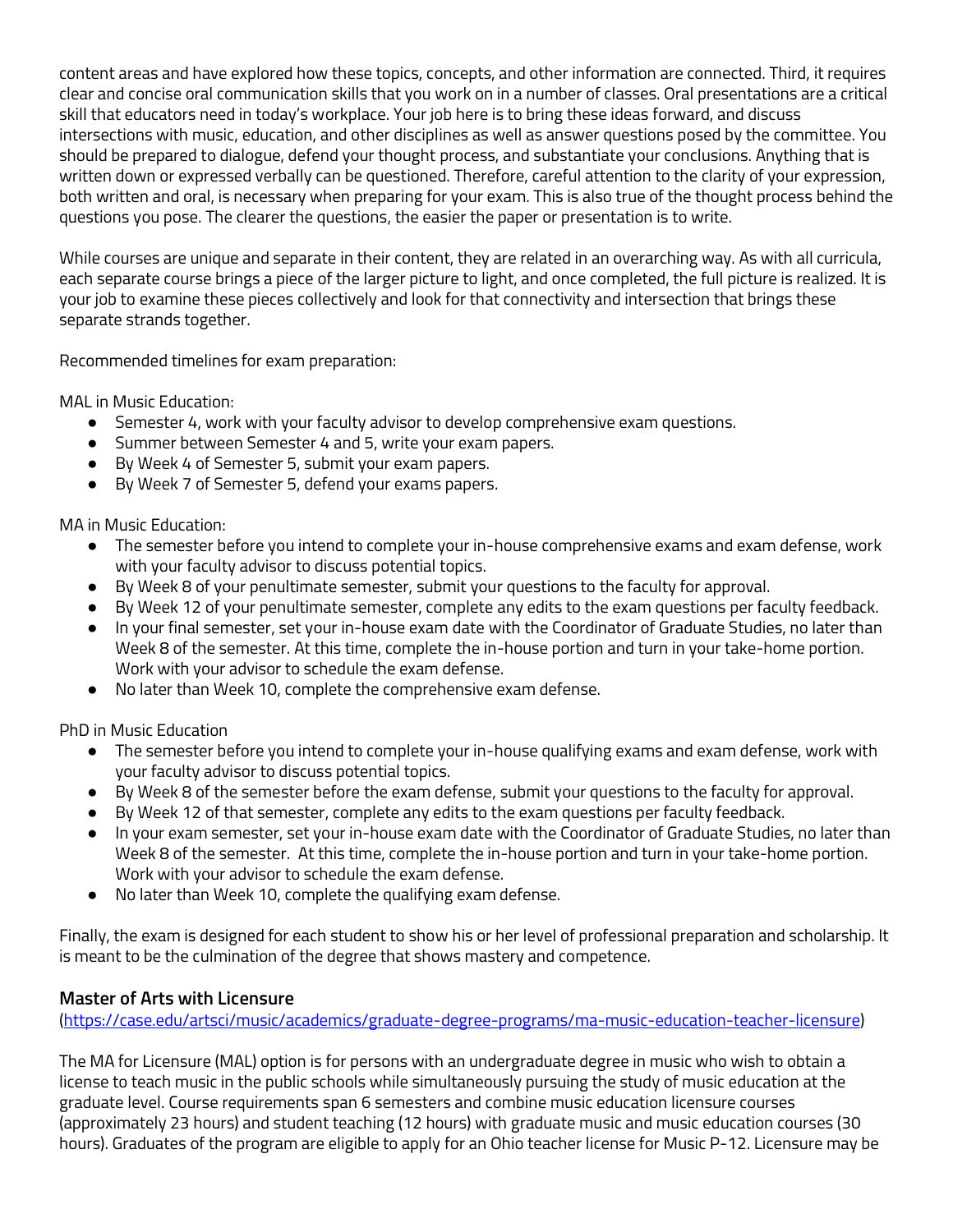transferred to other states. Students will also need to pass the Ohio Assessments for Educators exam and meet other state requirements for teacher licensure, such as passing a criminal background check.

Classes at the 200-level, while required for teacher licensure, do not count toward the graduate degree (i.e., no graduate credit is received) and therefore are not included in GPA calculations. However, they do appear on the transcript with a grade and serve to satisfy the academic requirements for Licensure. MAL students may take additional 300-level classes, if approved by the music education faculty, provided that they have at least 18 credits of 400-level courses. In addition, students who already hold an MA in music may be eligible for an exemption of up to 9 hours of requirements. Students should contact their faculty advisor or the Coordinator of Graduate Studies in Music Education and/or the Coordinator of Undergraduate Studies in Music Education for more information.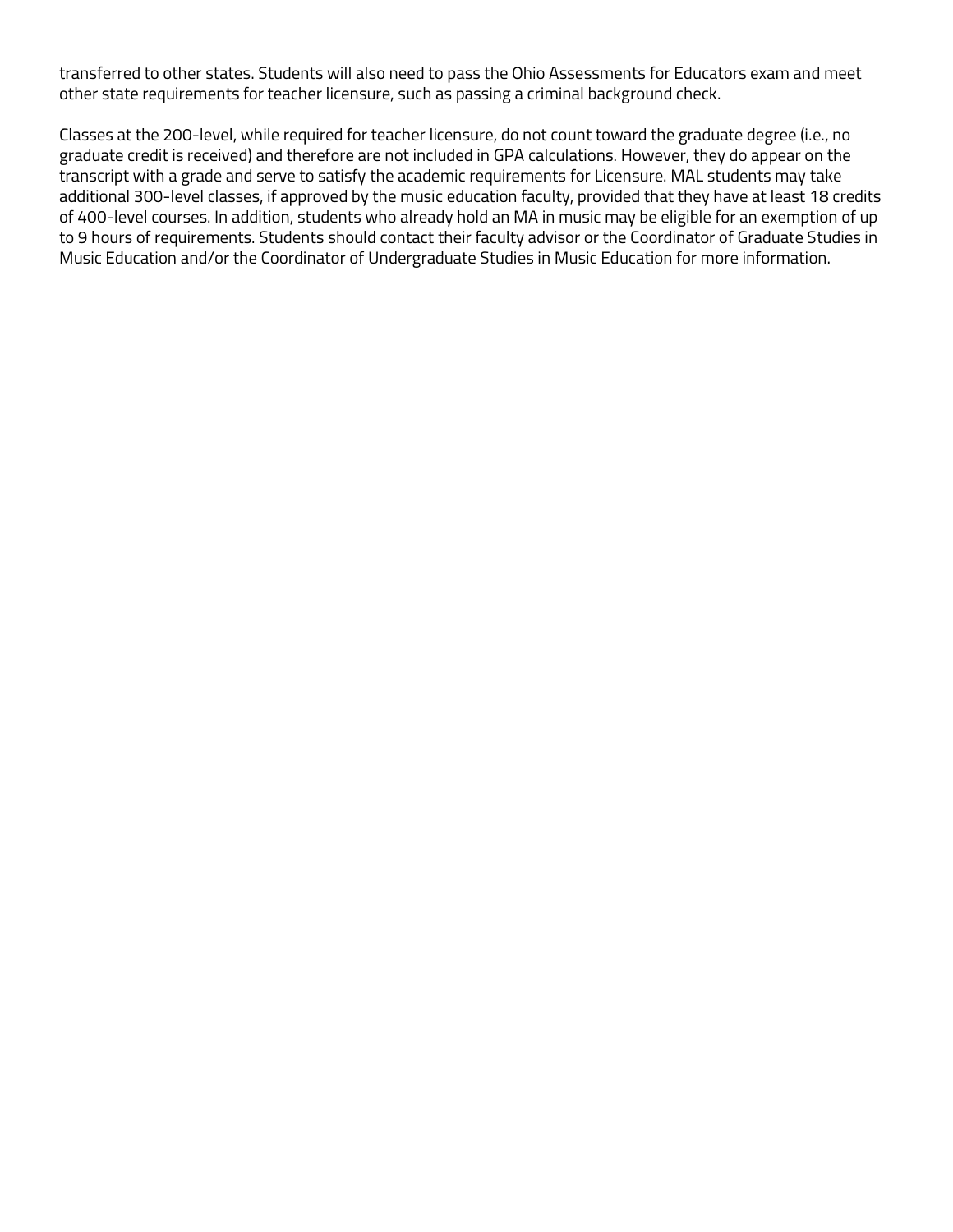Case Western Reserve University ~ Music Education Program MA for Licensure (MAL – Masters Plan B)

| Music Education Licensure Core (43 hours)           |                     |
|-----------------------------------------------------|---------------------|
| Course Name                                         | <b>Credit Hours</b> |
| Skills & Pedagogy Class                             |                     |
| Skills & Pedagogy Class                             |                     |
| Skills & Pedagogy Class                             |                     |
| Skills & Pedagogy Class                             |                     |
| Skills & Pedagogy Class                             |                     |
| Skills & Pedagogy Class                             |                     |
| Conducting                                          |                     |
| <b>World Music in Education</b>                     |                     |
| <b>General Music Methods</b>                        |                     |
| <b>Instrumental or Choral Music Methods</b>         |                     |
| Vernacular Music in Education                       |                     |
| Intensive Field Experience                          |                     |
| Professional Music Education: A Career Introduction |                     |
| Technology Assisted Music Teaching & Learning       |                     |
| <b>Student Teaching</b>                             |                     |
| <b>Student Teaching Seminar</b>                     |                     |
|                                                     |                     |

| Teacher Licensure Professional Education Core (9 hours) |                                   |              |  |  |
|---------------------------------------------------------|-----------------------------------|--------------|--|--|
| Course Number                                           | Course Name                       | Credit Hours |  |  |
| EDUC 255                                                | Literacy Across the Content Areas |              |  |  |
| <b>EDUC 401</b>                                         | Introduction to Education         |              |  |  |
| EDUC 404                                                | Educational Psychology            |              |  |  |

| Graduate Music Education Core (12 hours) |                                              |              |  |  |
|------------------------------------------|----------------------------------------------|--------------|--|--|
| Course Number                            | Course Name                                  | Credit Hours |  |  |
| MUED 440                                 | Scholarship in Music Education               |              |  |  |
| MUED 441                                 | Philosophical Foundations of Music Education |              |  |  |
| MUED 442                                 | Curriculum and Assessment in Music Education |              |  |  |
| <b>MUED 443</b>                          | Music Cognition and Learning                 |              |  |  |

| Graduate Music Core (9 hours) |                                                       |              |
|-------------------------------|-------------------------------------------------------|--------------|
| Course Number                 | Course Name                                           | Credit Hours |
| <b>MUTH 422</b>               | Music Theory for Educators                            |              |
| <b>MUHI 430</b>               | Music History for Educators                           |              |
| MU                            | Music Electives (Theory, History, and/or Performance) |              |

## Oral Comprehensive Exam

Successful Completion of the Comprehensive Oral Exam (Masters Plan B)

#### TOTAL 73

Because many courses are not offered every year, MAL students should adhere to the following course sequence in completing their degree requirements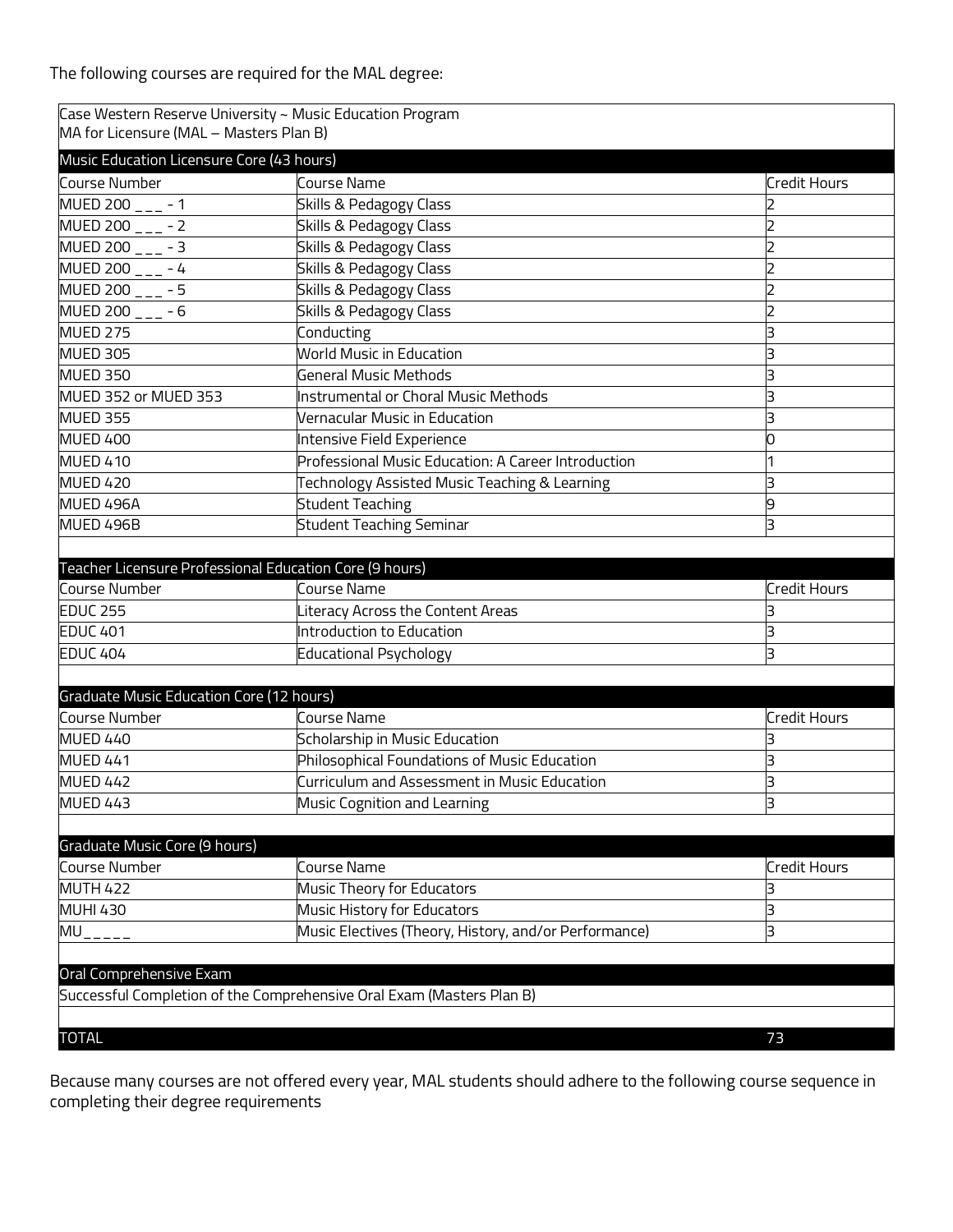Master of Arts for Teacher Licensure (MAL) Course Sequence:

| Students Entering in 2021 |                                           |                |                          |                |  |
|---------------------------|-------------------------------------------|----------------|--------------------------|----------------|--|
|                           | Fall                                      | Credits        | <b>Spring</b>            | Credits        |  |
| Year 1                    | MUED 200A                                 | 2              | MUED 200X-2+             | 2              |  |
|                           | <b>MUED 275</b>                           | 3              | <b>MUED 305</b>          | 3              |  |
|                           | <b>MUED 410</b>                           | $\mathbf{1}$   | <b>MUED 420</b>          | 3              |  |
|                           | <b>MUED 440</b>                           | 3              | <b>MUTH 422</b>          | 3              |  |
|                           | <b>EDUC 401</b>                           | $\overline{3}$ | <b>MUED 443</b>          | $\overline{3}$ |  |
|                           |                                           |                |                          |                |  |
|                           | <b>TOTAL</b>                              | $12*$          | <b>TOTAL</b>             | 14             |  |
| Year 2                    | MUED 200B, J                              | 4              | MUED 200X-5 <sup>+</sup> | 2              |  |
|                           | <b>MUED 350</b>                           | 3              | <b>MUED 355</b>          | 3              |  |
|                           | <b>MUED 442</b>                           | 3              | <b>MUED 400</b>          | 0              |  |
|                           | Electives                                 | $\overline{2}$ | <b>MUED 441</b>          | 3              |  |
|                           |                                           |                | MUHI 430 <sup>#</sup>    | 3              |  |
|                           |                                           |                | Electives                | $\mathbf{1}$   |  |
|                           |                                           |                |                          |                |  |
|                           | <b>TOTAL</b>                              | 12             | <b>TOTAL</b>             | 12             |  |
| Year 3                    | MUED 200P                                 | $\overline{2}$ | MUED 496A                | 9              |  |
|                           | MUED 352 or 353                           | 3              | MUED 496B                | 3              |  |
|                           | <b>MUED 400</b>                           | 0              |                          |                |  |
|                           | <b>EDUC 255</b>                           | 3              |                          |                |  |
|                           | <b>EDUC 404</b>                           | 3              |                          |                |  |
|                           | Electives                                 | 1              |                          |                |  |
|                           |                                           |                |                          |                |  |
|                           | <b>TOTAL</b><br>Students Entering in 2022 | 12             | <b>TOTAL</b>             | 12             |  |
|                           |                                           |                |                          |                |  |
| Year 1                    | MUED 200X-1                               | $\overline{2}$ | MUED 200X-2+             | $\overline{2}$ |  |
|                           | <b>MUED 410</b>                           | $\mathbf{1}$   | <b>MUED 305</b>          | 3              |  |
|                           | <b>MUED 440</b>                           | 3              | <b>MUED 420</b>          | 3              |  |
|                           | <b>EDUC 401</b>                           | 3              | MUHI 430 <sup>#</sup>    | 3              |  |
|                           | <b>MUED 442</b>                           | $\overline{3}$ | <b>MUED 441</b>          | $\overline{3}$ |  |
|                           | <b>TOTAL</b>                              | $12*$          | <b>TOTAL</b>             | 14             |  |
| Year <sub>2</sub>         | <b>MUED 200A, P</b>                       | 4              | MUED 200X-5 <sup>+</sup> | 2              |  |
|                           | <b>MUED 350</b>                           | 3              | <b>MUED 355</b>          | 3              |  |
|                           | Electives                                 | $\overline{2}$ | <b>MUED 400</b>          | 0              |  |
|                           | MUFD <sub>275</sub>                       | $\overline{3}$ | MUFD 443                 | $\overline{3}$ |  |
|                           |                                           |                | <b>MUTH 422</b>          | 3              |  |
|                           |                                           |                | Electives                | 1              |  |
|                           |                                           |                |                          |                |  |
|                           | <b>TOTAL</b>                              | 12             | <b>TOTAL</b>             | 12             |  |
| Year <sub>3</sub>         | MUED 200X-6                               | 2              | MUED 496A                | 9              |  |
|                           | MUED 352 or 353                           | 3              | <b>MUED 496B</b>         | 3              |  |
|                           | <b>MUED 400</b>                           | 0              |                          |                |  |
|                           | <b>EDUC 255</b>                           | 3              |                          |                |  |
|                           | <b>EDUC 404</b>                           | 3              |                          |                |  |
|                           | Electives                                 | 1              |                          |                |  |
|                           |                                           |                |                          |                |  |
|                           | <b>TOTAL</b>                              | 12             | <b>TOTAL</b>             | 12             |  |

\* If you are not receiving financial assistance in the form of a graduate teaching assistant stipend, contact your academic advisor to complete a recommended course sequence.

<sup>+</sup> Students will need to take two Basic Skills & Pedagogy courses (MUED 200X) in one semester, prior to year 3, in order to complete the six-course requirement.

# Students may petition to take any graduate-level MUHI course to satisfy the Music History requirement. Contact your academic advisor for additional information.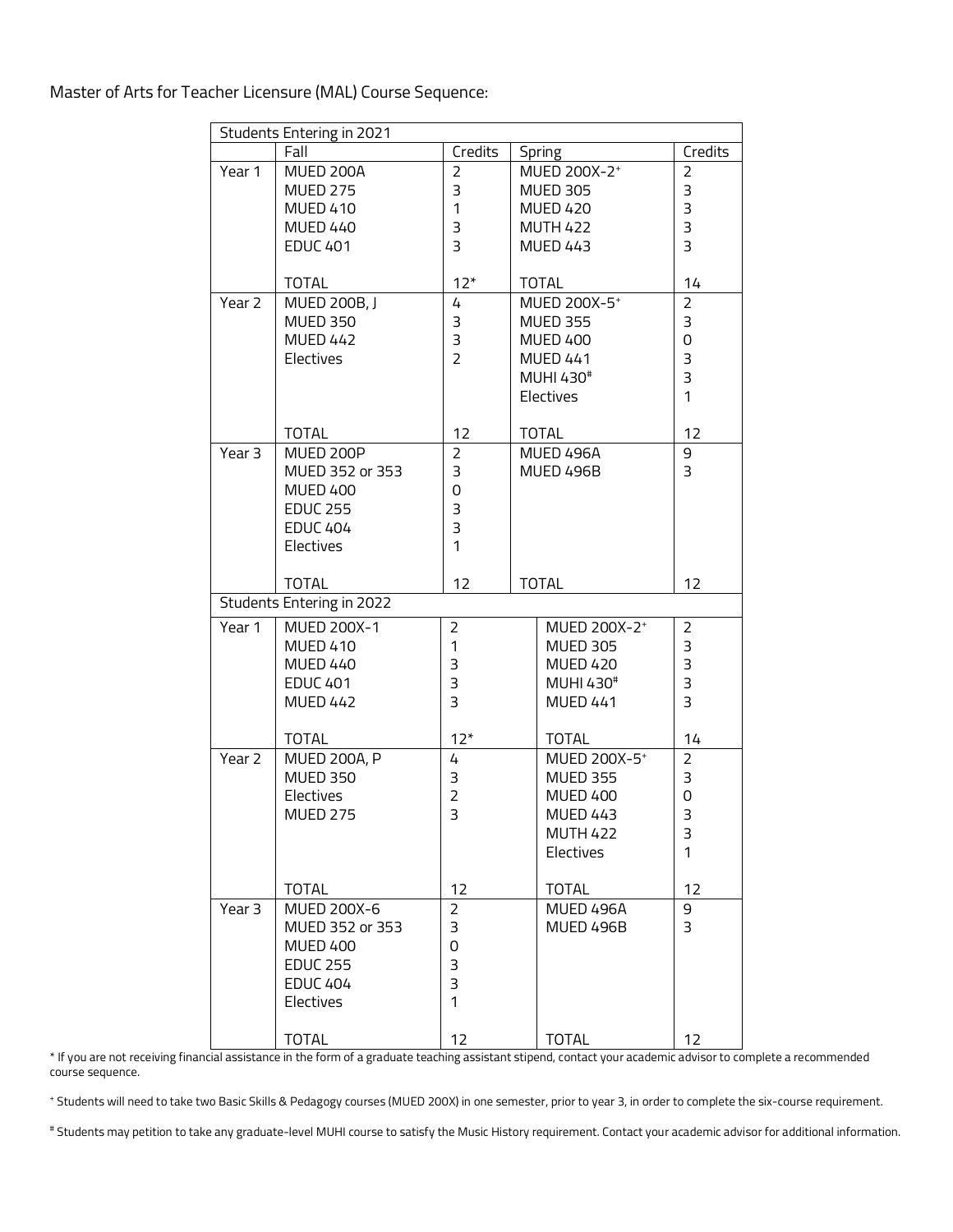## **Teacher Education**

(https://artsci.case.edu/teacher-education/)

In addition to the requirements specified in this document, Graduate Music Education students enrolled in the Licensure Program are responsible for all Teacher Licensure requirements as articulated in the Educational Licensure Handbook, available from the Office of Teacher Education.

## **Staff and Faculty**

Dr. Denise K. Davis, Director of Teacher Education (216) 368-1505 | denise.davis@case.edu

Ms. Kathryn Shafer, Department Administrator of Teacher Education (216) 368-0792 | kathryn.shafer@case.edu



## **Teacher Education Mission**

The mission of the Case Western Reserve University educator preparation unit is to prepare Proactive Scholar Practitioners who demonstrate skill in instructional planning, delivery, and assessment, and who demonstrate dispositions consistent with the principles of commitment, collaboration, and creativity. We define Proactive Scholar Practitioners as educators who, upon entering the teaching profession, demonstrate through their performance in instructional contexts:

The values, commitments, and personal ethics necessary to be an effective educator in twenty-first century schools (Proactive); Thorough understanding of content in their field, of child and adolescent development and diversity, of principles of learning and teaching, and of evidence-based teaching practices specific to their field (Scholar); Superior skill in creating optimal learning environments, in assessing and monitoring individual student performance and instructional effectiveness, in adapting instruction to accommodate changing student performance including effective application of technology, and in communicating effectively and working collaboratively with students, families, and co-workers (Practitioner).

The philosophical orientation unifying our efforts in preparing educators to be Proactive Scholar Practitioners is based on our PSP Model, which consists of a shared set of beliefs about teachers, learners, and the learning process.

## **Teacher Education Program Outcomes**

The purposes and goals of educator preparation at Case Western Reserve University are summarized in the statement of our mission to prepare educators as Proactive Scholar Practitioners and are expressed as 10 Program Outcomes that reflect Ohio's Standards for the Teaching Profession and the national teaching standards of the Interstate Teacher Assessment and Support Consortium (InTASC). These program outcomes are also aimed at meeting the Teacher Education Accreditation Council's (TEAC) goal of preparing competent, caring and qualified educators.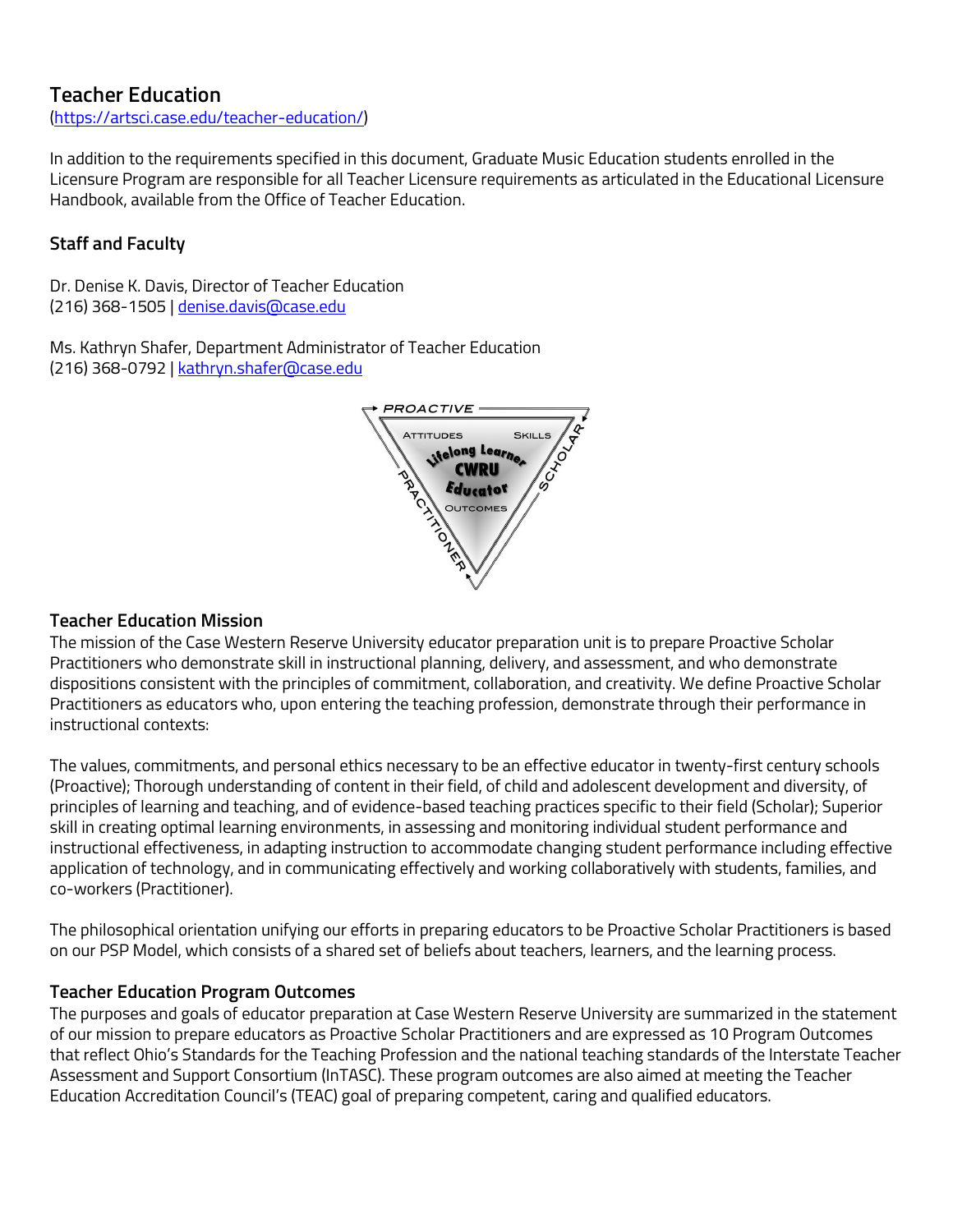#### **Program Outcomes:**

- 1. Learner Development
- 2. Learning Differences
- 3. Learning Environments
- 4. Content Knowledge
- 5. Application of Content
- 6. Assessment
- 7. Planning for Instruction
- 8. Instructional Strategies
- 9. Professional Learning and Ethical Practice
- 10. Leadership and Collaboration

## **Teacher Education Dispositions**

Dispositions are the "values, commitments, and professional ethics that influence behaviors toward students, families, colleagues, and communities and affect student learning, motivation, and development as well as the educator's own professional growth. Dispositions are guided by beliefs and attitudes related to values such as caring, fairness, honesty, responsibility, and social justice" (National Council for Accreditation of Teacher Education, 2002, p. 53). The dispositions of CWRU Educators include:

- The belief that all children can learn
- A value of diversity
- A caring, respectful demeanor
- Fairness and personal ethics
- Reflection and efficacy
- Professional commitment

Please see the Teacher Education Handbook for more detailed information.

## **Teacher Education Decision Points and Retention Policy**

## **Admission**

Admission to a teacher licensure program at Case Western Reserve University requires admission to the University and admission to the specific licensure program. In general, admission criteria include previous accomplishment in the content area, successful overall academic performance and evidence of one's potential ability to master the complex intellectual, interpersonal and performance requirements of teaching.

## **Retention**

Once admitted to a licensure program, students move through a series of Decision Points as they progress to each level of their program. At each of these decision points, students may be (a) granted unconditional admission to the next level, (b) granted conditional admission to the next level with a prescribed remedial plan, which when successfully completed will result in unconditional admission, or (c) denied admission to the next level and removed from the program. The decision points and score criteria for each licensure program are outlined in the tables on pages 18-22 of the Teacher Education Handbook and additional information has been provided in a Handout about the Decision Point System that is distributed each fall as part of the yearly orientation schedule.

To remain in the licensure program, students must:

- Meet the requirements for each decision point
- Maintain the required GPA in each area
- Maintain the required average score on the ePortfolio where specified, the DAI, and the Student Teaching Assessment Forms at points in the program where specified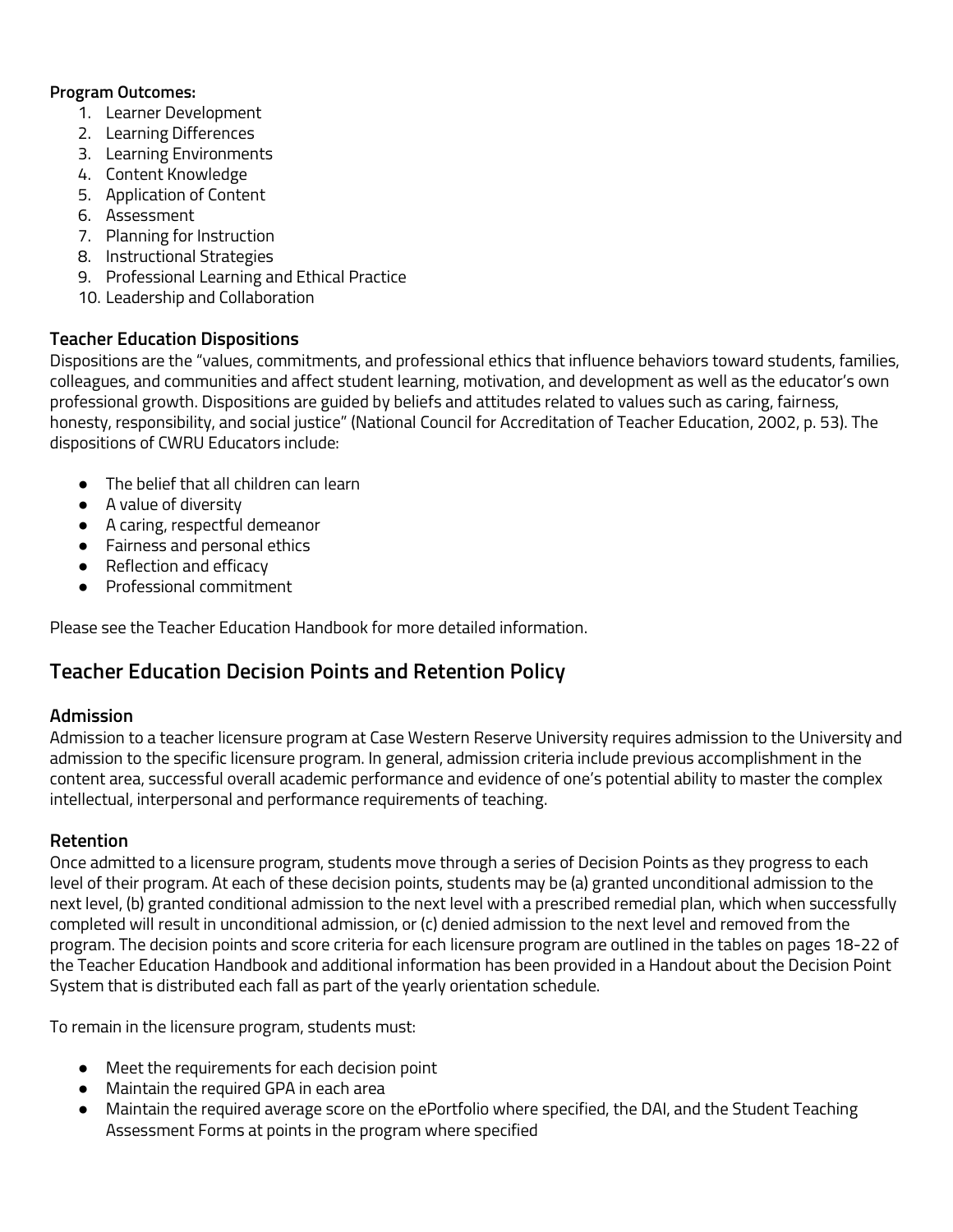To be recommended for licensure, the student must pass all of the established Decision Point criteria, meet health and background check criteria, complete degree requirements, and pass Ohio's designated tests for teacher licensure.

| Admission and Retention in MUSIC EDUCATION- Master of Arts with Licensure Degree                                                                                                                                                                                                                                                                                                                                          |                                                                       |                                                                                                                                                                   |                                                                                                                                                                                                                                                                                                          |  |  |
|---------------------------------------------------------------------------------------------------------------------------------------------------------------------------------------------------------------------------------------------------------------------------------------------------------------------------------------------------------------------------------------------------------------------------|-----------------------------------------------------------------------|-------------------------------------------------------------------------------------------------------------------------------------------------------------------|----------------------------------------------------------------------------------------------------------------------------------------------------------------------------------------------------------------------------------------------------------------------------------------------------------|--|--|
| Decision Point 1: Entry to the Program                                                                                                                                                                                                                                                                                                                                                                                    |                                                                       |                                                                                                                                                                   |                                                                                                                                                                                                                                                                                                          |  |  |
| What?<br>Successful interview and satisfactory score on the<br><b>Teacher Licensure Admission Assessment</b><br>Admission to the University for graduate applicants<br>Demonstration of entry-level competency in the<br>discipline through successful presentation of a music<br>performance audition<br>Signed statement of Good Moral Character                                                                        | Program<br>Outcomes<br>Assessed<br>4,9                                | When?<br>Upon admission to<br>the University and<br>the MAL program.<br>Statement signed<br>during Diagnostic<br>Meeting, end of the<br>1st semester of<br>study. | Result<br>Unconditional admission to the<br>program, or<br>Conditional admission to the program<br>with a prescribed remedial plan which<br>when successfully completed will result<br>in unconditional admission, or<br>Denial of admission to the program.                                             |  |  |
| Decision Point 2: Admission to Advanced Standing                                                                                                                                                                                                                                                                                                                                                                          |                                                                       |                                                                                                                                                                   |                                                                                                                                                                                                                                                                                                          |  |  |
| What?<br>Cumulative GPA of 3.0 or better<br>Discipline GPA of 3.0 or better<br>Education GPA of 3.0 or better<br>Minimum average score of 2.0 on Candidate<br>Disposition Assessment Inventory<br>Minimum average score of 2.0 on the ePortfolio                                                                                                                                                                          | Program<br><b>Outcomes</b><br>Assessed<br>6, 7, 8, 9                  | When?<br>End of the 3rd<br>semester after<br>$1, 2, 3, 4, 5$ , education major.                                                                                   | Result<br>Unconditional admission to Advanced<br>Standing, or<br>admission as a musicConditional admission to Advanced<br>Standing with a prescribed remedial<br>plan which when successfully<br>completed will result in unconditional<br>admission, or<br>Denial of admission to Advanced<br>Standing. |  |  |
| Decision Point 3: Admission to Student Teaching                                                                                                                                                                                                                                                                                                                                                                           |                                                                       |                                                                                                                                                                   |                                                                                                                                                                                                                                                                                                          |  |  |
| What?<br>Cumulative GPA of 3.0 or better<br>Discipline GPA of 3.0 or better<br>Education GPA of 3.0 or better<br>Minimum average score of 3.0 on the ePortfolio<br>Pass TB test; present documentation of hepatitis B<br>vaccination<br>Pass criminal background checks (BCI & FBI)<br>Minimum average score of 2.5 on Candidate<br>Disposition Assessment Inventory<br>Successful completion: Student Teaching Interview | Program<br>Outcomes<br>Assessed<br>1, 2, 3, 4,<br>5,6, 7, 8, 9,<br>10 | When?<br>One semester prior<br>to student<br>teaching.                                                                                                            | Result<br>Unconditional admission to Student<br>Teaching, or<br>Conditional admission to Student<br>Teaching with a prescribed remedial<br>plan which when successfully<br>completed will result in unconditional<br>admission, or<br>Denial of admission to Student<br>Teaching.                        |  |  |
| Decision Point 4: Retention During the Student Teaching Semester                                                                                                                                                                                                                                                                                                                                                          |                                                                       |                                                                                                                                                                   |                                                                                                                                                                                                                                                                                                          |  |  |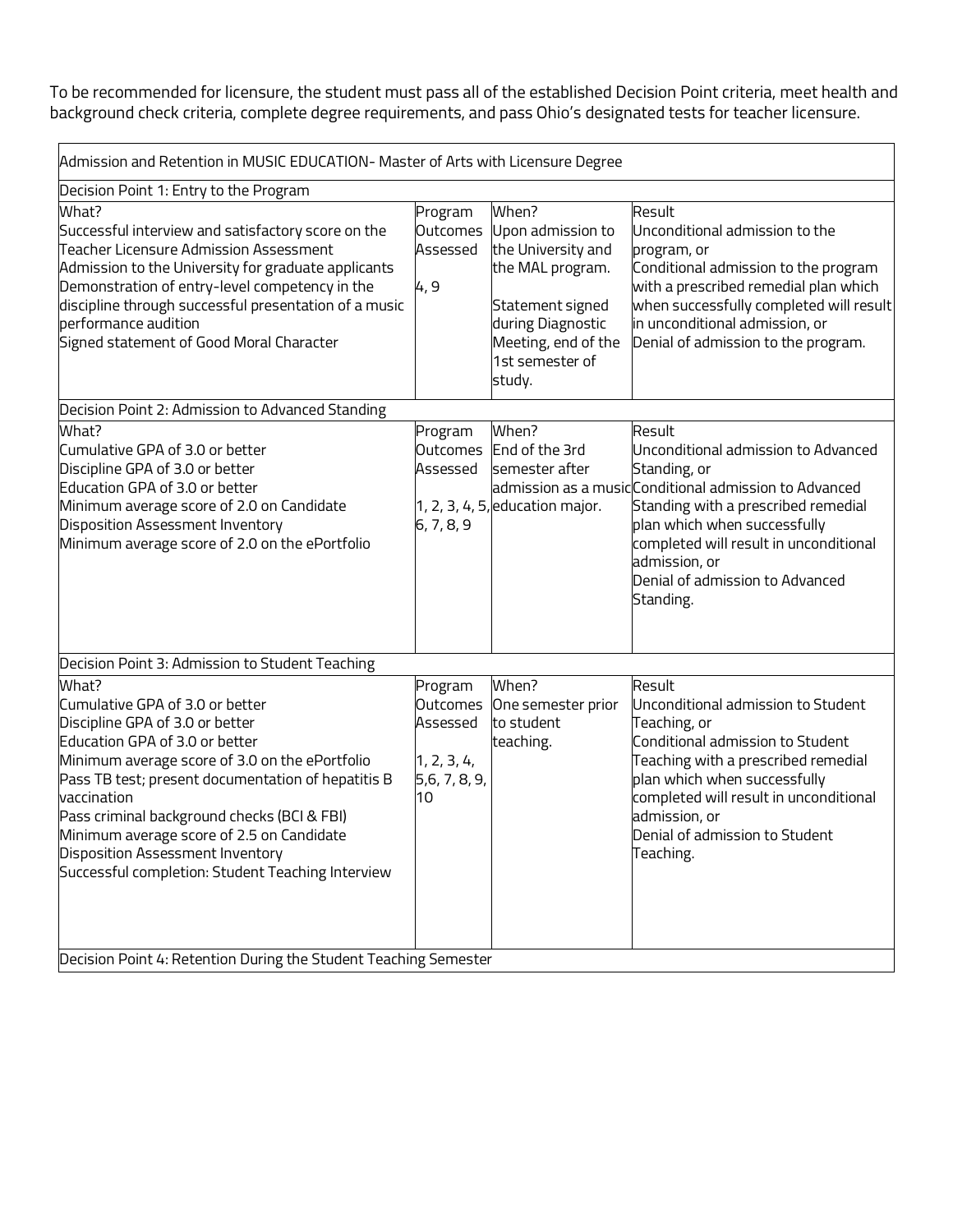| What?<br>Minimum average score of 2.75 on each mid-<br>semester CWRU Student Teaching Assessment by<br>Cooperating Teacher and University Supervisor<br>Minimum average mid-semester score of 2.75 on<br>DAI<br>Self-reflection Essay                                                                                                                                                                                                                                                                                                                                                                        | Program<br><b>Outcomes</b><br>Assessed<br>1, 2, 3, 4,<br>5,6, 7, 8, 9,<br>10   | When?<br>Mid-term student<br>teaching semester                                                                                                           | Result<br>Continued unconditional admission in<br>the program, or<br>Conditional continuation with<br>intervention steps and a prescribed<br>remedial plan which, when successfully<br>completed, will result in successful<br>completion of the student teaching, or<br>Dismissal from the licensure program |
|--------------------------------------------------------------------------------------------------------------------------------------------------------------------------------------------------------------------------------------------------------------------------------------------------------------------------------------------------------------------------------------------------------------------------------------------------------------------------------------------------------------------------------------------------------------------------------------------------------------|--------------------------------------------------------------------------------|----------------------------------------------------------------------------------------------------------------------------------------------------------|---------------------------------------------------------------------------------------------------------------------------------------------------------------------------------------------------------------------------------------------------------------------------------------------------------------|
| Decision Point 5: Recommendation for Initial Licensure                                                                                                                                                                                                                                                                                                                                                                                                                                                                                                                                                       |                                                                                |                                                                                                                                                          |                                                                                                                                                                                                                                                                                                               |
| What?<br>Cumulative GPA of 3.0 or better<br>Discipline GPA of 3.0 or better<br>Education GPA of 3.0 or better<br>Minimum grade of "B" in MUED 496 A & B<br>Completion of degree requirements<br>Minimum average score of 3.0 on the ePortfolio<br>Minimum average score of 3.0 on Candidate<br>Disposition Assessment Inventory<br>Completion of CWRU Student Teaching Assessment<br>by Cooperating Teacher and University Supervisor<br>scoring an average of 3.0 or better on each<br>Achieve passing scores on State licensure exams<br>Completion of CWRU Teacher Licensure Exit Interview<br>and Survey | Program<br>Outcomes<br>Assessed<br>1, 2, 3, 4, 5, program<br>6, 7, 8, 9,<br>10 | When?<br>At the completion of license,<br>all degree and<br>requirements<br>including<br>achievement of<br>passing scores on<br>State licensure<br>exams | Result<br>Recommendation for Ohio teaching<br>or<br>Remedial plan which when successfully<br>completed will result in<br>recommendation for Ohio teaching<br>license, or<br>Non-recommendation for Ohio<br>teaching license.                                                                                  |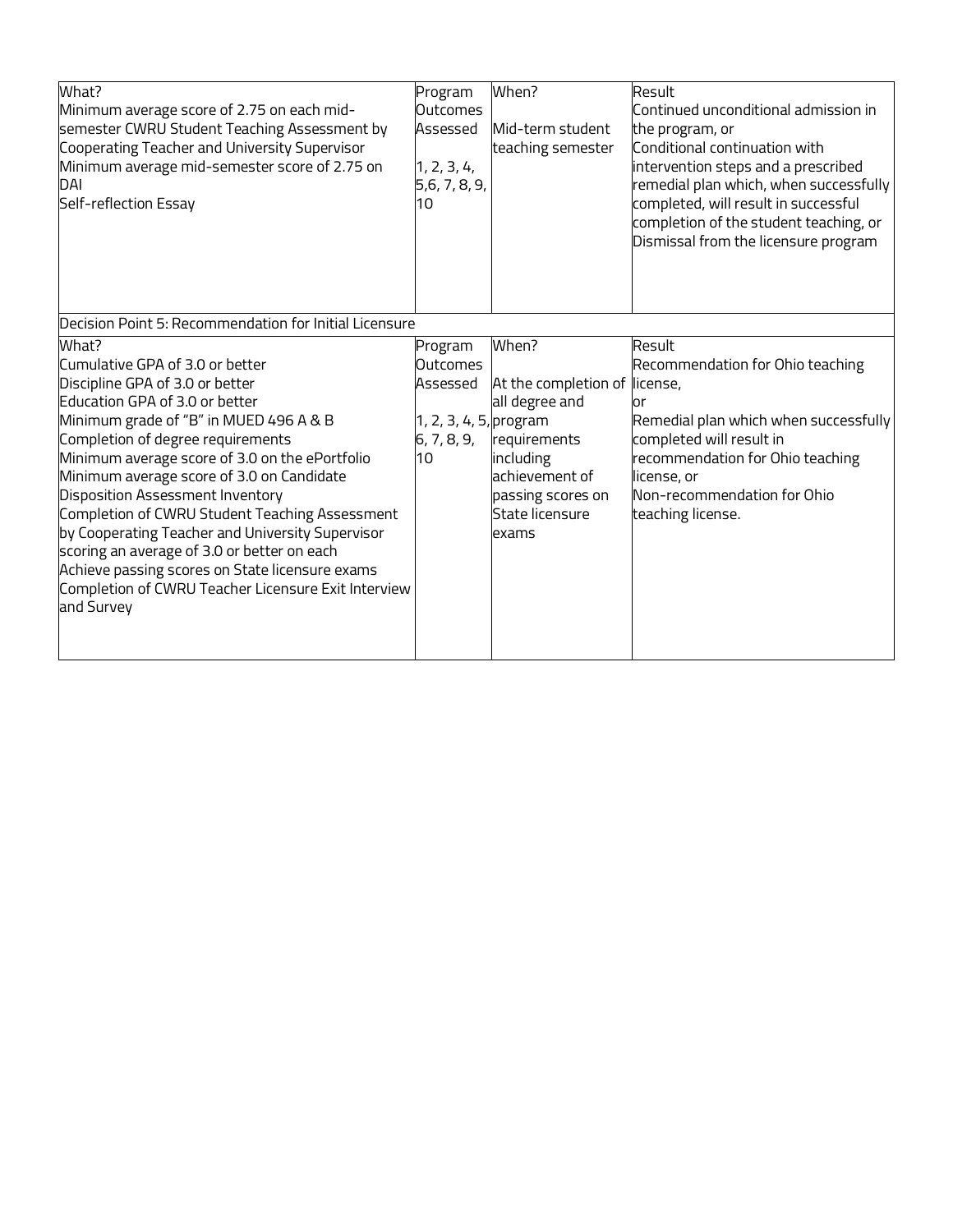#### **Decision Point Timeline**

Please consult the Teacher Licensure Handbook for more detailed information related to the timeline below.

Yearly Renewal of ePortfolio account. Each Fall semester, contact Ms. Shafer in the Teacher Licensure office to renew your ePortfolio account in Taskstream. This must be completed by September 1st.

Decision Point 2. Advanced Standing: Materials for Advanced Standing must be submitted by the end of Week 10 of the second semester after admission to the Music Education program. Usually that is the 4th semester of a typical undergraduate student. Information will be distributed to you at the beginning of the semester that your Advanced Standing Decision point is to be completed detailing the process, the deadlines, and the possible outcomes of the review.

Decision Point 3. Admission to Student Teaching: The student must notify by email the Coordinator of Undergraduate Studies in Music Education of her/his intent to student teach one year prior to the semester of intended student teaching. An electronic copy of the transcript and notification via email that the ePortfolio is ready for assessment must be submitted to the Coordinator of Undergraduate Studies in Music Education by Week 4 of the semester prior to student teaching. Successful evaluation of the ePortfolio with the score of 3 is required. Documentation of a successful TB test, hepatitis vaccination, and criminal background check must be on file with the Coordinator of Undergraduate Studies in Music Education and Director of Teacher Education by the first day of finals week of the semester prior to student teaching.

Student Teaching is a full-time endeavor requiring the student to be available both during the school day and in the evening for related activities. In the semester prior to student teaching each graduate student who has an assistantship will work with his/her TA supervisor to modify work requirements so that student teaching is the priority. Each student is given access to a quality school program and the responsibility to shadow a practicing professional for all school related responsibilities. These kinds of things could include, but are not limited to, evening school assemblies/performances, solo and ensemble festivals, parent teacher meetings, after school rehearsals, and school trips. Students are required to attend everything. Therefore, students will NOT be permitted to participate in ANY other CWRU activities such as service organizations, clubs, classes, and ensembles. If, however, a student has a compelling reason to want embark on such experiences (classes, ensembles, clubs, or service organizations) during the student teaching semester, that student must submit a Petition to get permission from the faculty. This Petition shall take the form of a letter that is addressed to his/her advisor and the Coordinator of Undergraduate Studies in Music Education that details the reason(s) why additional responsibilities are being requested along with a written statement from the cooperating teacher that he/she is aware of the situation and understands how these extra responsibilities will impact the student teacher's schedule. This paperwork must be submitted not later than the 8th week of the semester prior to student teaching. The entire Music Education Faculty will vote on the Petition and disposition of that vote will be communicated to the student in writing by the Coordinator of Undergraduate Studies directly flowing the faculty meeting where the petition was considered.

Decision Point 4. Retention During the Student Teaching Semester: Approximately half way into the Student Teaching experience students will be evaluated on their performance in the areas of professional conduct, communication, planning, instruction, assessing, and reflecting on their work with students in the P-12 setting as well as their progress with the TWS project.

Decision Point 5. Recommendation for Initial Licensure takes place after successful completion of Student Teaching, successful presentation of the Teacher Work Sample and completion of all degree requirements.

Upon successful completion of the five decision points, the University Director of Teacher Education recommends the student for the Ohio Provisional Music License.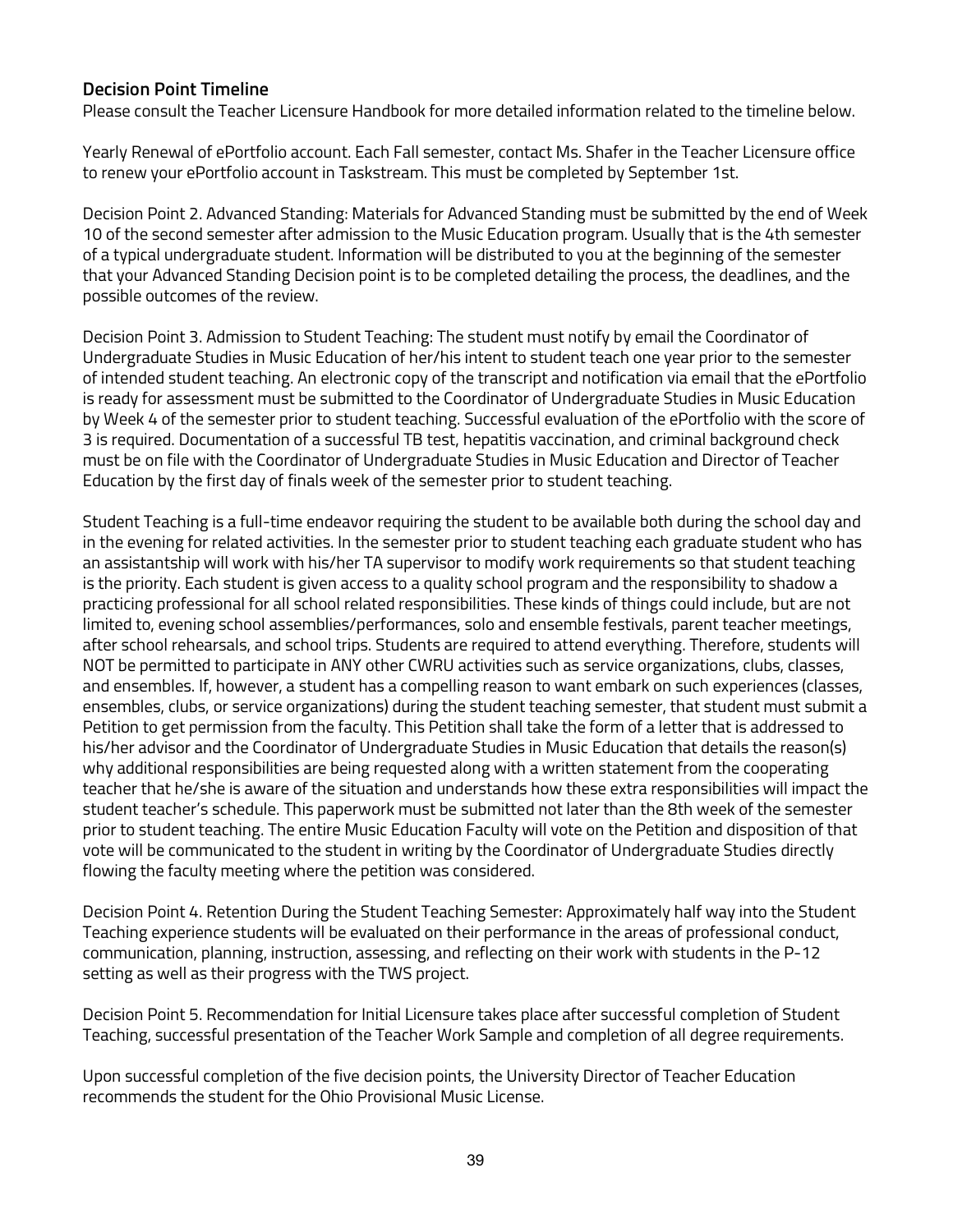## **MAL Comprehensive Oral Examination**

Students enrolled in the MA in Music Education for Teacher Licensure program must complete a comprehensive oral exam (Masters Plan B). The exam is to be finished no later than Week 7 of the final semester of coursework and is usually the semester before student teaching.

The exam process is as follows:

Students will develop (a) an application paper and (b) a music materials project and will submit proposals (2-3 pages) for each project to their advisor in the form of a research "statement of the problem," with accompanying questions to be investigated. This is done the summer between Semester 4 and 5. A brief, representative list of references must be included for each topic. Once the academic advisor endorses the topics, they will be forwarded to the entire music education faculty for their approval. Once the faculty determines that both paper proposals are "defensible," an oral defense will be scheduled before the end of semester 5. Students should complete the exam papers following faculty approval only.

(a) The application paper may be related to, but not exactly the same as, any paper written for a core music education class or elective, and should be selected from the following: Philosophy of Music Education, Curriculum and Assessment, Sociology of Music Education, or Music Cognition and Learning. As stated above, students should work with their academic advisor in preparing the application paper topic and questions. Once the application paper topic is approved, students will write an 8- to 12-page paper (excluding the title page and reference pages). APA style, with complete citations and a complete reference list, must be utilized. This paper is to be representative of students' ability to review literature, write in a scholarly manner, and create practical implications for the music classroom. The format of the application paper should follow this basic outline:

- Define and clarify the research problem/question.
- Summarize and synthesize previous investigations/articles in order to inform the reader of the current state of research (i.e., review the literature).
- Identify relations, contradictions, gaps, inconsistencies, and/or implications found in the literature.
- Suggest the next step or steps in solving the problem, and provide specific application examples to specific teaching situations.

(b) For the musical materials project, students will submit an analysis and supplementary materials (described below) of an instrumental or choral score that would be used with middle school or high school students. Students should consult the Teaching Music Through Performance series (GIA publications) for models relating to band, choral, and orchestral repertoire. Students should work closely with their academic advisor so that the unit materials they develop are realistic to the desired teaching scenario.

The music materials project will include four components:

1. Instructional Learning Module

a. Prepare using the GIA guide from the Teaching Music through Performance series

- 2. Rehearsal and Performance Preparation
	- a. Score overview chart
	- b. Detailed graphic analysis
	- c. Marked conductor's score that shows evidence of score study
	- d. Long-range rehearsal guide
	- e. Pronunciation guide, if applicable (IPA)
	- f. Word-for-word translation (choral)
	- g. Program notes
- 3. Learning Outcome and Assessment Overview

a. An essential question that frames your rehearsal/performance goals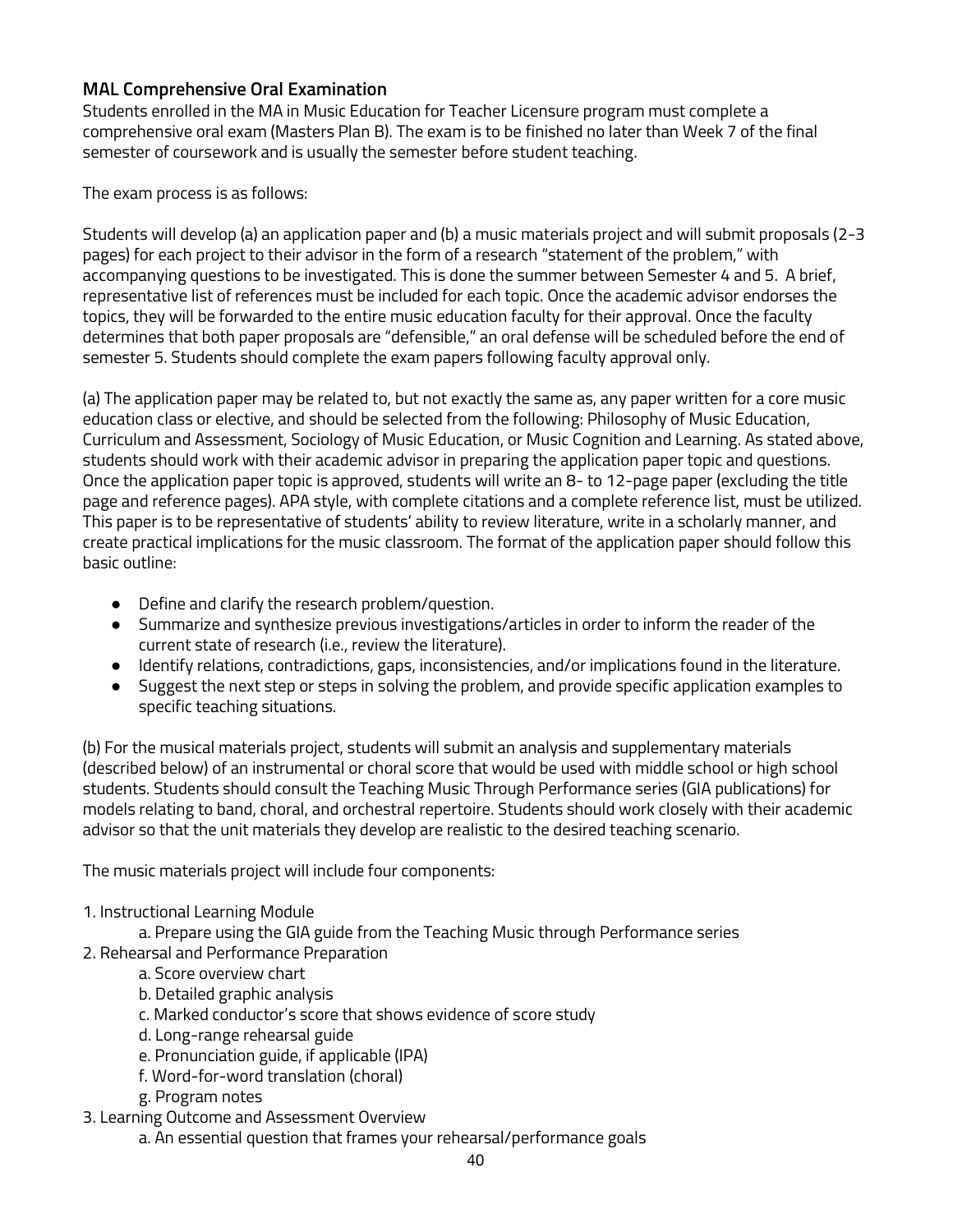b. Learning outcomes aligned with the Ohio State Content Standards

c. A chart that depicts the relationship between aligned outcomes, broad instructional strategies, and assessment tools. Specific assessment samples (e.g., informal, formative, summative) should be included as reference material.

#### 4. References

a. Generate a list of references consulted for your work using APA format

Students should submit copies of both completed projects, as well as the score that was utilized for the musical materials project, to each member of the music education faculty no later than Week 4 of the semester.

Schedule an exam time through your academic advisor for no later than Week 7 of the final semester of coursework. Possible outcomes of the oral exam are:

- o Pass
- o Needs revision (e.g., revise and re-present one or more of your topics)
- o Fail

The outcome of "Fail" ends the student's pursuit of the MAL degree at Case Western Reserve University. Failure to schedule the exam by the due date delineated above also ends the student's pursuit of the MAL degree at CWRU. Petitions for extensions must be filed by that same due date, but only extreme circumstances would influence the faculty to grant such an extension.

The outcome of "Needs revision" allows the student to make requested alterations to the exam materials, as directed. The full faculty will evaluate revised materials within a specified time frame.

The outcome of "Pass" successfully concludes the MAL Comprehensive Exam process!

## **Master of Arts in Music Education**

(https://case.edu/artsci/music/academics/graduate-degree-programs/ma-music-education)

This program is for individuals with an undergraduate degree in Music Education, a teaching certificate/license, and at least one year off successful music classroom teaching experience, who wish to pursue further academic study as a means to develop professionally. Coursework combines the study of philosophical, research-based, and theoretical positions of teaching and learning music with pragmatic approaches to improving music learning. Every effort is made to plan a program based on individual students' needs and interests while maintaining standards of musical and scholarly excellence. MA students may take 300-level classes, if approved by the music education faculty, provided that they have at least 18 credits of 400-level courses. The MA in music education has two options for a final project: (a) a thesis and oral defense, or (b) a comprehensive written examination and oral defense.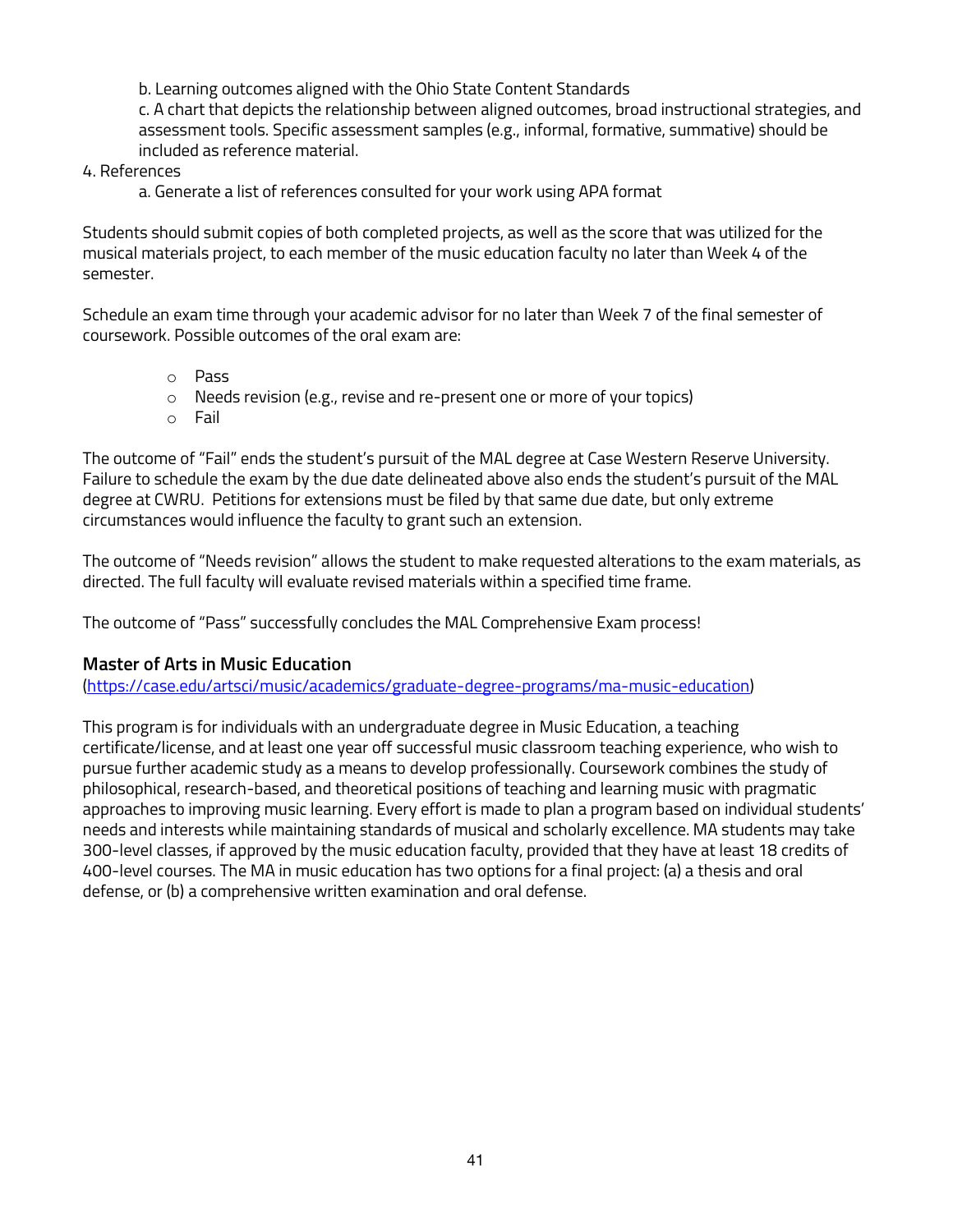| Case Western Reserve University ~ Music Education Program<br>Master of Arts (Plan A: Thesis Option)                                                                                 |                                              |                     |  |  |
|-------------------------------------------------------------------------------------------------------------------------------------------------------------------------------------|----------------------------------------------|---------------------|--|--|
| Graduate Music Education Core (15 hours)                                                                                                                                            |                                              |                     |  |  |
| Course Number                                                                                                                                                                       | Course Name                                  | <b>Credit Hours</b> |  |  |
| MUED 440                                                                                                                                                                            | Scholarship in Music Education               |                     |  |  |
| MUED 441                                                                                                                                                                            | Philosophical Foundations of Music Education | З                   |  |  |
| MUED 442                                                                                                                                                                            | Curriculum and Assessment in Music Education | З                   |  |  |
| MUED 443                                                                                                                                                                            | Music Cognition and Learning                 | B                   |  |  |
| MUFD <sub>640</sub>                                                                                                                                                                 | Qualitative Research in Music Education –OR– | З                   |  |  |
| MUED <sub>641</sub>                                                                                                                                                                 | Quantitative Research in Music Education     | З                   |  |  |
|                                                                                                                                                                                     |                                              |                     |  |  |
| Graduate Music Core (9 hours)                                                                                                                                                       |                                              |                     |  |  |
| Course Number                                                                                                                                                                       | Course Name                                  | <b>Credit Hours</b> |  |  |
| <b>MUTH 422</b>                                                                                                                                                                     | Music Theory for Educators                   |                     |  |  |
| MUHI 430                                                                                                                                                                            | Music History for Educators                  |                     |  |  |
| Music Electives: Courses in music theory, music history and/or applied music suited to the student's interests and<br>heeds. and approved by the music education faculty (3 hours). |                                              |                     |  |  |
| $MU$ <sub>----</sub>                                                                                                                                                                |                                              |                     |  |  |
|                                                                                                                                                                                     |                                              |                     |  |  |
| Thesis (6 hours)                                                                                                                                                                    |                                              |                     |  |  |
| Course Number                                                                                                                                                                       | Course Name                                  | Credit Hours        |  |  |
| MUED 651                                                                                                                                                                            | Thesis                                       | 6                   |  |  |
| Successful oral defense of the thesis (Masters Plan A)                                                                                                                              |                                              |                     |  |  |
|                                                                                                                                                                                     |                                              |                     |  |  |
| <b>TOTAL</b>                                                                                                                                                                        |                                              | 30                  |  |  |

In the MA thesis option, students conduct research, write a thesis, and then orally defend the thesis document to the music education faculty. Students should contact their academic advisor for further details of the thesis process.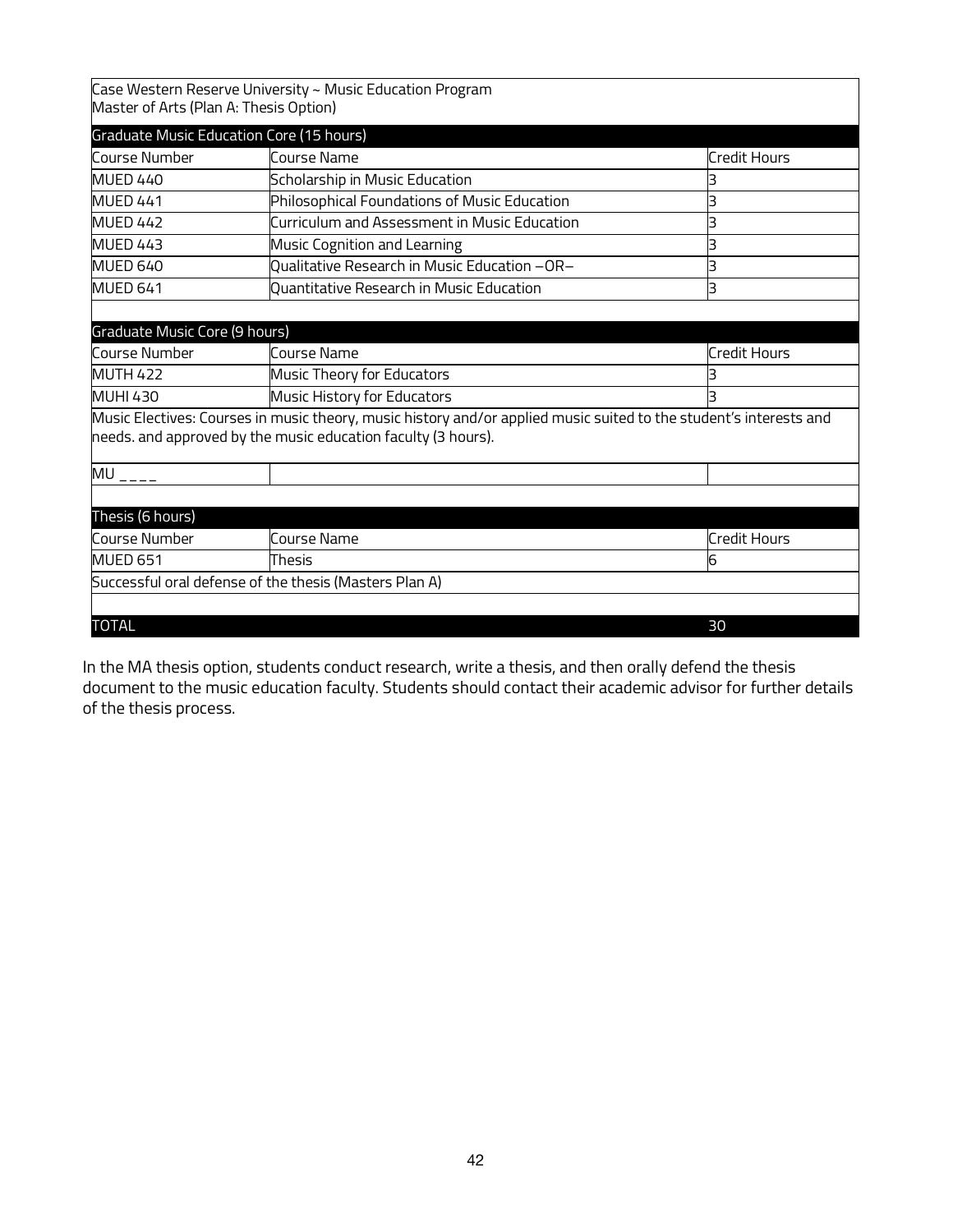| Case Western Reserve University ~ Music Education Program<br>Master of Arts (Plan B: Comprehensive Exam Option)<br>Graduate Music Education Core (12 hours)<br>Course Number<br>Course Name<br><b>Credit Hours</b><br>MUFD 440<br>Scholarship in Music Education<br>3<br>Philosophical Foundations of Music Education<br>MUED 441<br>З<br>Curriculum and Assessment in Music Education<br>З<br>MUED 442<br>MUED 443<br>Music Cognition and Learning<br>3<br>Graduate Music Core (9-12 hours)<br>Course Number<br>Course Name<br><b>Credit Hours</b><br>Music Theory for Educators<br><b>MUTH 422</b><br>З<br><b>MUHI 430</b><br>Music History for Educators<br>В<br>Music Electives – Courses in music theory, music history and/or applied music suited to the student's interests and<br>needs, and approved by the music education faculty (3-6 hours).<br>$MU$ <sub>-------</sub><br>$MU$ _______<br>Electives (6-9 hours): Music education courses, seminars, and independent studies, and/or studies in a related field<br>outside of music education (up to 6 credit hours), suited to the student's interests and needs, and approved by the<br>music education faculty.<br>Course Number<br>Course Name<br><b>Credit Hours</b><br><b>Comprehensive Exams</b><br>(Successful completion of the comprehensive written and oral exams (Masters Plan B)<br><b>TOTAL</b><br>30 |  |  |
|------------------------------------------------------------------------------------------------------------------------------------------------------------------------------------------------------------------------------------------------------------------------------------------------------------------------------------------------------------------------------------------------------------------------------------------------------------------------------------------------------------------------------------------------------------------------------------------------------------------------------------------------------------------------------------------------------------------------------------------------------------------------------------------------------------------------------------------------------------------------------------------------------------------------------------------------------------------------------------------------------------------------------------------------------------------------------------------------------------------------------------------------------------------------------------------------------------------------------------------------------------------------------------------------------------------------------------------------------------------------------------|--|--|
|                                                                                                                                                                                                                                                                                                                                                                                                                                                                                                                                                                                                                                                                                                                                                                                                                                                                                                                                                                                                                                                                                                                                                                                                                                                                                                                                                                                    |  |  |
|                                                                                                                                                                                                                                                                                                                                                                                                                                                                                                                                                                                                                                                                                                                                                                                                                                                                                                                                                                                                                                                                                                                                                                                                                                                                                                                                                                                    |  |  |
|                                                                                                                                                                                                                                                                                                                                                                                                                                                                                                                                                                                                                                                                                                                                                                                                                                                                                                                                                                                                                                                                                                                                                                                                                                                                                                                                                                                    |  |  |
|                                                                                                                                                                                                                                                                                                                                                                                                                                                                                                                                                                                                                                                                                                                                                                                                                                                                                                                                                                                                                                                                                                                                                                                                                                                                                                                                                                                    |  |  |
|                                                                                                                                                                                                                                                                                                                                                                                                                                                                                                                                                                                                                                                                                                                                                                                                                                                                                                                                                                                                                                                                                                                                                                                                                                                                                                                                                                                    |  |  |
|                                                                                                                                                                                                                                                                                                                                                                                                                                                                                                                                                                                                                                                                                                                                                                                                                                                                                                                                                                                                                                                                                                                                                                                                                                                                                                                                                                                    |  |  |
|                                                                                                                                                                                                                                                                                                                                                                                                                                                                                                                                                                                                                                                                                                                                                                                                                                                                                                                                                                                                                                                                                                                                                                                                                                                                                                                                                                                    |  |  |
|                                                                                                                                                                                                                                                                                                                                                                                                                                                                                                                                                                                                                                                                                                                                                                                                                                                                                                                                                                                                                                                                                                                                                                                                                                                                                                                                                                                    |  |  |
|                                                                                                                                                                                                                                                                                                                                                                                                                                                                                                                                                                                                                                                                                                                                                                                                                                                                                                                                                                                                                                                                                                                                                                                                                                                                                                                                                                                    |  |  |
|                                                                                                                                                                                                                                                                                                                                                                                                                                                                                                                                                                                                                                                                                                                                                                                                                                                                                                                                                                                                                                                                                                                                                                                                                                                                                                                                                                                    |  |  |
|                                                                                                                                                                                                                                                                                                                                                                                                                                                                                                                                                                                                                                                                                                                                                                                                                                                                                                                                                                                                                                                                                                                                                                                                                                                                                                                                                                                    |  |  |
|                                                                                                                                                                                                                                                                                                                                                                                                                                                                                                                                                                                                                                                                                                                                                                                                                                                                                                                                                                                                                                                                                                                                                                                                                                                                                                                                                                                    |  |  |
|                                                                                                                                                                                                                                                                                                                                                                                                                                                                                                                                                                                                                                                                                                                                                                                                                                                                                                                                                                                                                                                                                                                                                                                                                                                                                                                                                                                    |  |  |
|                                                                                                                                                                                                                                                                                                                                                                                                                                                                                                                                                                                                                                                                                                                                                                                                                                                                                                                                                                                                                                                                                                                                                                                                                                                                                                                                                                                    |  |  |
|                                                                                                                                                                                                                                                                                                                                                                                                                                                                                                                                                                                                                                                                                                                                                                                                                                                                                                                                                                                                                                                                                                                                                                                                                                                                                                                                                                                    |  |  |
|                                                                                                                                                                                                                                                                                                                                                                                                                                                                                                                                                                                                                                                                                                                                                                                                                                                                                                                                                                                                                                                                                                                                                                                                                                                                                                                                                                                    |  |  |
|                                                                                                                                                                                                                                                                                                                                                                                                                                                                                                                                                                                                                                                                                                                                                                                                                                                                                                                                                                                                                                                                                                                                                                                                                                                                                                                                                                                    |  |  |
|                                                                                                                                                                                                                                                                                                                                                                                                                                                                                                                                                                                                                                                                                                                                                                                                                                                                                                                                                                                                                                                                                                                                                                                                                                                                                                                                                                                    |  |  |
|                                                                                                                                                                                                                                                                                                                                                                                                                                                                                                                                                                                                                                                                                                                                                                                                                                                                                                                                                                                                                                                                                                                                                                                                                                                                                                                                                                                    |  |  |
|                                                                                                                                                                                                                                                                                                                                                                                                                                                                                                                                                                                                                                                                                                                                                                                                                                                                                                                                                                                                                                                                                                                                                                                                                                                                                                                                                                                    |  |  |
|                                                                                                                                                                                                                                                                                                                                                                                                                                                                                                                                                                                                                                                                                                                                                                                                                                                                                                                                                                                                                                                                                                                                                                                                                                                                                                                                                                                    |  |  |
|                                                                                                                                                                                                                                                                                                                                                                                                                                                                                                                                                                                                                                                                                                                                                                                                                                                                                                                                                                                                                                                                                                                                                                                                                                                                                                                                                                                    |  |  |
|                                                                                                                                                                                                                                                                                                                                                                                                                                                                                                                                                                                                                                                                                                                                                                                                                                                                                                                                                                                                                                                                                                                                                                                                                                                                                                                                                                                    |  |  |
|                                                                                                                                                                                                                                                                                                                                                                                                                                                                                                                                                                                                                                                                                                                                                                                                                                                                                                                                                                                                                                                                                                                                                                                                                                                                                                                                                                                    |  |  |
|                                                                                                                                                                                                                                                                                                                                                                                                                                                                                                                                                                                                                                                                                                                                                                                                                                                                                                                                                                                                                                                                                                                                                                                                                                                                                                                                                                                    |  |  |
|                                                                                                                                                                                                                                                                                                                                                                                                                                                                                                                                                                                                                                                                                                                                                                                                                                                                                                                                                                                                                                                                                                                                                                                                                                                                                                                                                                                    |  |  |
|                                                                                                                                                                                                                                                                                                                                                                                                                                                                                                                                                                                                                                                                                                                                                                                                                                                                                                                                                                                                                                                                                                                                                                                                                                                                                                                                                                                    |  |  |
|                                                                                                                                                                                                                                                                                                                                                                                                                                                                                                                                                                                                                                                                                                                                                                                                                                                                                                                                                                                                                                                                                                                                                                                                                                                                                                                                                                                    |  |  |

## **MA Comprehensive Written Examination and Oral Defense (Masters Plan B)**

Students electing the Comprehensive Exam Option for the MA in Music Education must participate in a written exam and oral defense. The exam process includes two portions: a take-home portion and an inhouse portion, both of which are described below. Both portions must be defended together and successfully no later than Week 10 of the final semester of coursework (mid-October or mid-March, respectively).

The two-part exam process is as follows:

#### I. Take-home Portion

Students will develop (a) an application paper and (b) a music materials project and will submit proposals (2-3 pages) for each project to their advisor in the form of a research "statement of the problem," with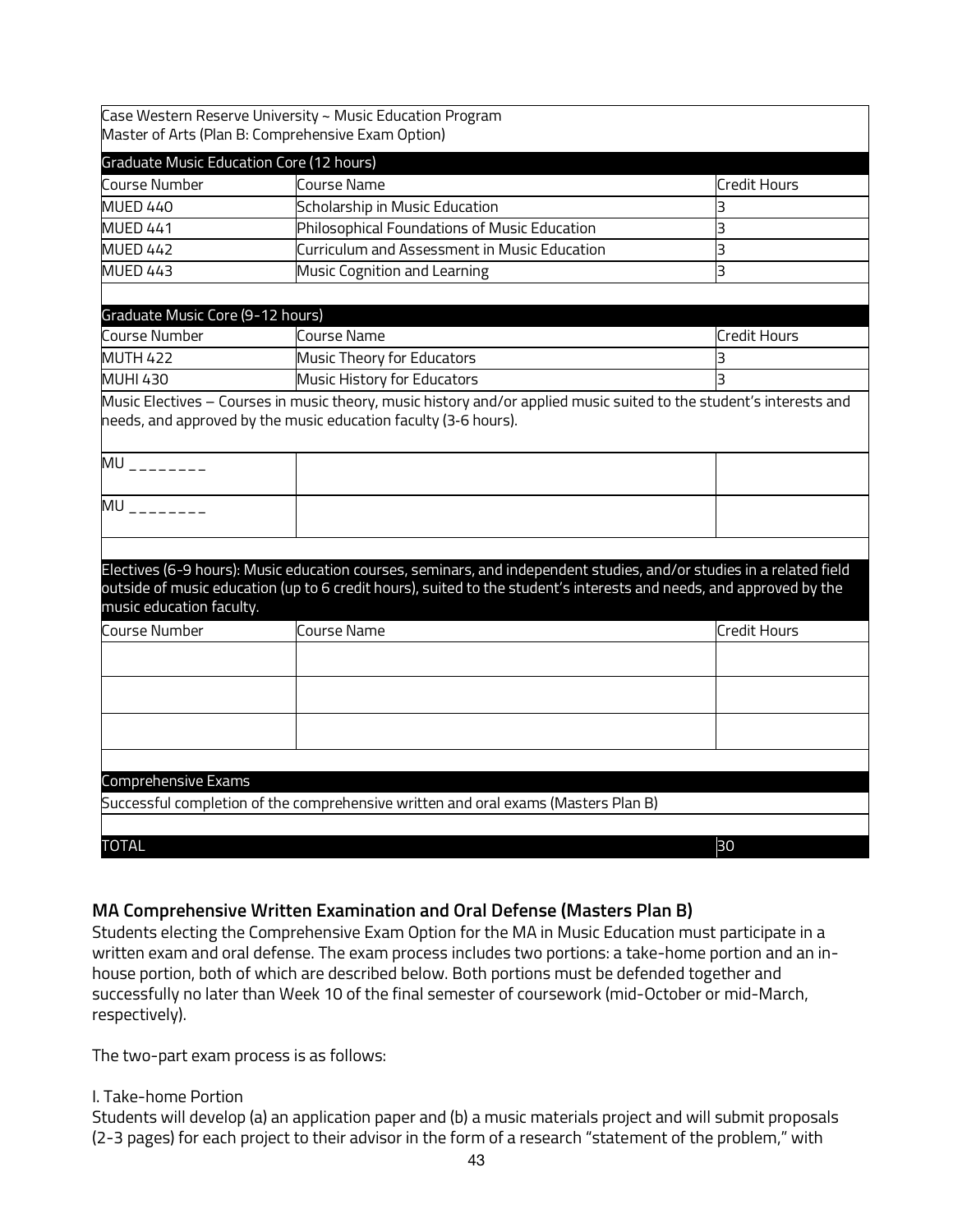accompanying questions to be investigated. This is generally done the semester BEFORE the official exam. A brief, representative list of references must be included for each topic. Once the academic advisor endorses the topics, they will be forwarded to the music education faculty for their approval. Once the faculty determines that both paper proposals are "defensible," an oral defense will be scheduled before the end of the semester. Students should complete the take-home portion of the exam following faculty approval only.

(a) The application paper may be related to, but not exactly the same as, any paper written for a core music education class or elective, and should be selected from the following: (a) Philosophy of Music Education, Curriculum and Assessment, Sociology of Music Education, or Music Cognition and Learning. As stated above, students should work with their academic advisor in preparing the application paper topic and questions. Once the application paper topic is approved, students will write an 8- to 12-page paper (excluding the title page and reference pages). APA style, with complete citations and a complete reference list, must be utilized. This paper is to be representative of students' ability to review literature, write in a scholarly manner, and create practical implications for the music classroom. The format of the application paper should follow this basic outline:

- Define and clarify the research problem/question.
- Summarize and synthesize previous investigations/articles in order to inform the reader of the current state of research (i.e., review the literature).
- Identify relations, contradictions, gaps, inconsistencies, and/or implications found in the literature.
- Suggest the next step or steps in solving the problem, and provide specific application examples to specific teaching situations.

(b) For the musical materials project, students will submit an analysis and supplementary materials (described below) of an instrumental or choral score that would be used with middle school or high school students. Students should consult the Teaching Music Through Performance series (GIA publications) for models relating to band, choral, and orchestral repertoire. Students should work closely with their academic advisor so that the unit materials they develop are realistic to the desired teaching scenario.

The music materials project will include four components:

- 1. Instructional Learning Module
	- a. Prepare using the GIA guide from the Teaching Music through Performance series
- 2. Rehearsal and Performance Preparation
	- a. Score overview chart
	- b. Detailed graphic analysis
	- c. Marked conductor's score that shows evidence of score study
	- d. Long-range rehearsal guide
	- e. Pronunciation guide, if applicable (IPA)
	- f. Word-for-word translation (choral)
	- g. Program notes
- 3. Learning Outcome and Assessment Overview
	- a. An essential question that frames your rehearsal/performance goals
	- b. Learning outcomes aligned with the Ohio State Content Standards

c. A chart that depicts the relationship between aligned outcomes, broad instructional strategies, and assessment tools. Specific assessment samples (e.g., informal, formative, summative) should be included as reference material.

4. References

a. Generate a list of references consulted for your work using APA format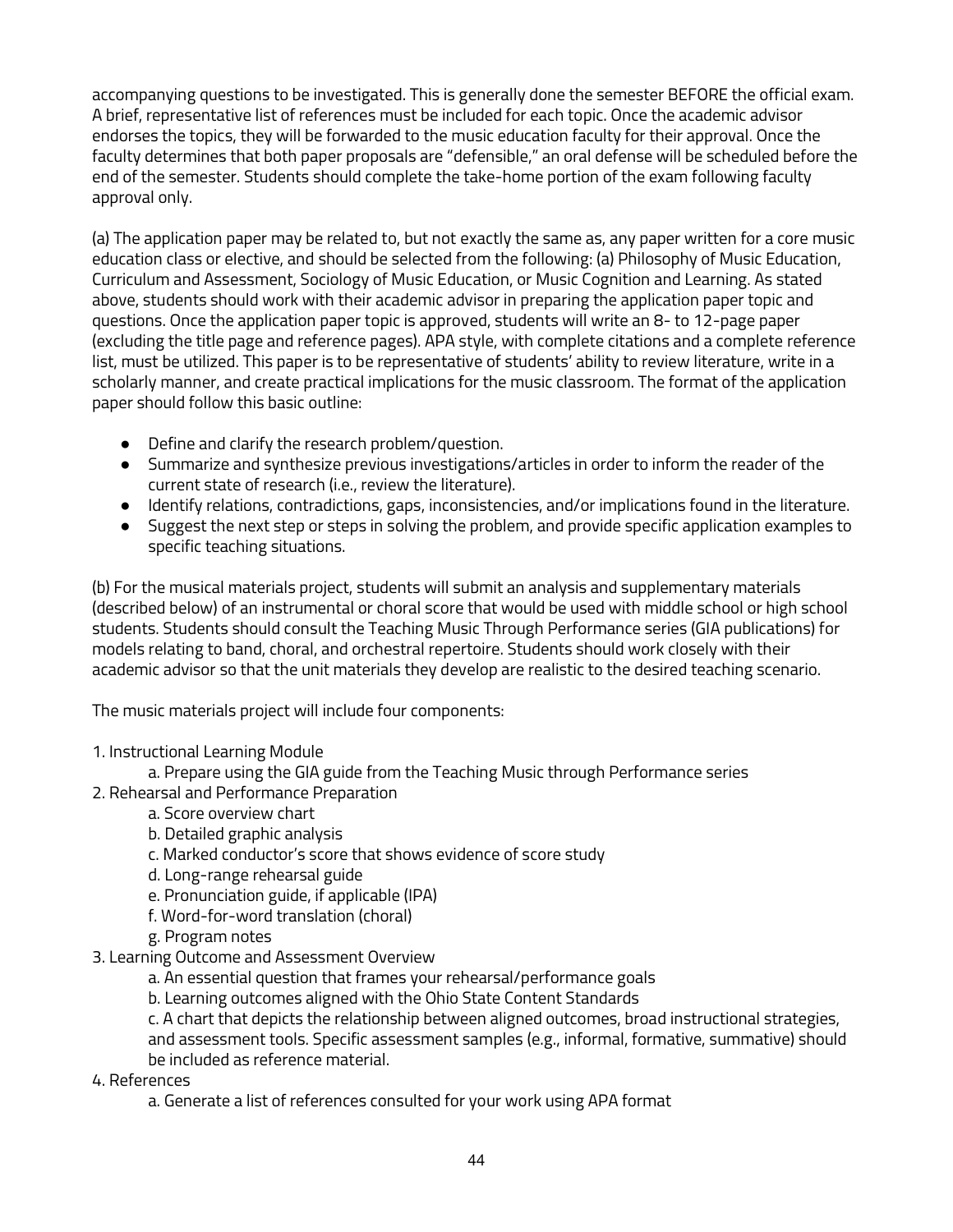Students should submit copies of both completed projects, as well as the score that was utilized for the musical materials project, to each member of the music education faculty no later than Week 8 of the semester.

II. In-house Portion

Students will contact their academic advisor no later than the end of Week 5 of the semester to schedule the in-house examination, which will cover their understanding of research in music education. Each student should plan on approximately 6-7 hours (9AM-4PM) to take this portion of the MA exam. During this examination, students will be provided with two articles from music education research journals and asked to identify, interpret, and clearly communicate each study's (a) purpose/research questions, (b) review of literature, (c) methodology, (d) data analysis, (e) results, and (f) discussion. Students will critique each study and discuss practical applications to music education. Both article critiques must be completed during the allotted exam time. Following the completion of each article analysis, students will e-mail their critique to the Coordinator of Graduate Studies in Music Education.

The final part of the MA comprehensive exam involves an oral defense of students' written work. Both the take-home and in-house portions of the exam must be completed and submitted to the Coordinator of Graduate Studies in Music Education and/or the music education faculty 2 weeks prior to the scheduled exam defense date. Possible outcomes of the oral defense are:

- o Pass
- o Needs revision (e.g., rewrite one or more of the portions)
- o Fail

The outcome of "Fail" ends the student's pursuit of the MA degree at Case Western Reserve University. Failure to submit written questions by the date delineated above jeopardizes the student's pursuit of the MA degree at CWRU. Petitions for extensions must be filed by that same due date, but only extreme circumstances would influence the faculty to grant such an extension.

## **PhD in Music Education**

(https://case.edu/artsci/music/academics/graduate-degree-programs/phd-music-education)

The doctoral program in music education is for those persons who wish to teach at the college level or obtain positions of leadership in the schools. Students admitted to this program will have a previous degree in music education, hold a valid teaching license/certificate, and have at least three years of teaching experience in school settings. A core of studies centered on philosophy and research is supplemented by coursework in music and related fields. The focus of the program is on encouraging each doctoral student to develop to his or her fullest capacity through individual research projects and independent studies with music education faculty. Every effort is made to plan a program based on individual students' needs and interests while maintaining standards of musical and scholarly excellence. Students are required to spend at least one year in full-time residency at CWRU, maintaining 9 credits of enrollment for two consecutive semesters.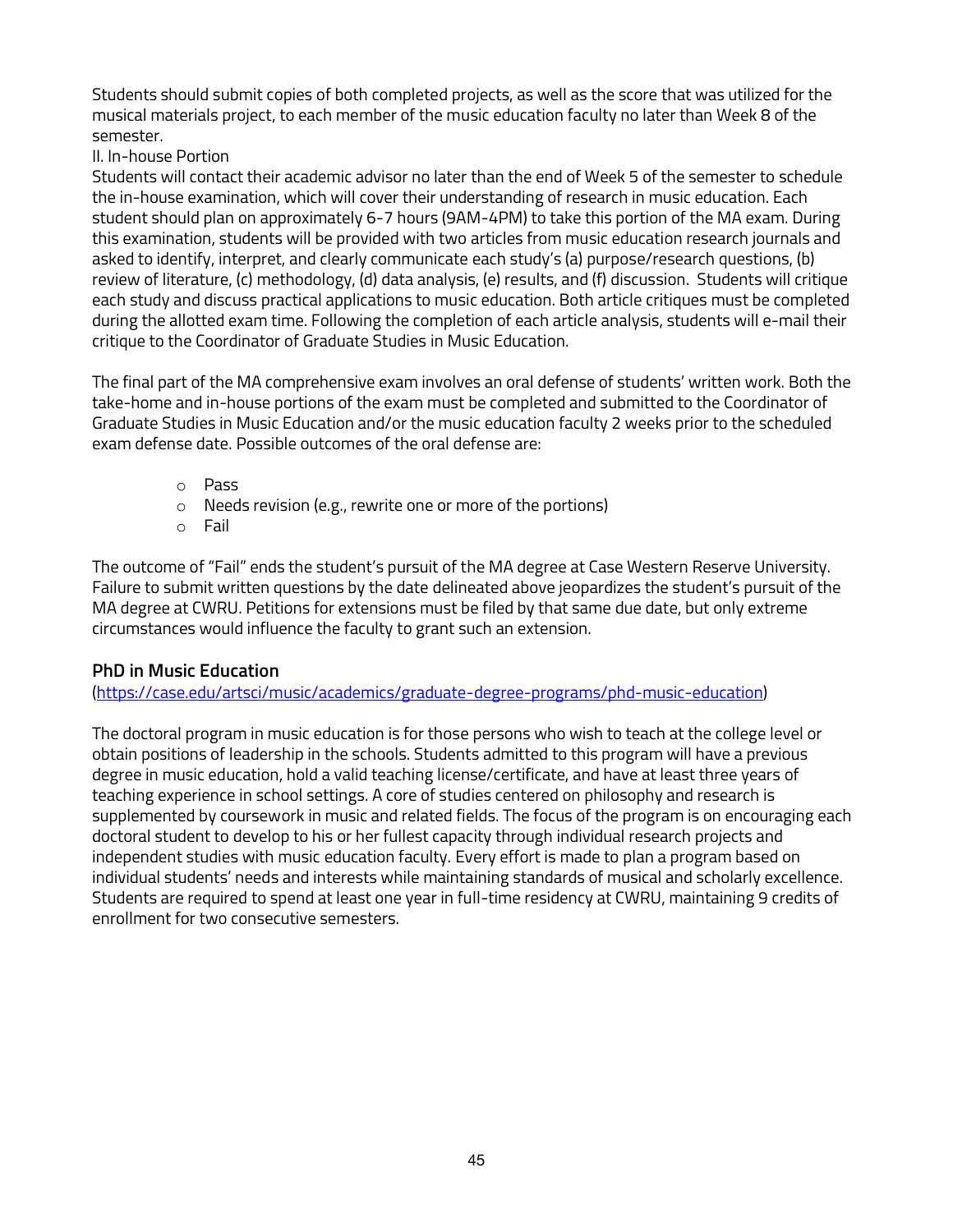| Ph.D. in Music Education                    | Case Western Reserve University ~ Music Education Program                                                                                                                                       |                     |
|---------------------------------------------|-------------------------------------------------------------------------------------------------------------------------------------------------------------------------------------------------|---------------------|
| Graduate Music Education Core (15 hours)    |                                                                                                                                                                                                 |                     |
| <b>Course Number</b>                        | Course Name                                                                                                                                                                                     | <b>Credit Hours</b> |
| MUED 440                                    | Scholarship in Music Education                                                                                                                                                                  | 3                   |
| <b>MUED 441</b>                             | Philosophical Foundations of Music Education                                                                                                                                                    | 3                   |
| MUED 442                                    | Curriculum and Assessment in Music Education                                                                                                                                                    | 3                   |
| <b>MUED 443</b>                             | <b>Music Cognition and Learning</b>                                                                                                                                                             | З                   |
| MUED 640                                    | Qualitative Research in Music Education –OR–                                                                                                                                                    | З                   |
| MUED 641                                    | Quantitative Research in Music Education                                                                                                                                                        | З                   |
|                                             |                                                                                                                                                                                                 |                     |
| Graduate Music Core (9-12 hours)            |                                                                                                                                                                                                 |                     |
| <b>Course Number</b>                        | <b>Course Name</b>                                                                                                                                                                              | <b>Credit Hours</b> |
| <b>MUTH 422</b>                             | Music Theory for Educators                                                                                                                                                                      | З                   |
| <b>MUHI 430</b>                             | Music History for Educators                                                                                                                                                                     | 3                   |
|                                             | Music Electives - Courses in music theory, music history and/or applied music suited to the student's interests and<br>needs, and approved by the music education faculty (3 hours).            |                     |
| MU ________                                 |                                                                                                                                                                                                 |                     |
| MU ________                                 |                                                                                                                                                                                                 |                     |
|                                             |                                                                                                                                                                                                 |                     |
|                                             | Outside Cognate (6 hours): Study in a related field outside of music education suited to the student's interests and                                                                            |                     |
|                                             | needs and approved by the music education faculty.                                                                                                                                              |                     |
| Course Number                               | Course Name                                                                                                                                                                                     | <b>Credit Hours</b> |
|                                             |                                                                                                                                                                                                 |                     |
|                                             |                                                                                                                                                                                                 |                     |
|                                             | Music Education Electives (9-12 hours): Music education courses, seminars, and independent studies suited to the<br>student's interests and needs, and approved by the music education faculty. |                     |
| Course Number                               | <b>Course Name</b>                                                                                                                                                                              | <b>Credit Hours</b> |
|                                             |                                                                                                                                                                                                 |                     |
|                                             |                                                                                                                                                                                                 |                     |
|                                             |                                                                                                                                                                                                 |                     |
|                                             |                                                                                                                                                                                                 |                     |
|                                             |                                                                                                                                                                                                 |                     |
| <b>Qualifying Exams</b>                     |                                                                                                                                                                                                 |                     |
|                                             | Successful completion of the written and oral qualifying exams. This must be completed before work on the                                                                                       |                     |
| dissertation can commence.                  |                                                                                                                                                                                                 |                     |
|                                             |                                                                                                                                                                                                 |                     |
| Dissertation (18 hours)                     |                                                                                                                                                                                                 |                     |
| <b>Course Number</b>                        | Course Name                                                                                                                                                                                     | <b>Credit Hours</b> |
| MUED 701                                    | Dissertation                                                                                                                                                                                    | 18                  |
|                                             |                                                                                                                                                                                                 |                     |
| Successful oral defense of the dissertation |                                                                                                                                                                                                 |                     |
|                                             |                                                                                                                                                                                                 |                     |
| <b>TOTAL</b>                                |                                                                                                                                                                                                 | 60                  |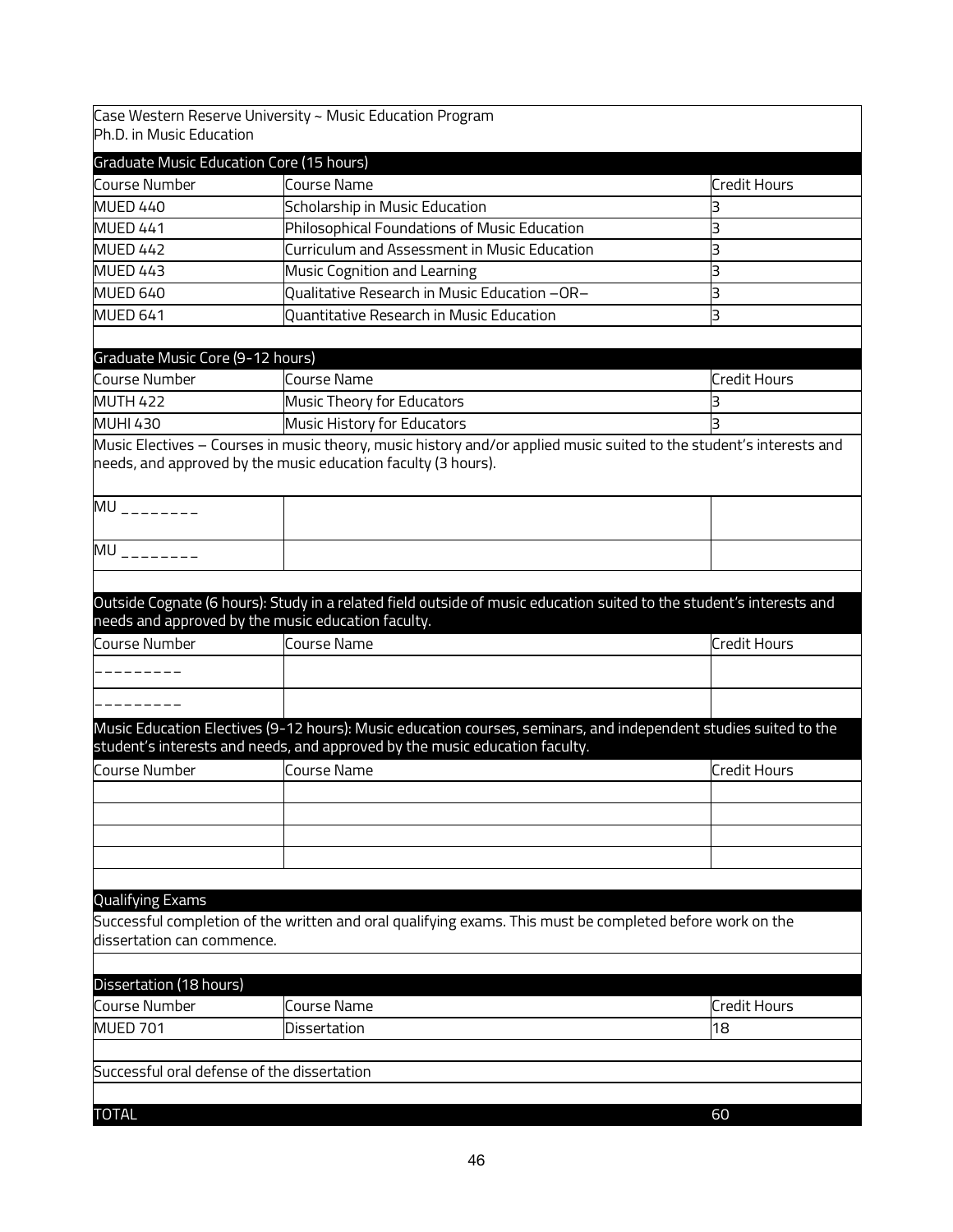## **Ph.D. Qualifying Examinations and Advancement to Candidacy**

Ph.D. students in the Music Education Program have up to 4 years from their first semester of enrollment to finish their required coursework, and one additional semester to complete their qualifying exams and achieve candidacy. Candidacy is granted when students pass their qualifying examinations. Once candidacy is granted, students may enroll in MUED 701 and begin work on a dissertation proposal. If students intend to complete the degree in 3 years, they must adhere to the following timeline:

- Semester 1: 9 hours of coursework
- Semester 2: 12 hours of coursework
- Semester 3: 12 (or 9) hours of coursework; propose and receive approval for qualifying exam questions by the end of the semester
- Semester 4: 9 (or 12) hours of coursework; complete and defend qualifying exam questions by midsemester; defend and receive approval on dissertation proposal by the end of the semester
- Semester 5: 9 hours of dissertation credit; conduct dissertation research and write-up
- Semester 6: 9 hours of dissertation credit; defend dissertation by Week 10 in the semester of intended graduation

The qualifying exam process includes two portions: a take-home portion and an in-house portion, both of which are described below. Both portions must be defended together and successfully no later than Week 10 of the final semester of coursework (mid-October or mid-March, respectively).

The two-part exam process is as follows:

## I. Take-home Portion

Students will develop two application papers and will submit proposals (2-3 pages) for each project to their advisor in the form of a research "statement of the problem," with accompanying questions to be investigated. This is generally done the semester BEFORE the official exam. A brief, representative list of references must be included for each topic. Once the academic advisor endorses the topics, they will be forwarded to the entire music education faculty for their approval. Once the faculty determines that both paper proposals are "defensible," an oral defense will be scheduled. Students should complete the takehome portion of the exam following faculty approval only.

Application papers may be related to, but not exactly the same as, any paper written for a core music education class or elective, and can be selected from the following: (a) Philosophy of Music Education, Curriculum and Assessment, Sociology of Music Education, or Music Cognition and Learning. As stated above, students should work with their academic advisor in preparing the application paper topics and questions. Once the application paper topics are approved, students will write an 8- to 12-page paper (excluding the title page and reference pages) on each. APA style, with complete citations and a complete reference list, must be utilized. These papers are to be representative of students' ability to review literature, write in a scholarly manner, and create practical implications to the music classroom. The format of the application paper should follow this basic outline:

- Define and clarify the research problem/question.
- Summarize and synthesize previous investigations/articles in order to inform the reader of the current state of research (i.e., review the literature).
- Identify relations, contradictions, gaps, inconsistencies, and/or implications found in the literature.
- Suggest the next step or steps in solving the problem, and provide specific application examples to specific teaching situations.

Students should submit copies of both completed papers to each member of the music education faculty no later than Week 10 of the semester.